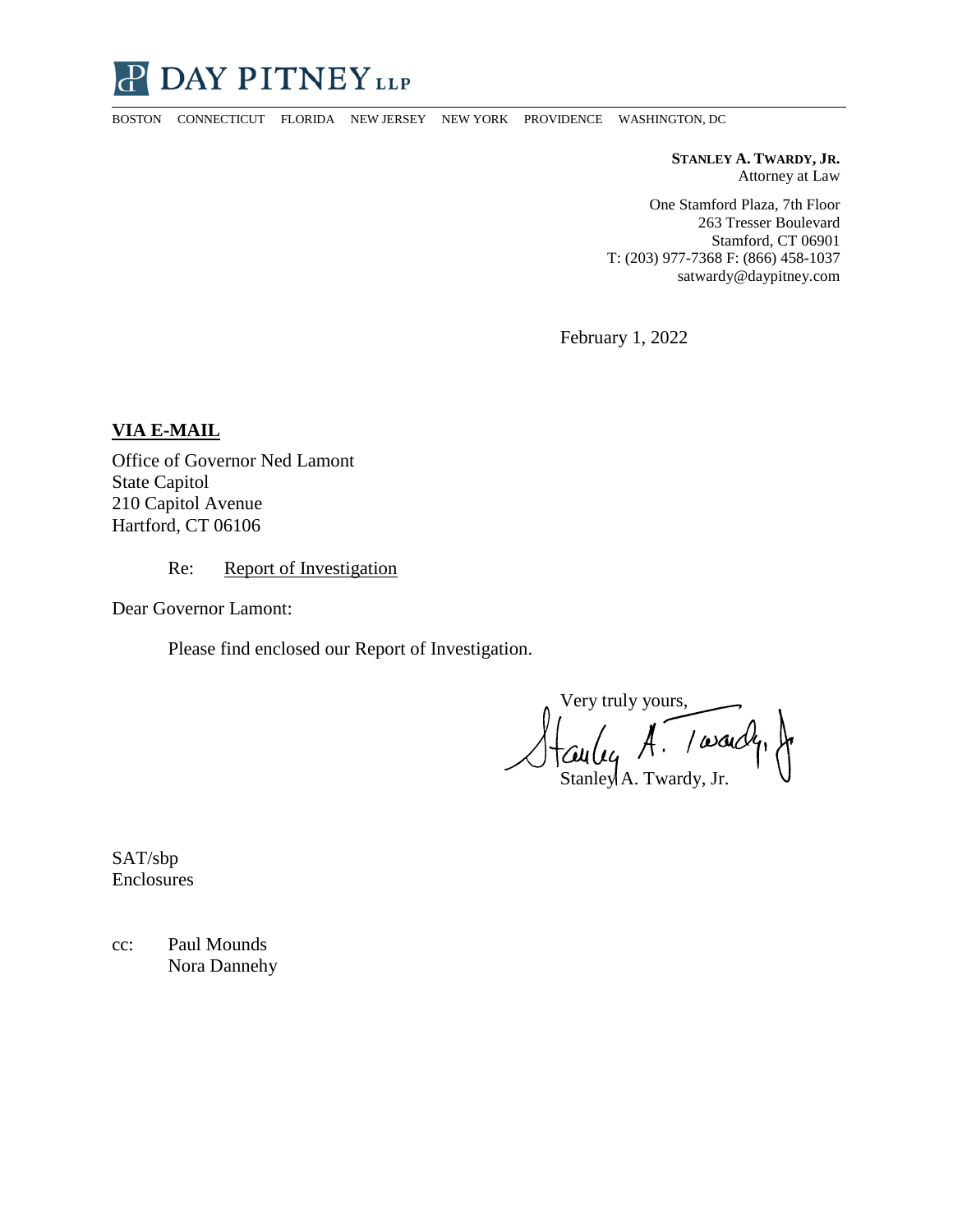# **REPORT OF INVESTIGATION**

Stanley A. Twardy, Jr. Sara J. van Vliet DAY PITNEY LLP 242 Trumbull Street Hartford, CT 06103

February 1, 2022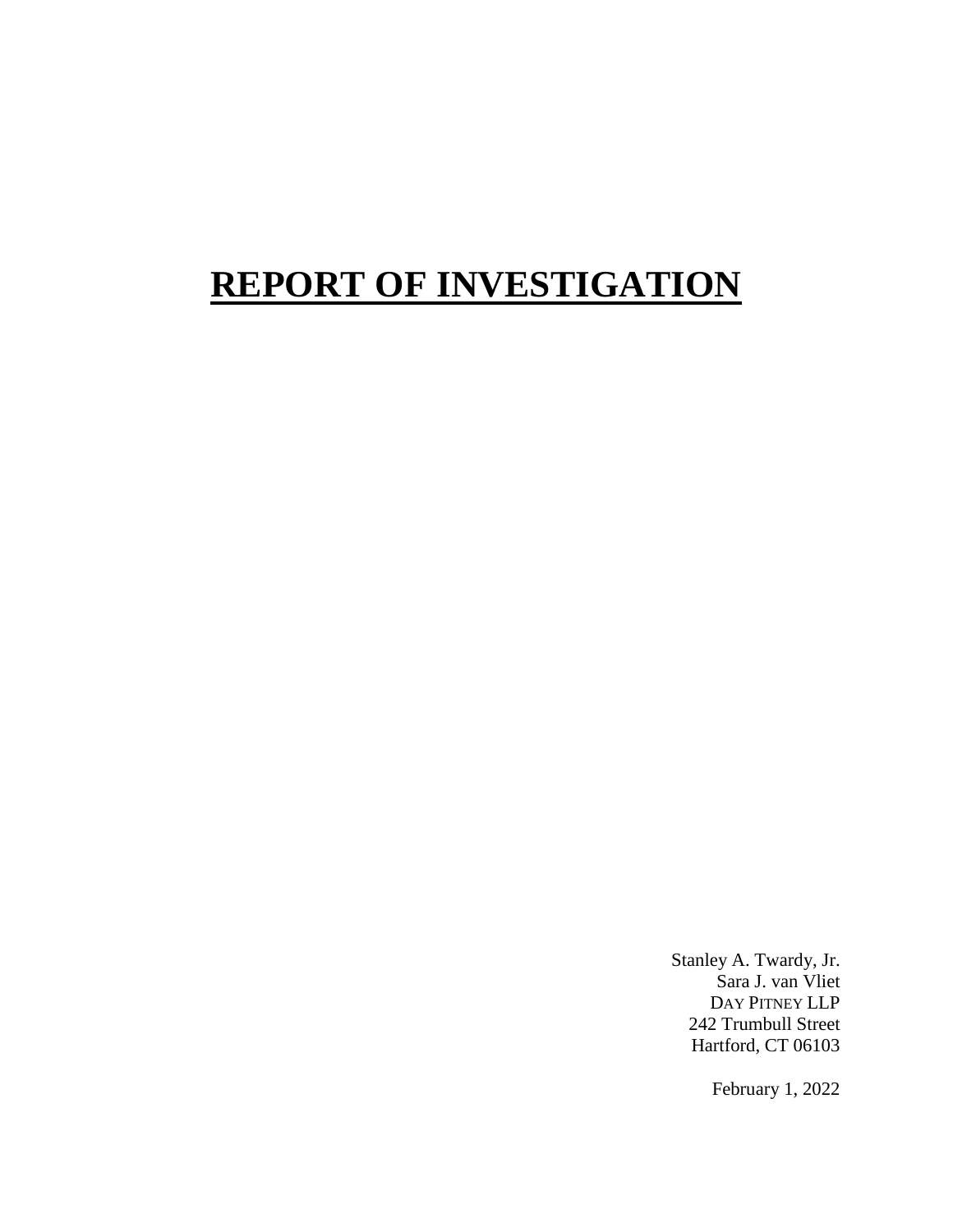## **TABLE OF CONTENTS**

| $\mathbf{I}$ . |                 |                                                                                                                                                  |
|----------------|-----------------|--------------------------------------------------------------------------------------------------------------------------------------------------|
| II.            |                 |                                                                                                                                                  |
| III.           |                 |                                                                                                                                                  |
| IV.            |                 |                                                                                                                                                  |
|                | A.              | The Division Requests Creation of an Executive Assistant Job                                                                                     |
|                | <b>B.</b>       |                                                                                                                                                  |
|                | $\mathcal{C}$ . |                                                                                                                                                  |
|                | D.              | Mr. Colangelo Contacts Mr. Diamantis to Discuss the Pay Increase Denial                                                                          |
|                | E.              | The Accounts Concerning How Mr. Colangelo and Anastasia First Met.  10                                                                           |
|                | F.              | Anastasia Interviews for a Position in the Chief State's Attorney's Office.  12                                                                  |
|                | G.              | Anastasia Submits a Job Application and Background Check Paperwork 15                                                                            |
|                | H.              | Questions Arise Concerning OPM's and DAS's Role in Division Hiring 18                                                                            |
|                | I.              | Following Anastasia's Hiring at the Division, Mr. Colangelo Continues to<br>Press the Division Manager Pay Issue at OPM through Mr. Diamantis 20 |
|                | J.              | A January 21, 2021 Meeting Results in DAS Drafting and Signing an E-<br>Item for OPM Approval to Increase Division Manager Pay.  24              |
|                | $K_{\cdot}$     |                                                                                                                                                  |
|                | L.              | March 2021 Communications Concerning the Division Manager Pay                                                                                    |
|                | M.              | Mr. Colangelo Meets with Secretary McCaw and Mr. Diamantis at OPM 31                                                                             |
|                | N.              | Secretary McCaw Again Inquires about OPM's Role in Approving                                                                                     |
|                | O.              | Communications Following Publication of the October 1, 2021 Article.  36                                                                         |
|                | P.              |                                                                                                                                                  |
| V.             |                 |                                                                                                                                                  |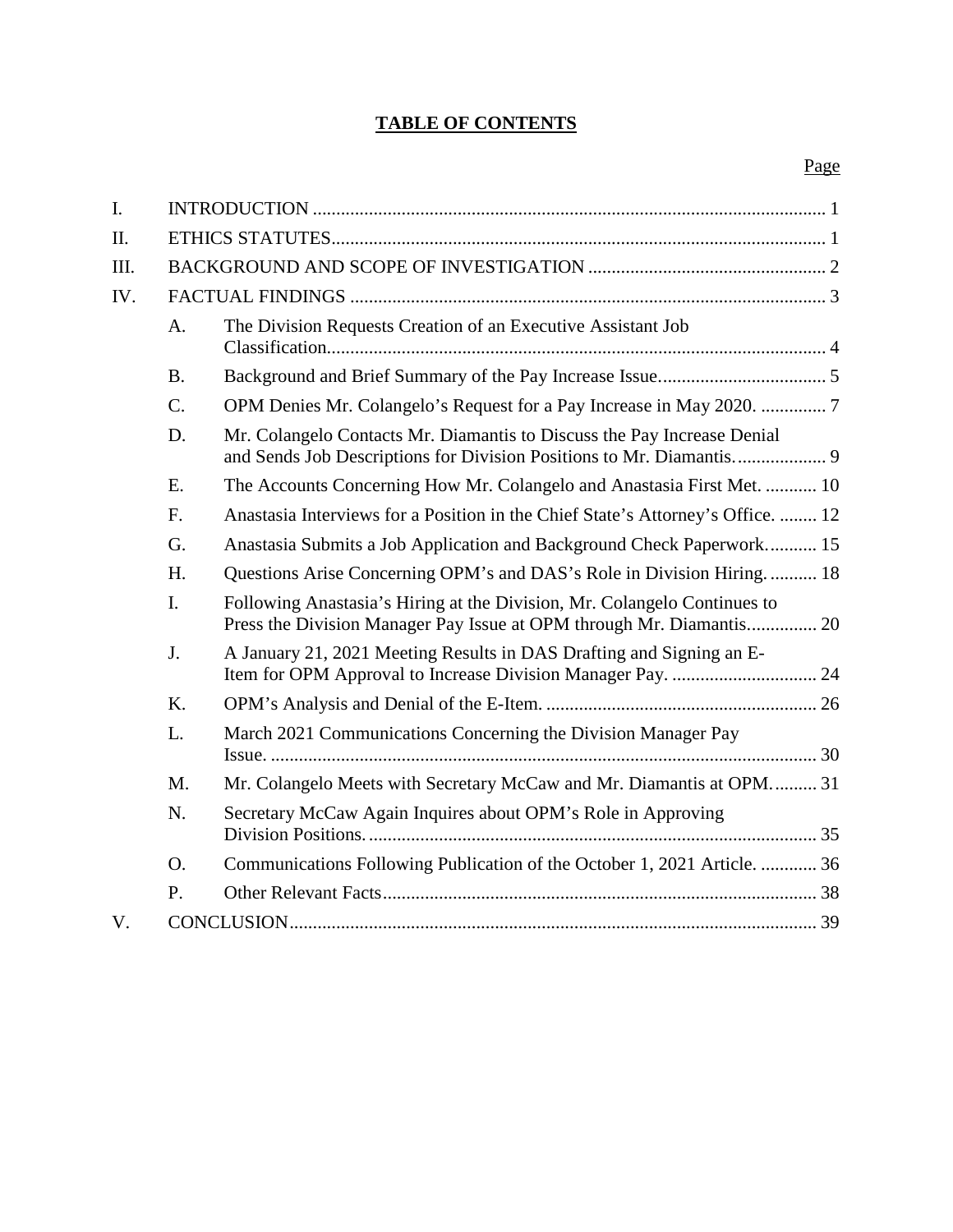### **I. INTRODUCTION**

Day Pitney LLP was retained by the Office of the Governor to conduct an independent factual investigation regarding possible ethical or other improprieties by state employees and/or others in connection with the hiring of Anastasia Diamantis – the daughter of former Deputy Secretary of the Office of Policy and Management ("OPM"), Konstantinos Diamantis – to the position of Executive Assistant to the Chief State's Attorney, Richard Colangelo. The purpose of the investigation was to make independent factual findings and to provide legal analysis and recommendations for possible further actions to the Office of the Governor.

This report sets forth the factual findings of our independent investigation. Our legal analysis and recommendations have been provided separately in an oral briefing to the Office of the Governor as privileged attorney-client communications that are exempt from disclosure under the Connecticut Freedom of Information Act ("FOIA"). Conn. Gen. Stat. § 1-210(b)(10).

### **II. ETHICS STATUTES**

All public officials and state employees<sup>1</sup> are required to adhere to the Code of Ethics for Public Officials (the "Code"). Conn. Gen. Stat. §§ 1-79 et seq. We identified the following provisions of the Code as potentially relevant to this investigation:

#### **1. Conn. Gen. Stat. § 1-84 (Prohibited activities)**:

(a) No public official or state employee shall, while serving as such, have any financial interest in, or engage in, any business, employment, transaction or professional activity, which is in substantial conflict with the proper discharge of his duties or employment in the public interest and of his responsibilities as prescribed in the laws of this state, as defined in section 1-85. . . .

(c) [N]o public official or state employee shall use his public office or position . . . to obtain financial gain for himself, his spouse, child, child's spouse, parent, brother or sister or a business with which he is associated. . . .

(g) No public official or state employee or candidate for public office shall solicit or accept anything of value, including but not limited to, a gift, loan, political contribution, reward or promise of future employment based on any

<sup>&</sup>lt;sup>1</sup> The Code defines "public official" to include, among others, "any person appointed to any office of the . . . executive branch of state government by the Governor or an appointee of the Governor . . .." Conn. Gen. Stat. § 1-79 (11). The Code defines "state employee" to include, among others, "any employee . . . in the executive . . . branch of state government, whether in classified or unclassified service . . . ." Conn. Gen. Stat. § 1-79 (13). At all relevant times discussed in this report, Mr. Diamantis was appointed to a state executive branch office by the OPM Secretary, a gubernatorial appointee. He was, therefore, a public official subject to the Code. The Division of Criminal Justice is an executive branch of state government. Accordingly, Mr. Colangelo and Anastasia are state employees subject to the Code.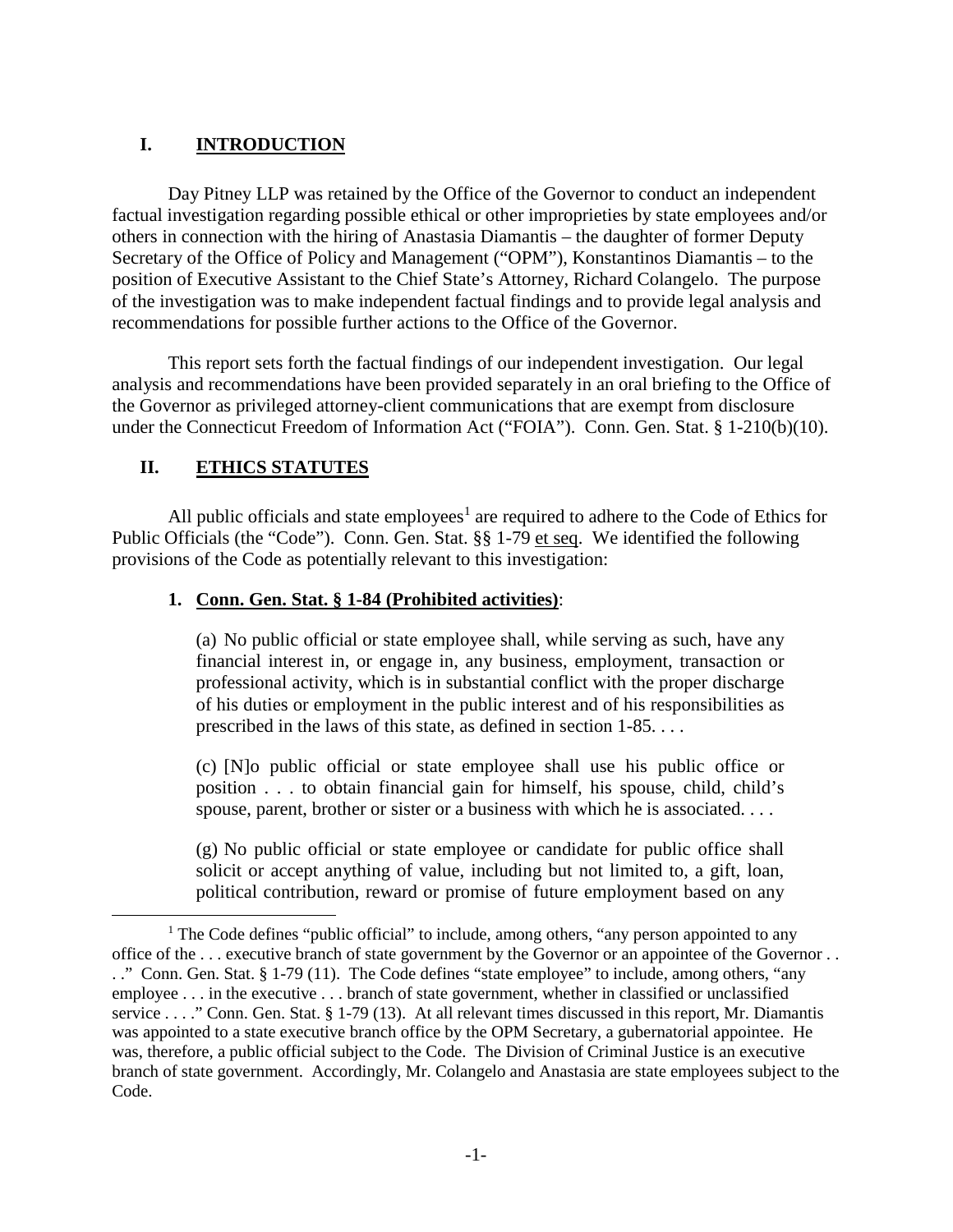understanding that the vote, official action or judgment of the public official or state employee or candidate for public office would be or had been influenced thereby.

Conn. Gen. Stat. § 1-84(a), (c), (g).

#### **2. Conn. Gen. Stat. § 1-85 (Interest in conflict with discharge of duties):**

A public official, including an elected state official, or state employee has an interest which is in substantial conflict with the proper discharge of his duties or employment in the public interest and of his responsibilities as prescribed in the laws of this state, if he has reason to believe or expect that he, his spouse, a dependent child, or a business with which he is associated will derive a direct monetary gain or suffer a direct monetary loss, as the case may be, by reason of his official activity. . . . A public official, including an elected state official or state employee who has a substantial conflict may not take official action on the matter.

Conn. Gen. Stat. § 1-85.<sup>2</sup>

.

#### **III. BACKGROUND AND SCOPE OF INVESTIGATION**

On October 1, 2021, a journalist reported on the hiring of Anastasia Diamantis<sup>3</sup> by Chief State's Attorney, Richard Colangelo. *See* Kevin Rennie, *Hartford Courant*, "Equity and Fairness Took a Holiday When Chief State's Attorney Richard Colangelo Hired an Executive Assistant" (Oct. 1, 2021). The article questioned the propriety and circumstances surrounding Anastasia's hiring. The article prompted the General Counsel's office for the Office of the Governor to conduct a preliminary review of documents and other materials.

As a result of that preliminary review, it was determined by the Office of the Governor that Mr. Diamantis should be removed from his appointed position as OPM Deputy Secretary and placed on paid administrative leave from his classified position of Construction Services Director of Project Management for the Office of School Construction Grants and Review ("OSCGR") pending the results of further investigation. (Doc. 81; Doc. 82.) Rather than accept the removal and placement on paid administrative leave, Mr. Diamantis chose to retire from state service by letter dated October 28, 2021, effective November 1, 2021. (Doc. 83.)

On November 15, 2021, Day Pitney was retained to conduct this independent factual investigation and to provide legal counsel to the Office of the Governor. The scope of the investigation was limited to examining the propriety and circumstances surrounding Anastasia's hiring by the Division.

<sup>&</sup>lt;sup>2</sup> Both OPM and the Division also have ethics policies that are potentially relevant to this matter.

<sup>&</sup>lt;sup>3</sup> For ease of reference given their shared last names, this report refers to Anastasia Diamantis as "Anastasia" rather than "Ms. Diamantis."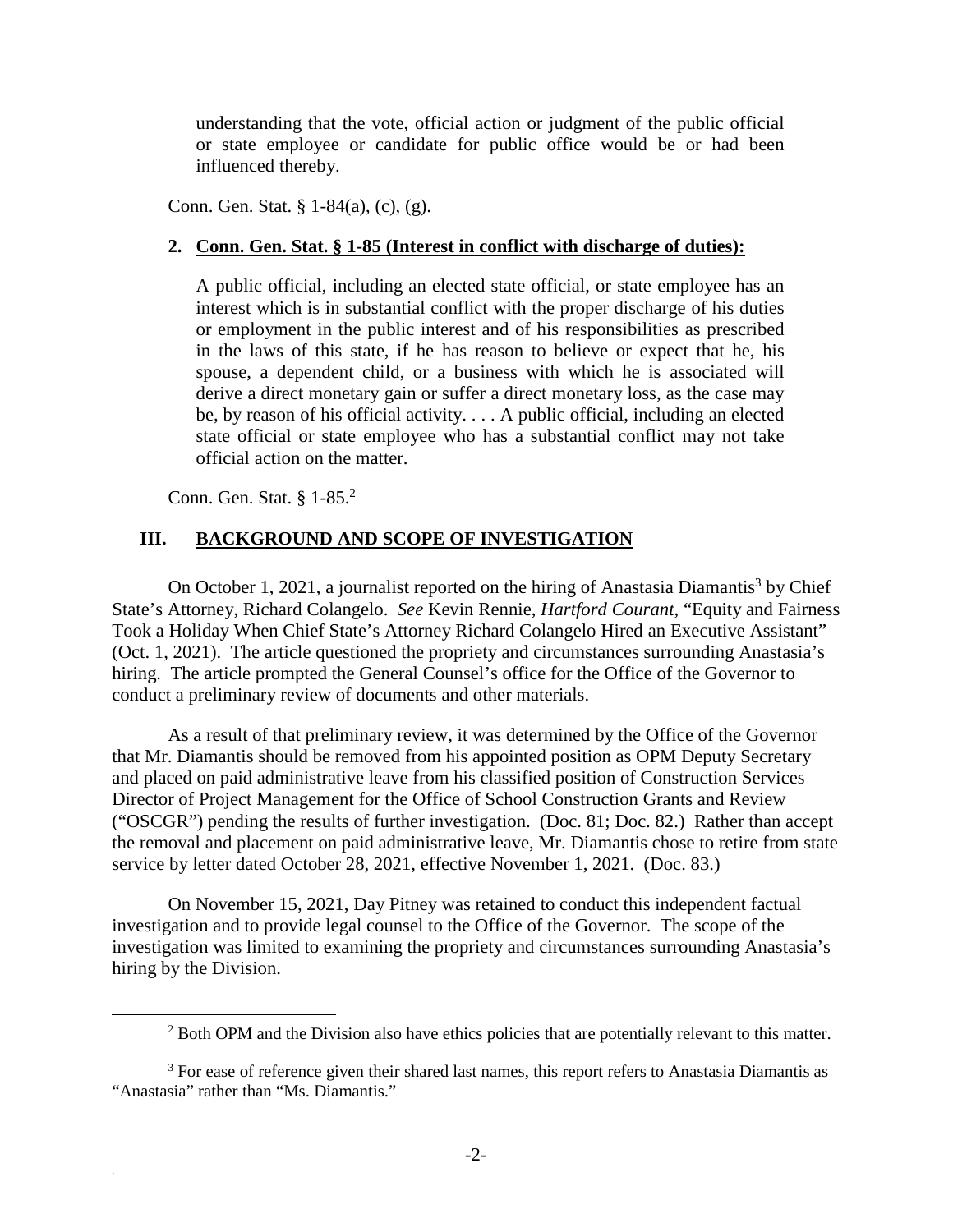In connection with this investigation, the Day Pitney team interviewed the following eighteen witnesses (some multiple times) $4$ :

| No.                     | <b>Name</b>                                                          | <b>Job Title</b>                                     |
|-------------------------|----------------------------------------------------------------------|------------------------------------------------------|
| 1.                      | <b>Richard Colangelo</b><br>Chief State's Attorney                   |                                                      |
| 2.                      | Anastasia Diamantis                                                  | <b>Executive Assistant to Chief State's Attorney</b> |
| 3.                      | Kevin Lawlor                                                         | Deputy Chief State's Attorney – Operations           |
| Catherine Riberio<br>4. |                                                                      | Director of Human Resources (DCJ)                    |
| 5.                      | Deputy Chief State's Attorney - Administration<br>John Russotto      |                                                      |
| 6.                      | Chief Inspector, Chief State's Attorney's Office<br>Michael Sullivan |                                                      |
| 7.                      | Konstantinos Diamantis<br>Former OPM Deputy Secretary                |                                                      |
| 8.<br>Justin Antoine    |                                                                      | <b>Executive Assistant to OPM Secretary</b>          |
| 9.                      | John Jaramillo<br><b>OPM Principal Budget Specialist</b>             |                                                      |
| 10.                     | Melissa McCaw                                                        | <b>OPM</b> Secretary                                 |
| 11.                     | Paul Potamianos                                                      | Executive Budget Officer (OPM)                       |
| 12.                     | Melanie Richard                                                      | Secretarial Assistant to OPM Secretary               |
| 13.                     | Sandra Brown-Brewton                                                 | <b>OPM Undersecretary for Labor Relations</b>        |
| 14.                     | Debra Atkinson                                                       | <b>DAS Human Resources Administrator</b>             |
| 15.                     | Shari Grzyb                                                          | DAS Statewide Human Resources Program Manager        |
| 16.                     | <b>Nicholas Hermes</b>                                               | Deputy DAS Commissioner                              |
| 17.                     | Joseph Giulietti                                                     | Department of Transportation Commissioner            |
| 18.                     | <b>Stavros Mellekas</b>                                              | Colonel of the Connecticut State Police              |

In addition, the Day Pitney team conducted a comprehensive review of documents and e-mail communications. The documents and communications reviewed included e-mails identified through targeted searches of the State of Connecticut e-mail server, documents and communications identified and released pursuant to FOIA requests in connection with this matter, and documents and communications requested from and provided by the witnesses interviewed.

# **IV. FACTUAL FINDINGS**

.

The narrative that follows is based on documents provided to and reviewed by counsel, as well as counsel's interviews with witnesses. To the extent possible and where necessary to resolve competing witness accounts of matters germane to the investigation, the narrative includes our credibility determinations in our role as independent factfinders. All witness

<sup>&</sup>lt;sup>4</sup> Mr. Colangelo, Mr. Diamantis, Secretary McCaw, and Anastasia were each represented by counsel at their respective interviews. Mr. Colangelo was represented by James Glasser of the law firm Wiggin and Dana LLP. Mr. Diamantis was represented by Zachary Reiland of the Pattis & Smith Law Firm. Secretary McCaw was represented by Audrey Felsen of the law firm Koffsky & Felsen LLC. Anastasia was represented by her uncle Christopher Ziogas, a Connecticut State Representative, who said that he was Anastasia's lawyer. However, it should be noted that Representative Ziogas has been administratively suspended from the practice of law in Connecticut for failure to pay the Client Security Fund Fee in accordance with Practice Book Section 2-70.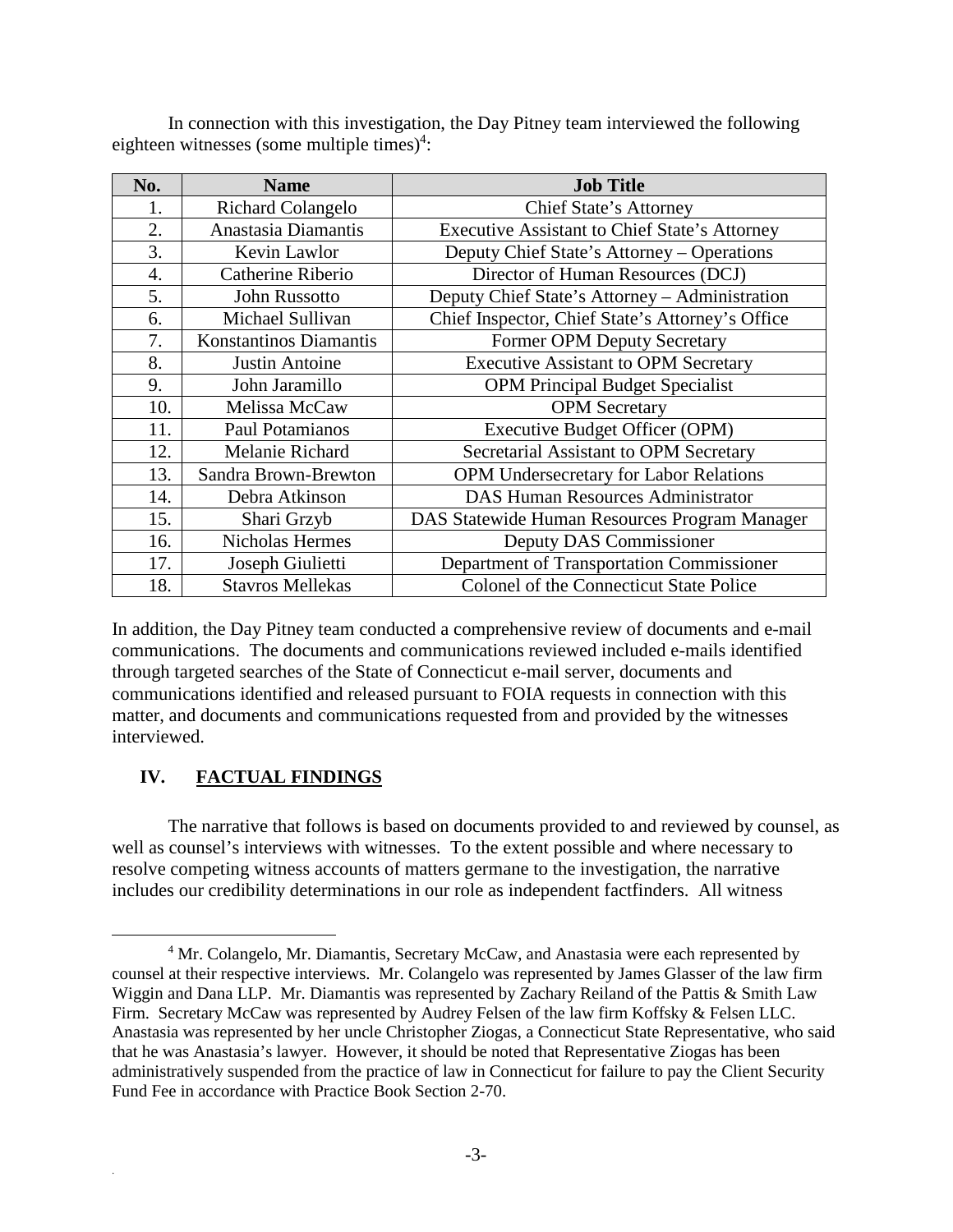statements bearing on disputed matters germane to this investigation are included for context, even if we were unable to determine the veracity of those statements.

#### **A. The Division Requests Creation of an Executive Assistant Job Classification.**

Mr. Colangelo was appointed Chief State's Attorney of the Division of Criminal Justice ("the Division" or "DCJ") effective February 1, 2020 to complete the term of retired Chief State's Attorney Kevin Kane. One of his objectives as Chief State's Attorney was to ensure that the Division's administrative staff had the personnel and resources necessary to fulfill the Division's many administrative responsibilities. As one State official described it, Mr. Colangelo wanted to modernize the Division by ten years in one year's time.

As part of that effort, in March 2020, the Division requested that the Department of Administrative Services ("DAS") create several new job classifications for use by the Division, including an "Executive Assistant" job classification. DAS is responsible for establishing the job classifications utilized by state employees. Once jointly approved by DAS and OPM, job classifications are administered through the "Core-CT" system, which is the State's online human resources database. According to multiple Division officials, the Division requested creation of the Executive Assistant job classification in order to provide hiring flexibility. The "Executive Assistant" job classification is one that has been historically utilized by other Executive Branch agencies to provide hiring flexibility when anticipated job responsibilities do not align with existing job classifications.

On March 6, 2020, DAS provided the Division's Director of Human Resources, Catherine Riberio, with a draft description for the new Executive Assistant job classification. (Doc. 2.) Later that day, Ms. Riberio e-mailed a copy of the draft job classification to Mr. Colangelo and the Deputy Chief State's Attorney for Administration, John Russotto. In that correspondence, Ms. Riberio explained that DAS had asked the Division to assign a salary group to the job classification. Ms. Riberio suggested the salary group "DM 35" (\$98,754 – \$135,413), explaining that the proposed range "most closely aligns with the existing specification." (Doc. 3.) On March 10, 2020, Ms. Riberio confirmed to DAS the Division's approval of the draft job classification description and the proposed salary group DM 35.

By memorandum dated March 10, 2020, DAS sent its approval of "Item No. 20-018" to OPM, which requested creation of a "DCJ Executive Assistant" position, an unclassified version of the Executive Assistant 1 (3501EX) classification utilized by other Executive Branch agencies. (Doc. 4.) The "Justification" portion of the memorandum, which was drafted by the Division, states that the Division "proposes to utilize this position primarily as a legislative and community liaison." However, the memorandum acknowledges that the "the position affords the agency head (most commonly, a Commissioner) some flexibility in hiring, especially when the duties and responsibilities do not fit neatly into another classification or the agency requires a unique set of skills." (Doc. 4.) The accompanying job classification description is broadly defined and specifies a general requirement of nine (9) years professional experience, with college training and a Master's Degree allowable as credits against that requirement. (Doc. 4.)

On March 16, 2020, OPM approved the creation of a DCJ Executive Assistant position. Shortly thereafter, DAS administratively implemented the new job classification into Core-CT.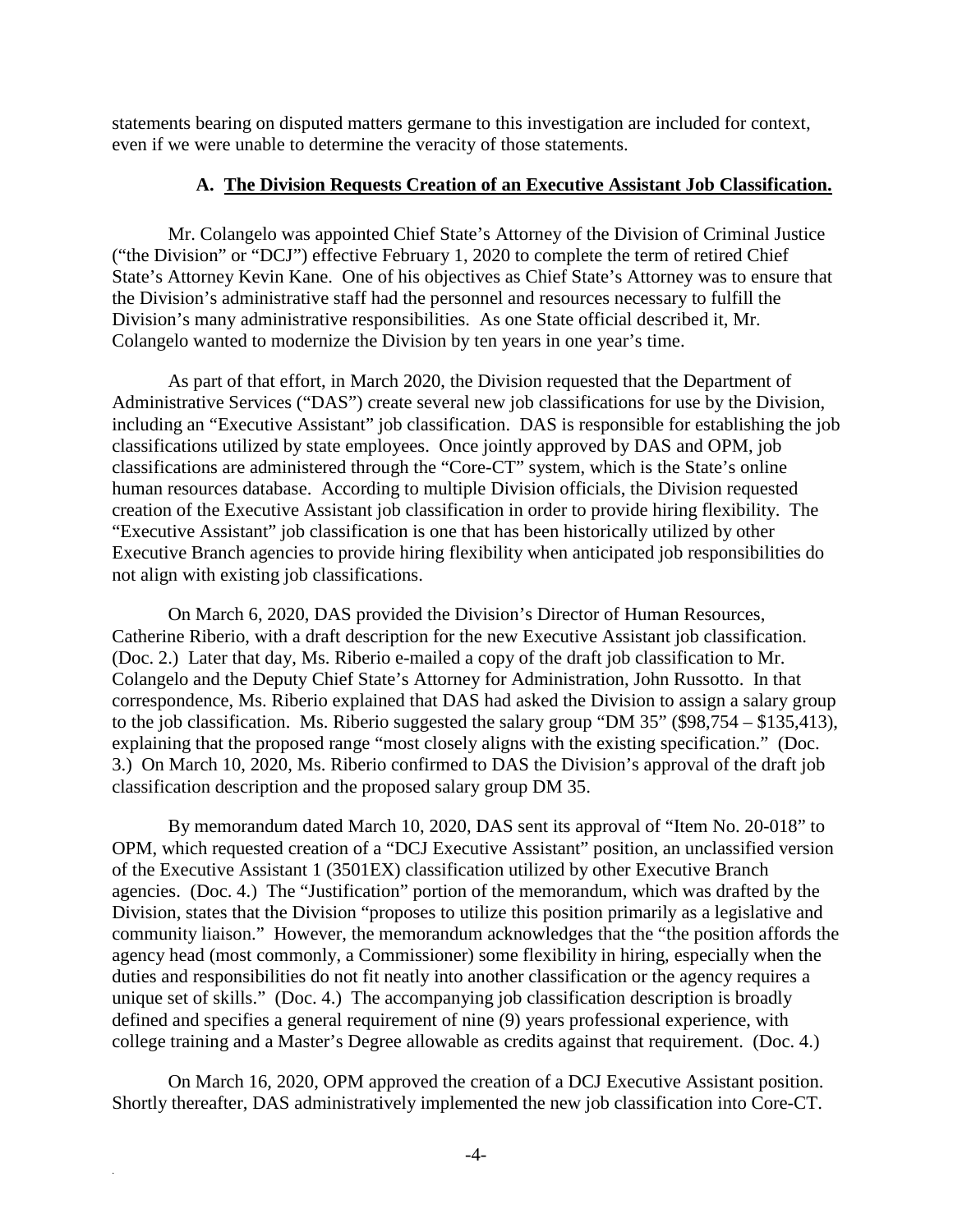Because the Executive Assistant position is "unclassified," it is not posted or advertised for the solicitation of applicants as are "classified" positions. Rather, unclassified positions are filled through appointment to the position by the state agency. Under state law, the Division and other Executive Branch agencies are permitted to appoint up to four individuals into the role of Executive Assistant. Conn. Gen. Stat. §5-198(10). To date, the Division has appointed three Executive Assistants, including Anastasia.

We found no evidence to suggest that the Executive Assistant job description and qualifications were tailored to ensure that any particular individual, including Anastasia, would meet the requisite qualifications. Indeed, the investigation did not uncover any evidence that Mr. Colangelo had met Anastasia before requesting creation of the Executive Assistant job classification for the Division in March 2020. In addition, the salary range for the position was recommended by Division Human Resources with reference to existing specifications, and not by Mr. Colangelo.

#### **B. Background and Brief Summary of the Pay Increase Issue.**

#### a. Background.

.

Soon after his appointment as Chief State's Attorney, Mr. Colangelo set out to obtain pay increases for himself as Chief State's Attorney and the fifteen other individuals in the Division serving in the unclassified non-bargaining unit positions of Deputy Chief State's Attorney (two individuals) and State's Attorney (thirteen individuals) (collectively, these sixteen individuals are referred to herein as "Division Managers"). This was not a new effort that started with Mr. Colangelo. Rather, his predecessor, former Chief State's Attorney Kevin Kane, had also sought during his tenure as Chief State's Attorney to address perceived salary inequities and salary compression issues with respect to the compensation for non-bargaining unit Division Managers as compared to the compensation for bargaining unit prosecutors.

"Salary compression" describes a narrowing delta between salaries for non-bargaining unit managers as compared to subordinate bargaining unit positions. For instance, according to records prepared by the Division, the delta percentage difference between the salary for bargaining unit Supervisory Assistant State's Attorneys and the salary for non-bargaining unit State's Attorneys was 13.13% in fiscal year 2004 as compared to just 3.21% in fiscal year 2020. (Doc. 5.)

Salary compression is a statewide issue, not one limited to the Division. In 2021, the Office of the Governor, OPM, and DAS commissioned Boston Consulting Group to evaluate several issues around workforce efficiency and organization in Connecticut. (Doc. 63 at 2.) One of the issues examined in the report, entitled the "Connecticut CREATES Report" (the "BCG Report"), was the statewide issue of an unbalanced value proposition for managers, that is, the "low compensation that managers often receive relative to . . . their subordinate bargaining unit employees." (Doc. 63 at 24.) The BCG Report explained: "There is little incentive for anyone to become a manager in a state agency, as they lose the benefits of becoming part of a bargaining unit without significant gain in return. In fact, the value proposition has become so unbalanced that dozens of managers continue to transition out of manager roles and into bargaining unit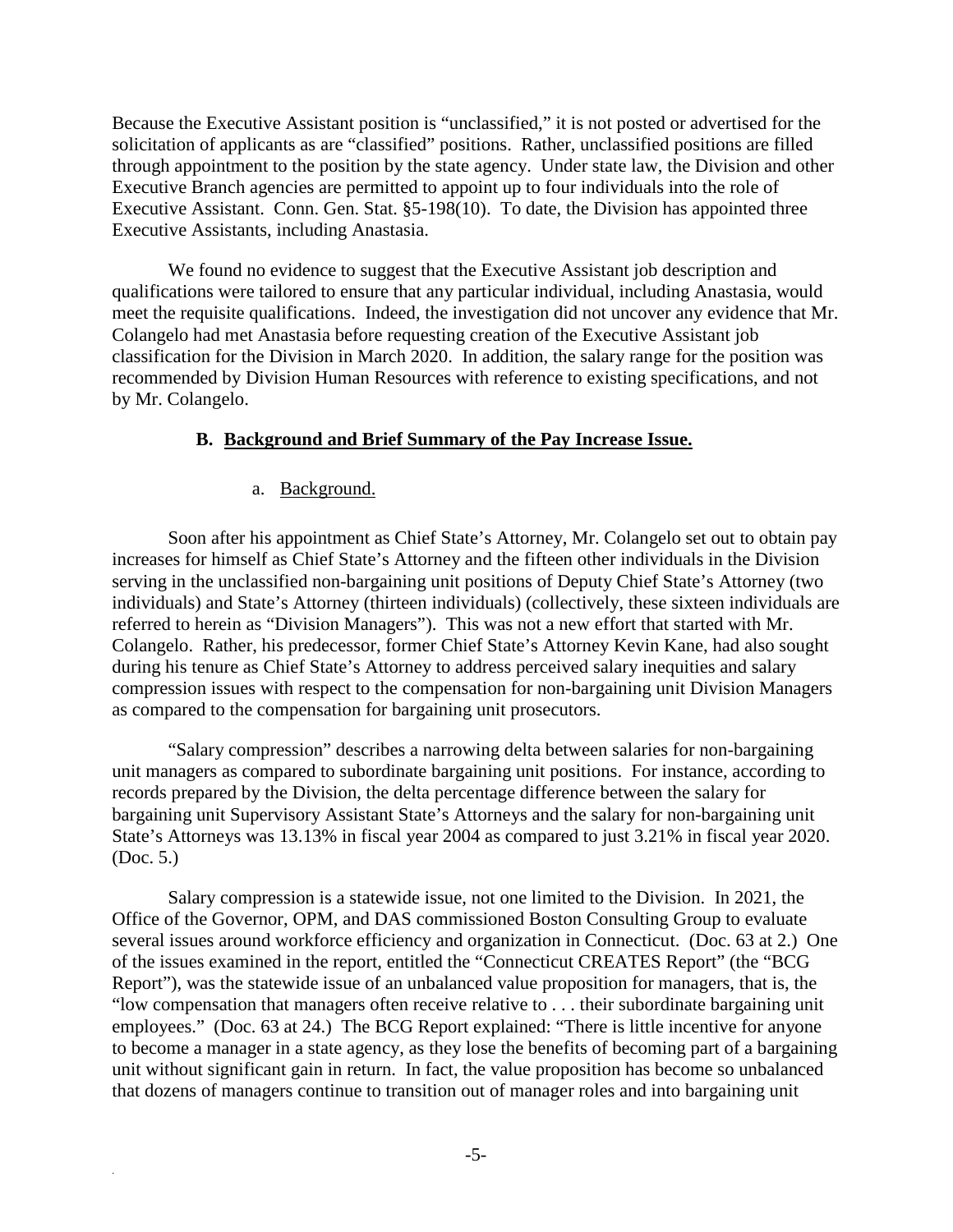positions, a phenomenon rarely seen elsewhere in the public or private sectors." (Doc. 63 at 24.) The report noted that some State agencies "cite examples of bargaining unit employees making as much as 40% more than their supervisors." (Doc. 63 at 24.) The report acknowledged that "many employees openly state they would have to take a pay cut if promoted, so they actively avoid earning or seeking out promotions." (Doc. 63 at 24.)

The BCG Report made a number of recommendations to remedy the statewide inequities between managerial compensation and subordinate bargaining unit employee compensation, including a recommended one-time salary increase for managers.<sup>5</sup> (Doc. 63 at 25.) In July 2021, Division Managers were among the beneficiaries of the recommended salary increase (up to 7.5% combined cost of living adjustment ("COLA") and annual increment) as part of the statewide effort to address salary compression.

#### b. Brief Summary.

Mr. Colangelo contends that the Criminal Justice Executive Pay Plan (denoted the "CJ-EX" pay plan), which delineates the salaries for the three Division Manager positions (i.e., Chief State's Attorney, Deputy Chief State's Attorney, and State's Attorney), was never increased approximately 14.286% when those positions increased from 35-hours per week to 40-hours per week (an increase in hours of approximately 14.286%) during the Governor Rowland administration in the 1990s, despite bargaining unit prosecutors receiving that pay increase when those positions increased to 40-hours per week pursuant to a union contract in approximately 2007. (Doc. 5.) Mr. Colangelo characterized what he was seeking on behalf of Division Managers (himself included) as a "pay plan correction," not a pay increase. (For simplicity, this report refers to "pay plan correction" and "pay increase" interchangeably.)

As the communications described in this report demonstrate, there was considerable confusion around what Mr. Colangelo was seeking on behalf of Division Managers and whether the data supported his contention that Division Manager positions did not receive a 14.286% increase in pay when the positions went from 35-hour per week to 40-hour per week, purportedly unlike other executive branch managers at the time. To a large degree, communications between and among Mr. Colangelo, DAS officials, and OPM officials reveal a different approach to how each was analyzing the issue and arriving at their respective conclusions. DAS and Division

<sup>&</sup>lt;sup>5</sup> On July 15, 2021, following the release of the BCG Report, OPM and DAS jointly issued a memorandum to all Executive Branch agency heads providing an update on the Administration's efforts to "solve the long-standing problem of salary compression and inversion impacting non-represented employees, including managers." (Doc. 65.) One such effort was an E-Item, effective July 1, 2021, granting eligible non-represented employees a "true up" to their salaries that provides them with increases consistent with what bargaining unit employees received under the SEBAC 2017 agreement, including a 3.5% COLA, up to a 4% annual increment (AI), and a \$2,000 one-time payment. (Doc. 65.) The memorandum further advised that OPM and DAS would seek input from Executive Branch agency heads about "any instances of potential salary compression or inversion within your respective agencies that remain after the increases" and would examine whether "any further individualized adjustments are necessary to address acute instances of compression or inversion." (Doc. 65.)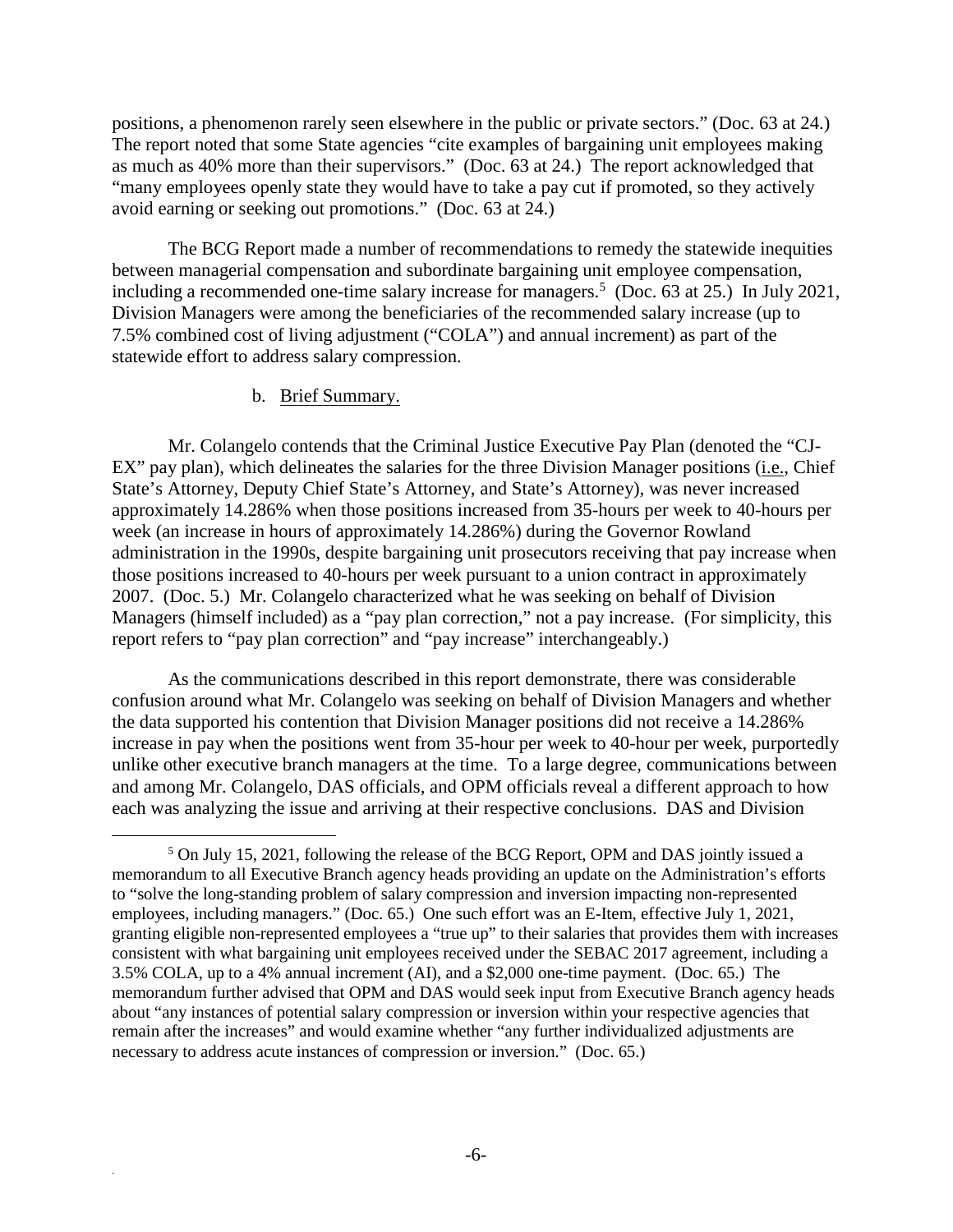records do not appear to provide a clear answer to what proved to be the fundamental question of whether the CJ-EX pay plan was increased when hours increased in the 1990s. That is, whether the single salary rates for the positions in the CJ-EX pay plan -- namely, Chief State's Attorney, Deputy Chief State's Attorney, and State's Attorney -- were increased when hours increased, no matter if individuals in the positions appeared to have received compensation increases corresponding to the move from 35-40 hours at any time. Despite having no apparent documentary basis to determine, one way or the other, whether the CJ-EX pay plan was increased in the 1990s with the move to a 40-hour work week, DAS ultimately adopted Mr. Colangelo's analysis and approved an E-Item authorizing a compensation increase of 14.2857% for Division Managers in the CJ-EX plan. (See infra Section IV.J.)

Ultimately, it was beyond the scope of this investigation to determine whether the CJ-EX pay plan was increased when hours increased in the 1990s. No matter the answer to that question, the facts are clear that Mr. Colangelo and others believed that Division Managers did not receive an appropriate compensation increase and that that inequity compounded the Division's salary compression concerns. According to Mr. Colangelo and others, it was believed that the salary inequity and compression issues were negatively impacting the Division's ability to recruit qualified applicants for vacant State's Attorney positions. (See, e.g., Doc. 58; Doc. 32.) Consistent with the phenomenon described in the BCG Report, Mr. Colangelo and others believed that qualified individuals were not seeking promotion to State's Attorney because that promotion could coincide with decreased overall compensation despite increased managerial responsibilities. Mr. Colangelo believed that the recruitment issue became critical when there were just two or three qualified applicants for the State's Attorney position in New London in late fall 2020 or early spring 2021. This investigation did not examine whether other factors may have also contributed to the number of applicants.

#### **C. OPM Denies Mr. Colangelo's Request for a Pay Increase in May 2020.**

On April 16, 2020, Mr. Colangelo e-mailed then General Counsel for the Office of the Governor, Robert Clark, seeking advice on "the compression issue we are facing" and attaching two spreadsheets: a State's Attorney Compression Analysis dated April 2020 and a State's Attorney Historical Pay Increases spreadsheet dated April 2020. Mr. Colangelo added "[a] few other concerns," including "[w]e have been working the 40 hours with no increase in pay." (Doc. 5.) Mr. Clark responded, "This is really an OPM issue, Rich. Melissa [McCaw] is your best POC [point of contact]. I'll leave it to you to decide the wisdom of the timing of any such requests." (Doc. 6.)

Four days later, on April 20, 2020, Mr. Colangelo e-mailed the same salary analyses to Mr. Diamantis, stating in part, "Thank you for taking the time to look at this and talk to me." Mr. Colangelo added, "This would be a huge win for me to bring to the group of State's Attorneys and Deputy Chiefs." (Doc. 7.) Mr. Diamantis connected Mr. Colangelo with OPM Undersecretary for Labor Relations at the Office of Labor Relations, Sandra Brown-Brewton.

On May 14, 2020, Ms. Brown-Brewton discussed the Division Manager pay issue with Mr. Colangelo and Mr. Diamantis. The next day, on May 15, 2020, Ms. Brown-Brewton summarized that discussion in an e-mail to DAS Deputy Commissioner, Nicholas Hermes, and DAS Statewide Human Resources Program Manager, Shari Grzyb, copying Mr. Diamantis.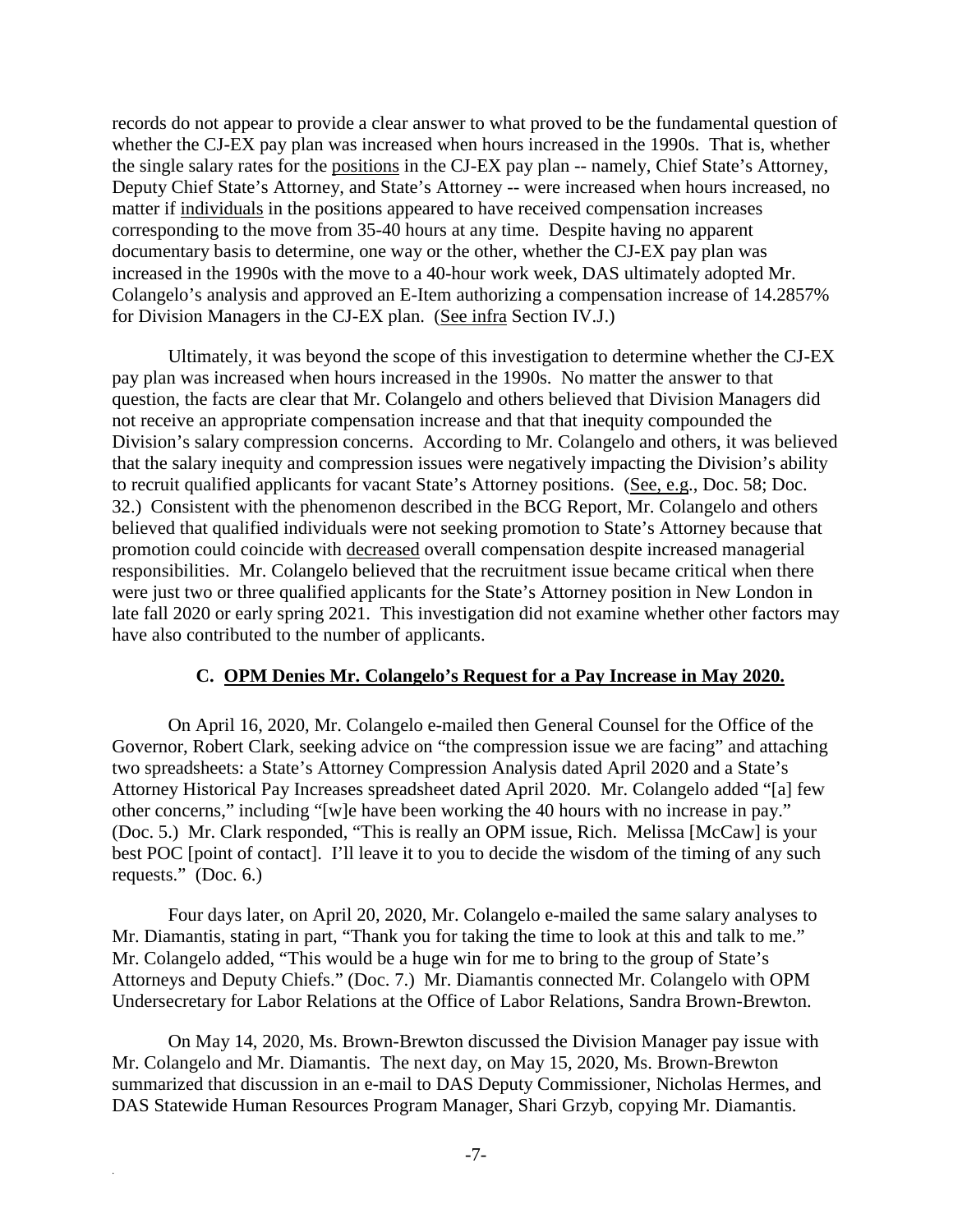(Doc. 8.) In her e-mail, Ms. Brown-Brewton stated that, according to Mr. Colangelo, "In 2008 the prosecutors union went to 40 hours from 35 with a 14.1% increase in salary, but while working often more than 40 hours, the 16 employees, in his office, did not get a corresponding increase in pay." (Doc. 8.) Ms. Brown-Brewton requested that DAS "review the issues pertaining to accrual, longevity and salary, and advise what options might be available, including increasing the hours to 40, and whether it could be accomplished via an Item, or would it require legislative approval." (Doc. 8.) Mr. Diamantis replied all, adding the OPM Secretary to the email "to keep her informed." (Doc. 8.)

On May 18, 2020 at 5:06 p.m., Secretary McCaw responded stating: "In light of the 2.1B deficit and no action on a midterm budget, this item will not be approved via e-item." (Doc. 8.) Secretary McCaw requested that Ms. Brown-Brewton draft a response, and that OPM's Executive Budget Officer, Paul Potamianos, provide the budget component for that draft response. (Doc. 8.) Seventeen minutes later, at 5:23 p.m., Mr. Diamantis responded individually to Secretary McCaw: "I wish you had talked to me about procedure I would have liked to had finish [sic] it. At least I kept my word to him." (Doc. 9.) When asked what he meant by his "word to him," Mr. Diamantis stated that his "word" to Mr. Colangelo was that they "would have meetings and discussions" and "do the work to come to conclusions." When asked about this e-mail communication, Secretary McCaw stated that she did not know what Mr. Diamantis meant by "I kept my word to him," and she stated that she did not discuss with him what he meant. Mr. Colangelo stated that Mr. Diamantis did not make any promise to him of any kind concerning the Division Manager pay issue.

By letter dated May 21, 2020 signed by Mr. Diamantis on joint OPM Secretary letterhead, OPM informed Mr. Colangelo that the pay increase request had been denied, explaining: "OPM currently estimates a General Fund deficit of \$620 million in FY 2020, \$2.4 billion in FY 2021, and likely more than \$3 billion in FY 2022, based on current consensus estimates of the long term effects of the pandemic . . . . We are, therefore, unable to pursue your request for increased compensation, at this time." (Doc. 10.) The letter further acknowledged that DAS records confirmed that Division Managers received a 3.5% COLA pay increase in July 2019. (Secretary McCaw stated that the May 2020 pay increase denial – which she referred to as the first of three such denials – was predicated on the fact that Division Managers had received the 2019 COLA increase like their bargaining unit counterparts.) Mr. Colangelo did not recall receiving the May 21, 2020 letter, noting this was during the pandemic and the Division was working remotely. Nonetheless, Mr. Colangelo recalled being told that OPM could not support the pay increase request. He continued to push the issue, according to him, because of recruitment concerns.

On May 27, 2020, Mr. Colangelo wrote to Ms. Brown-Brewton asking if she was "able to see what DAS thought about the 40 hour conversion for the 16 positions." (Doc. 11.) Ms. Brown-Brewton responded to Mr. Colangelo on May 27, 2020, referencing the May 21, 2020 denial letter, as follows: "DAS determined that it was a policy matter within OPM's purview. Based upon the State's current economic situation, I understand from Deputy Secretary Diamantis's response dated May 21, 2020 that the matter cannot be addressed at this time." (Doc. 11.)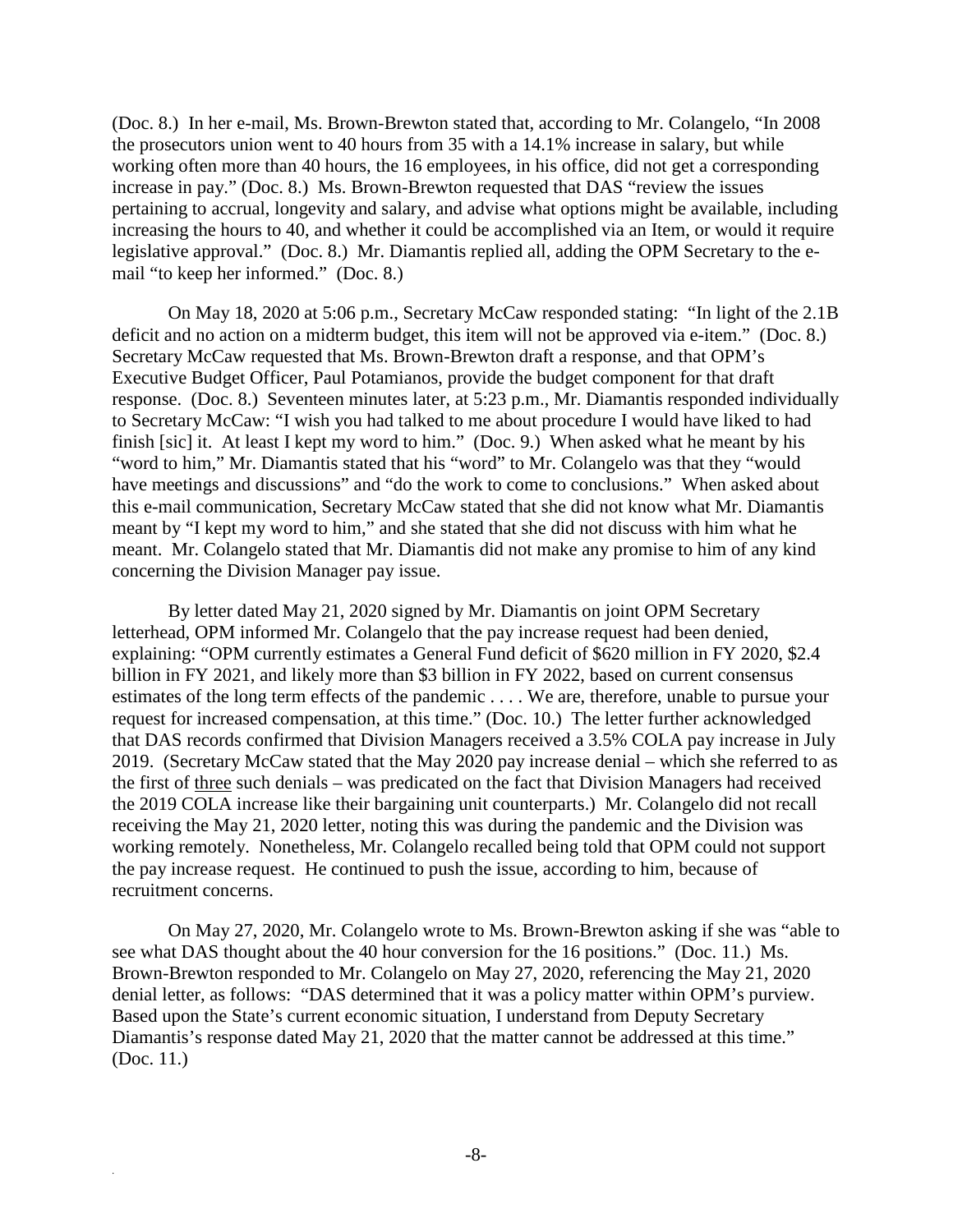#### **D. Mr. Colangelo Contacts Mr. Diamantis to Discuss the Pay Increase Denial and Sends Job Descriptions for Division Positions to Mr. Diamantis.**

Twelve minutes after being informed by Ms. Brown-Brewton on May 27, 2020 that the pay increase issue was "a policy matter within OPM's purview" that "cannot be addressed at this time," Mr. Colangelo forwarded that e-mail correspondence to Mr. Diamantis, asking "Can we schedule time to talk about this?" (Doc. 11.) Mr. Diamantis responded, "sure tomorrow." (Doc. 12.) Mr. Colangelo thanked Mr. Diamantis. Mr. Colangelo did not specifically recall speaking to Mr. Diamantis on or around May 28, 2020. He acknowledged, however, that he talked to "anybody and everybody he could" about the pay issue because it was "an inequity." Mr. Diamantis did not recall meeting with Mr. Colangelo around that date.

On June 3, 2020, five days after agreeing to meet and discuss the pay increase denial, Mr. Colangelo e-mailed Mr. Diamantis with the subject line "info," attaching a PDF scan of two Division job descriptions (a "Grants and Contracts Manager" and a "Grants and Contracts Specialist").  $6$  (Doc. 13.) There was no message in the body of the e-mail to provide context for the attachments. Later that day, Mr. Diamantis forwarded that e-mail and its attachments to Anastasia, stating "thoughts?" (Doc. 14.) (Anastasia stated she disregarded that e-mail because she was not qualified for the grant positions described in the attachments.) Both Mr. Colangelo and Mr. Diamantis stated they did not discuss a potential job for Anastasia. Mr. Diamantis also said that he never discussed job opportunities with Anastasia. When asked why he sent Mr. Colangelo's e-mail with job postings to Anastasia, he said he did not know and that he could have been asking her "thoughts" about anything, even something entirely unrelated to the job postings. According to Mr. Diamantis, he did not know that Anastasia reached out to Mr. Colangelo until after she was hired. However, the fact that Mr. Diamantis forwarded the e-mail to Anastasia despite no message in the body of the e-mail from Mr. Colangelo prompting him to do suggests that Mr. Colangelo and Mr. Diamantis had discussed a job for Anastasia. Indeed, Mr. Colangelo stated that he expected Mr. Diamantis to forward the job postings to Anastasia for her consideration because he (Mr. Colangelo) had discussed potential job opportunities with Anastasia when he purportedly first met her at an event at Cava Restaurant in Southington. (See infra Section IV.E.) Mr. Colangelo could not explain how Mr. Diamantis knew to forward the job descriptions to Anastasia if the two had never discussed a job for Anastasia.

On June 9, 2020, Anastasia e-mailed Mr. Colangelo a copy of her resume, stating "per your request." (Doc. 15.) Two minutes later, Mr. Colangelo replied, "thank you I will be in touch soon." (Doc. 16.)

<sup>&</sup>lt;sup>6</sup> The attachments were job descriptions for a "Grants and Contracts Manager," described as an unclassified position with a salary range of \$76,302 to \$105,336 requiring a minimum of seven years' experience in "planning, implementation and/or management of grant programs on a community, state or federal level," and a "Grants and Contracts Specialist" described as a classified position with a salary range of \$79,047 to \$101,662 requiring the same minimum experience. (Doc. 13.)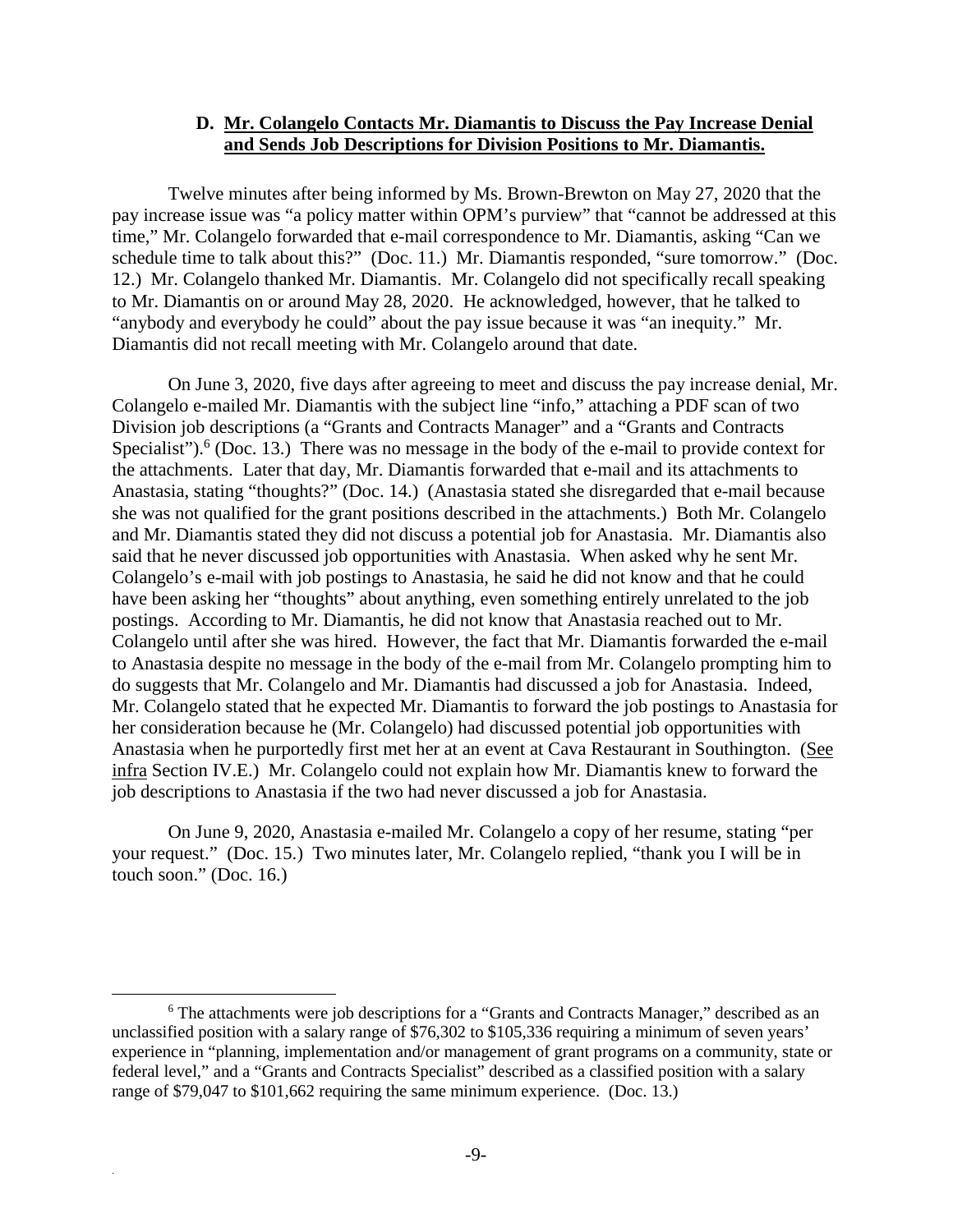#### **E. The Accounts Concerning How Mr. Colangelo and Anastasia First Met.**

According to Mr. Colangelo, he first met Anastasia at an outdoor happy hour event, possibly one billed as a "Greek Night," at Cava Restaurant in Southington. Mr. Colangelo did not recall the specific date or have any record of when it occurred, but stated that it was "probably summer" and certainly after March 2020 because it was during the COVID-19 pandemic. During his first interview, Mr. Colangelo stated he only attended two events at Cava, both "in the same timeframe." (But see infra at 12.) He stated that he met Anastasia at the first event he attended at Cava. Mr. Colangelo recalled that he was invited to that event by phone call from either Mr. Diamantis or another state official. (That state official stated that he did not invite Mr. Colangelo to any events at Cava.) Mr. Colangelo identified several state officials who he recalled being present at the Cava event when he claims to have first met Anastasia, including Mr. Diamantis, Secretary McCaw, Connecticut State Police Colonel, Stavros Mellekas, and Department of Transportation Commissioner, Joseph Giulietti. Mr. Colangelo described the event as being attended by between ten to thirty people. Mr. Colangelo did not recall how he began speaking to Anastasia at the event, and did not recall Mr. Diamantis introducing them. Mr. Colangelo stated that he did not discuss Anastasia with Mr. Diamantis prior to meeting her. As for their conversation at Cava, Mr. Colangelo stated that he and Anastasia discussed her background, education, and experience, and that he asked her to send him her resume. Mr. Colangelo stated that his impression was that Anastasia was personable and well-spoken. No witness who spoke to Mr. Colangelo around the time of Anastasia's hiring recalled him describing the circumstances of their meeting.

According to Anastasia, she first met Mr. Colangelo at an event at Cava Restaurant in Southington in May 2020. Despite being asked, she could provide no specificity as to when in May but she was adamant it was during that month. Anastasia recalled that she was invited to the event by a phone call from her father telling her to come to Cava with her sisters. Anastasia identified several individuals who she recalled being present at that Cava event, including Mr. Diamantis, Secretary McCaw, Colonel Mellekas, and Deputy DAS Commissioner Nicholas Hermes. Anastasia stated that she walked up to Mr. Colangelo to introduce herself, and that she did not recognize him or know who he was, but rather was just being polite. Anastasia recalled that Mr. Colangelo asked her about her experience and background. When she told him about her experience (she was then a Disability Claims Examiner Assistant at the Connecticut Department of Rehabilitative Services), Mr. Colangelo told her there may be some upcoming available positions at the Division and asked her to send him her resume. According to Anastasia, she and Mr. Colangelo did not discuss any specific positions at the Division or compensation. When asked, Anastasia did not know why she did not send Mr. Colangelo her resume until June 9, 2020, despite her recollection that he asked her to send it to him when they spoke at Cava in May 2020.

Mr. Diamantis similarly stated that his daughter first met Mr. Colangelo at an event at Cava Restaurant in Southington in May 2020. Although Mr. Diamantis stated that he did not introduce Anastasia to Mr. Colangelo or have any involvement in their alleged first meeting, Mr. Diamantis recalled being present at the Cava event. Mr. Diamantis described the event as one of many "Greek nights" that he has hosted or attended at Cava, which typically took place on Monday or Tuesday nights. Mr. Diamantis recalled the event was outdoors under a tent due to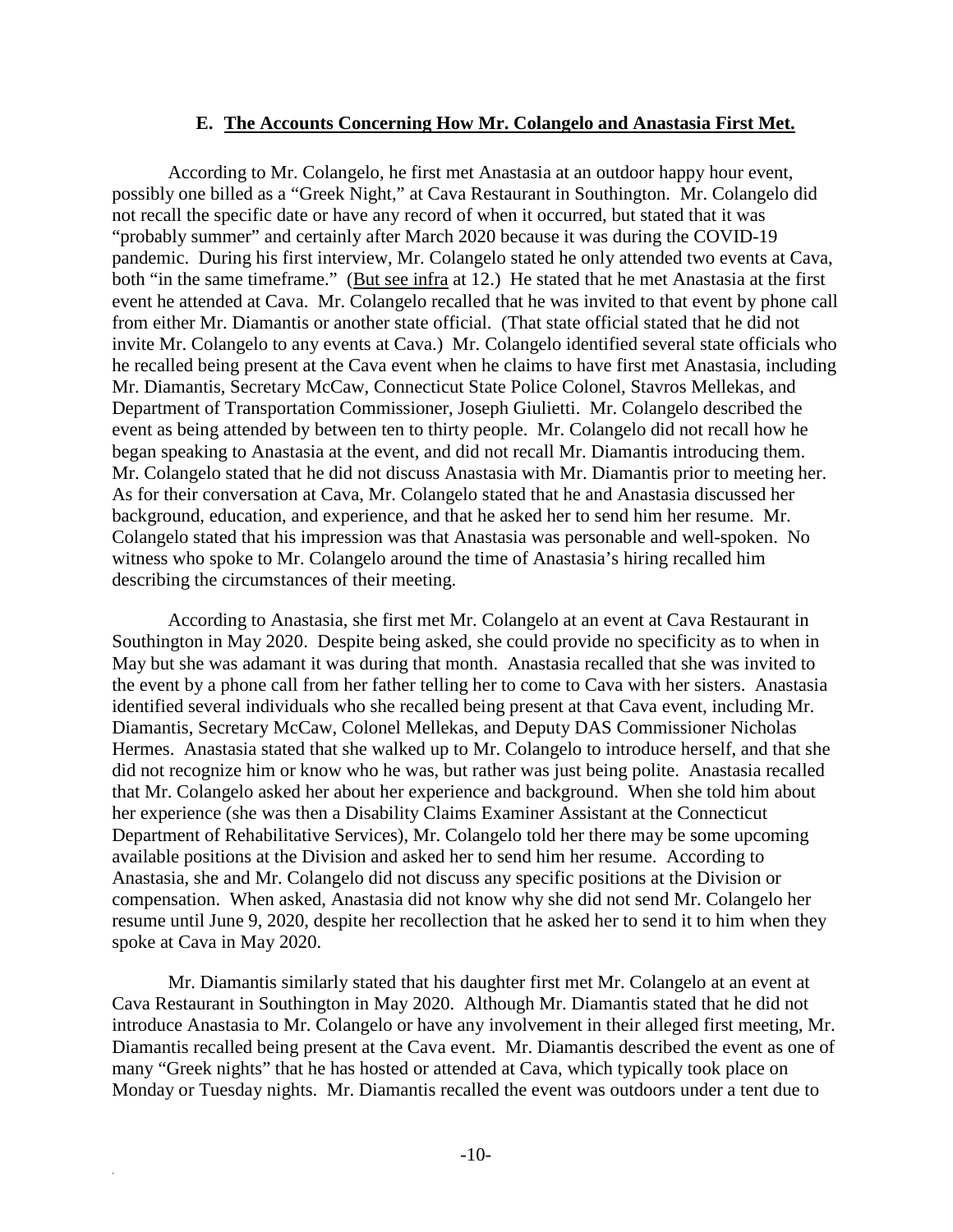the COVID-19 pandemic. Mr. Diamantis identified several individuals who he recalled being present at the Cava event when he claims Anastasia first met Mr. Colangelo, including Secretary McCaw, Commissioner Giulietti, Deputy DAS Commissioner Hermes, and Colonel Mellekas.

Against the backdrop of these three largely consistent accounts, we did not find any evidence confirming that an event at Cava as described above by Mr. Colangelo, Anastasia, and Mr. Diamantis took place in or around May 2020, or at any time prior to Anastasia sending her resume to Mr. Colangelo on June 9, 2020. None of those individuals were able to provide any evidence confirming an event at Cava in or around May 2020, despite being provided the opportunity to do so. At the same time, we did not find any evidence to prove that an event at Cava did not take place in or around May 2020.

However, the available evidence compels our conclusion that the Cava event described as the initial meeting between Mr. Colangelo and Anastasia took place after Anastasia was interviewed and hired for the Executive Assistant position with the Division. Based on our investigation, we determined that there were two events at Cava in the summer of 2020 that comport with the foregoing accounts of Mr. Colangelo, Anastasia, and Mr. Diamantis. The first event was on Monday, June 22, 2020 and the second event was on Monday, August 3, 2020 – both after Anastasia sent her resume to Mr. Colangelo on June 9, 2020.

Three state officials identified as being present at the Cava event described as the initial meeting between Mr. Colangelo and Anastasia attended events at Cava on either or both of June 22, 2020 and August 3, 2020, and attended no other events at Cava during the COVID-19 pandemic.

A first state official identified by Mr. Colangelo, Mr. Diamantis, and Anastasia as being present at the Cava event in question stated that he has attended several gatherings at Cava on Monday nights. However, the official recalled seeing Mr. Colangelo at only one such gathering. The official recalled being surprised to see Mr. Colangelo when the two arrived at the same time to the Cava parking lot, asking him "What are you doing here?" He recalled that the gathering where he saw Mr. Colangelo was an outdoor event to celebrate Mr. Diamantis's birthday. According to public records, Mr. Diamantis's birthday is June 21. The official stated that there were approximately fifteen people in attendance at that Cava event. The official recalled seeing Anastasia at that event. The official also recalled seeing another state official (the third state official described below) in attendance who separately confirmed that he (the third state official) attended only two events at Cava: on June 22, 2020 and August 3, 2020. When asked, the first state official stated that he did not attend an event at Cava on August 3, 2020. The official recalled being invited to the August 3, 2020 event but that he was unable to attend. Based on this evidence, the event described by the first state official took place on June 22, 2020.

A second state official identified by both Mr. Colangelo and Mr. Diamantis as being present at the Cava event in question confirmed that he attended an event at Cava on August 3, 2020 at the invitation of Mr. Diamantis via text message. (Doc. 30.) The August 3, 2020 event at Cava was outdoors and included a ceremony to honor the Cava owners with the reading of a Governor's proclamation by Secretary McCaw. At that event, the state official recalled that Mr. Diamantis introduced him to one of his adult daughters. The state official had no knowledge of whether Mr. Colangelo attended the August 3, 2020 event because he has never met Mr.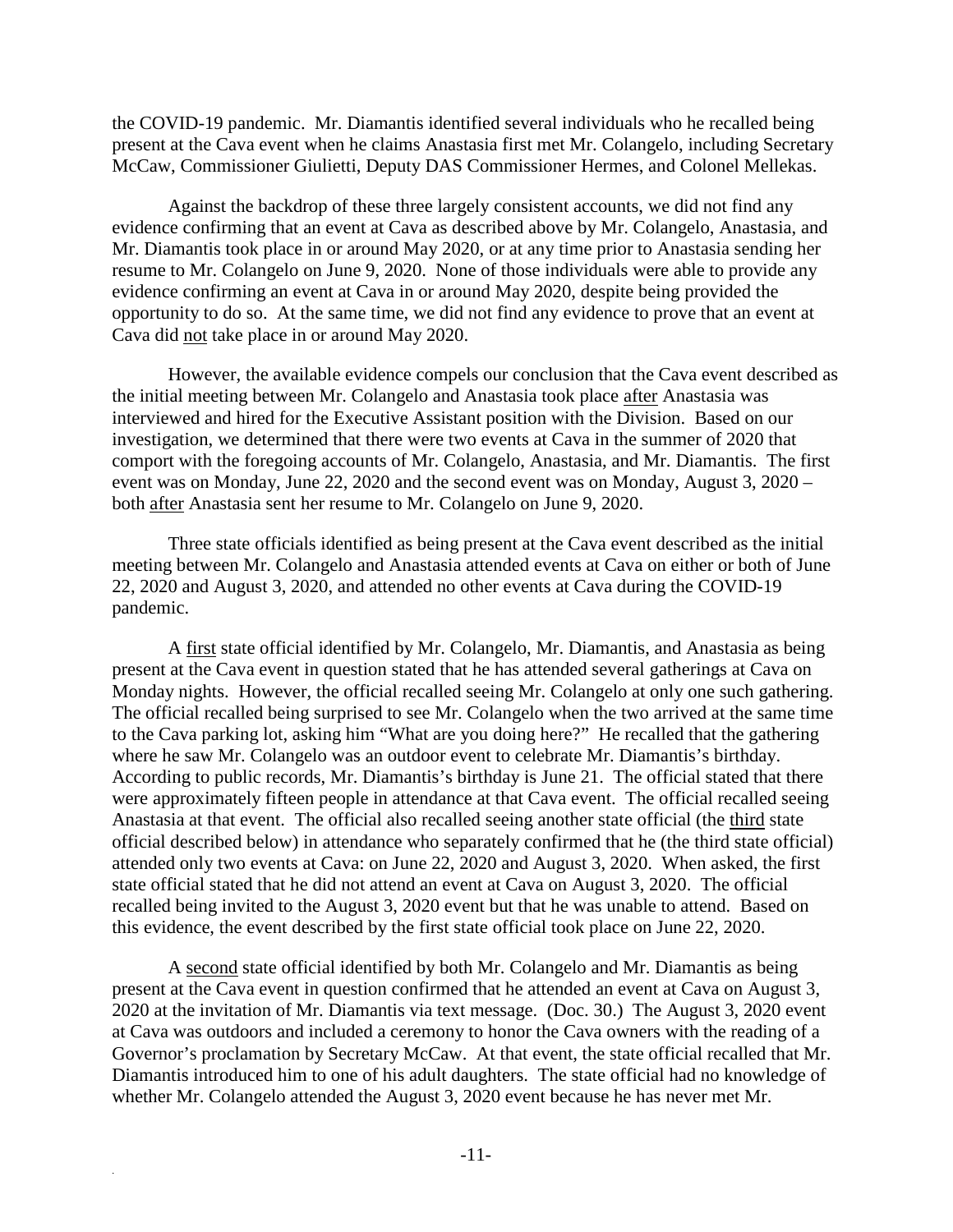Colangelo. The state official confirmed that he has only ever attended one other event at Cava, but that other event was held indoors on the second floor of Cava before the onset of the COVID-19 pandemic.

A third state official identified by both Anastasia and Mr. Diamantis as being present at the Cava event in question confirmed that he attended only two events at Cava, both at the invitation of Mr. Diamantis via text message. (Doc. 23; Doc. 31.) The events were on June 22, 2020 and August 3, 2020. The official recalled that both events were outdoors, with the June event smaller (estimated approximately 30 attendees) than the August event (estimated approximately 60 attendees). The official recalled seeing Mr. Colangelo at the August event, but could not rule out the possibility that he also saw Mr. Colangelo at the June event. The official recalled seeing Anastasia at least one of the two events, if not both the June and August events.

During a follow-up interview, we described to Mr. Colangelo the foregoing statements and documentary evidence from three state officials identified as being present at the Cava event when he met Anastasia. We explained that the available evidence demonstrates that those events took place on June 22 and August 3, 2020 – both after Anastasia was hired by the Division. We also provided Mr. Colangelo with a copy of a June 23, 2020 e-mail that he sent to Secretary McCaw and Mr. Diamantis, stating, "It was great to see you both yesterday," referring to June 22, 2020. (Doc. 24.) Although that e-mail does not state where those individuals met on June 22, 2020, it is further evidence that Mr. Colangelo attended an event with those two individuals on June 22, 2020. After being presented with this evidence, Mr. Colangelo reaffirmed through counsel that he met Anastasia at Cava in around May 2020. However, Mr. Colangelo revised his earlier statement concerning how many events he ever attended at Cava. Instead of two events at Cava in the summer of 2020, Mr. Colangelo now contends through counsel that he recalls attending three such events at Cava.

Based on the available evidence, we do not find credible the largely consistent accounts of Mr. Colangelo, Anastasia, and Mr. Diamantis concerning how Mr. Colangelo and Anastasia first met. Our conclusion that those individuals lack credibility concerning the straightforward question of how Mr. Colangelo and Anastasia first met casts doubt on the integrity of the circumstances surrounding Anastasia's hiring with the Division.

#### **F. Anastasia Interviews for a Position in the Chief State's Attorney's Office.**

Mr. Colangelo recalled that on June 10, 2020, the day after receiving Anastasia's resume by e-mail, he called Anastasia to ask her to come to the Chief State's Attorney's Office in Rocky Hill for an interview. Initially, Mr. Colangelo stated that he did not explain the role or position for which she would be interviewing. But he later stated that he must have told Anastasia that she was interviewing for a position as an Executive Assistant. Anastasia stated that she was asked for an interview for an Executive Assistant position, which is a position she had looked up on the DAS website. However, the Executive Assistant position was unclassified and DAS never received a requisition to post the Executive Assistant position on its website and, therefore, the position was never posted.

Prior to Anastasia's job interview, Mr. Colangelo provided at least two individuals in the Division with a copy of Anastasia's resume. At the time, neither individual was told by Mr.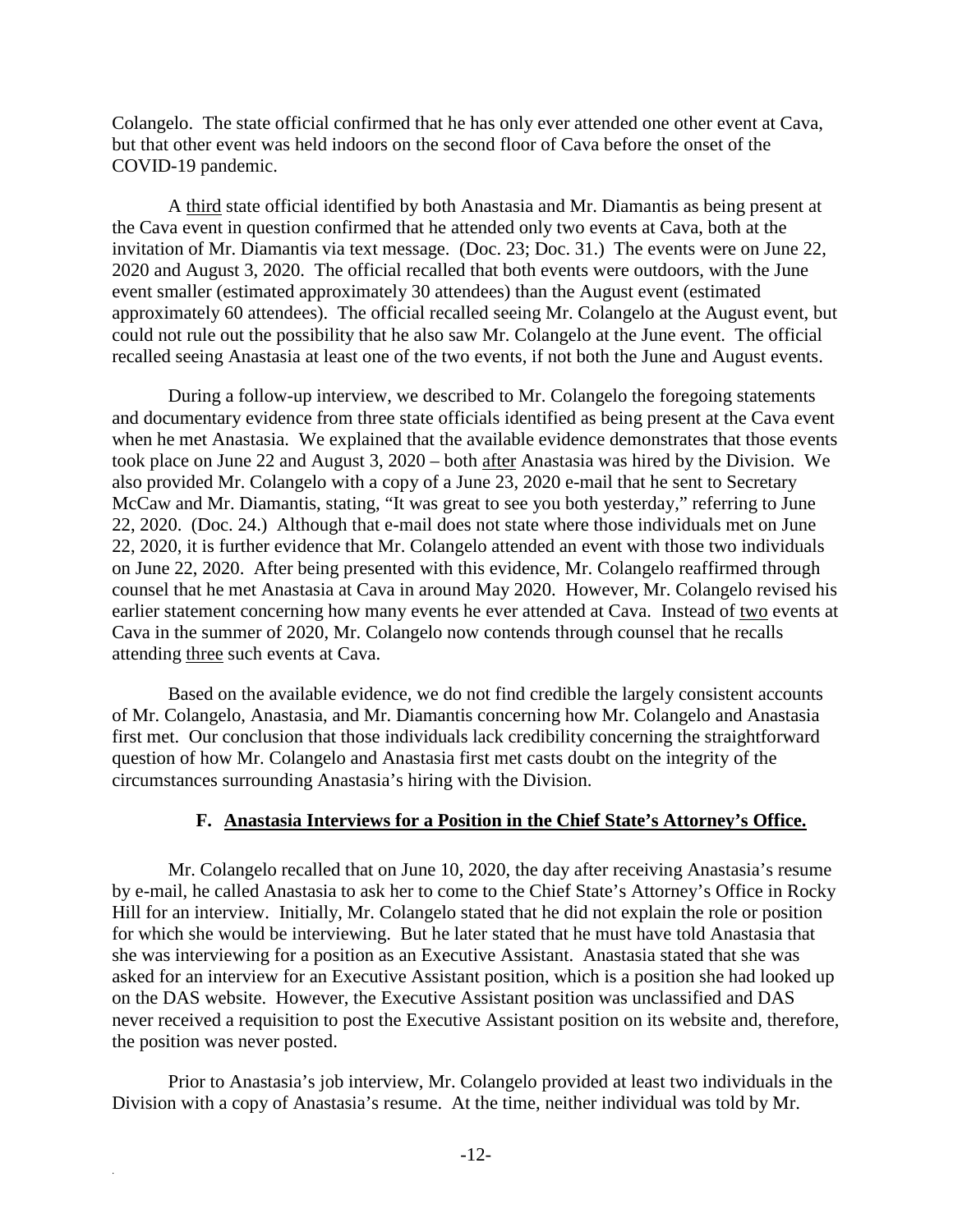Colangelo that he first met Anastasia at Cava or otherwise the details of how they met. One of those individuals did not recall Mr. Colangelo commenting on the name of the candidate, or making any reference at that time to the fact that she is the daughter of then OPM Deputy Secretary, Mr. Diamantis. However, the other individual recalled that a couple of days after discussing the need to fill the grants manager position, Mr. Colangelo came to his office on June 10, 2020 and placed Anastasia's resume on his desk. The individual then reviewed the resume and, seeing no experience in grants administration, questioned if it was for the grants position. According to this individual, Mr. Colangelo then tapped on the name "Diamantis" on the resume, and stated "look at the name." When the individual asked, "related to Kosta?," Mr. Colangelo responded "yes." When the individual said "no," explaining the Division could not hire the daughter of the Deputy OPM Secretary, according to this individual, Mr. Colangelo then backpedaled and stated "only if she is qualified" and "she can learn." That individual's handwritten notes dated October 4, 2021 reflect back on this interaction sixteen months earlier, stating: "RC [Richard Colangelo] adamant . . . OPM and DAS have now realized issue and they are rectifying it not Kosta [Diamantis]. Seems different than when he showed me her resume and pointed to her name . . . ." (Doc. 18.) However, that individual's handwritten notes dated June 10, 2020 do not make any reference to Mr. Colangelo pointing to Anastasia's name. Those notes state: "RC [Rich Colangelo] looking to hire Anastasia Diamantis for grant job. Gave me her resume." (Doc. 18.)

On June 11, 2020, beginning at approximately 12:30 p.m. according to Mr. Colangelo's Outlook calendar, Anastasia was interviewed by Mr. Colangelo, Mr. Russotto, and Deputy Chief State's Attorney for Operations, Kevin Lawlor. Mr. Colangelo confirmed that no one else was interviewed for the position and that he offered Anastasia the position on the spot during the interview.<sup>7</sup> All of the participants recalled that during the interview, Anastasia spoke about her background, education and prior work experience. Other than that, the accounts diverge in regards to the interview's discussion of job responsibilities and compensation.

#### a. Conflicting Accounts Concerning Anticipated Job Responsibilities.

All of the participants agreed that there was discussion at the interview concerning the anticipated job responsibilities for the position. All participants recalled that the responsibilities would include special projects, training, and some responsibilities pertaining to grants – with the extent of the latter grant responsibilities being the primary source of disagreement.

Anastasia recalled being told at the interview that she would be doing "special projects," which she understood to include tasks pertaining to policymaking, training, and grants. The "Detailed Position Description" entered into the Core-CT database by Ms. Riberio at the time of Anastasia's hiring refers specifically to responsibility for "special projects and grants." (Doc. 80.) As for her relevant experience in regards to potential grant responsibilities, Anastasia recalled stating during the interview that she had relevant experience based on working in the Bursar's office at Sacred Heart University where she obtained her undergraduate degree. None

<sup>&</sup>lt;sup>7</sup> Mr. Colangelo similarly interviewed only one individual for a second Executive Assistant position with the Division. The third Executive Assistant currently employed by the Division was not interviewed because she had previously worked for the Division.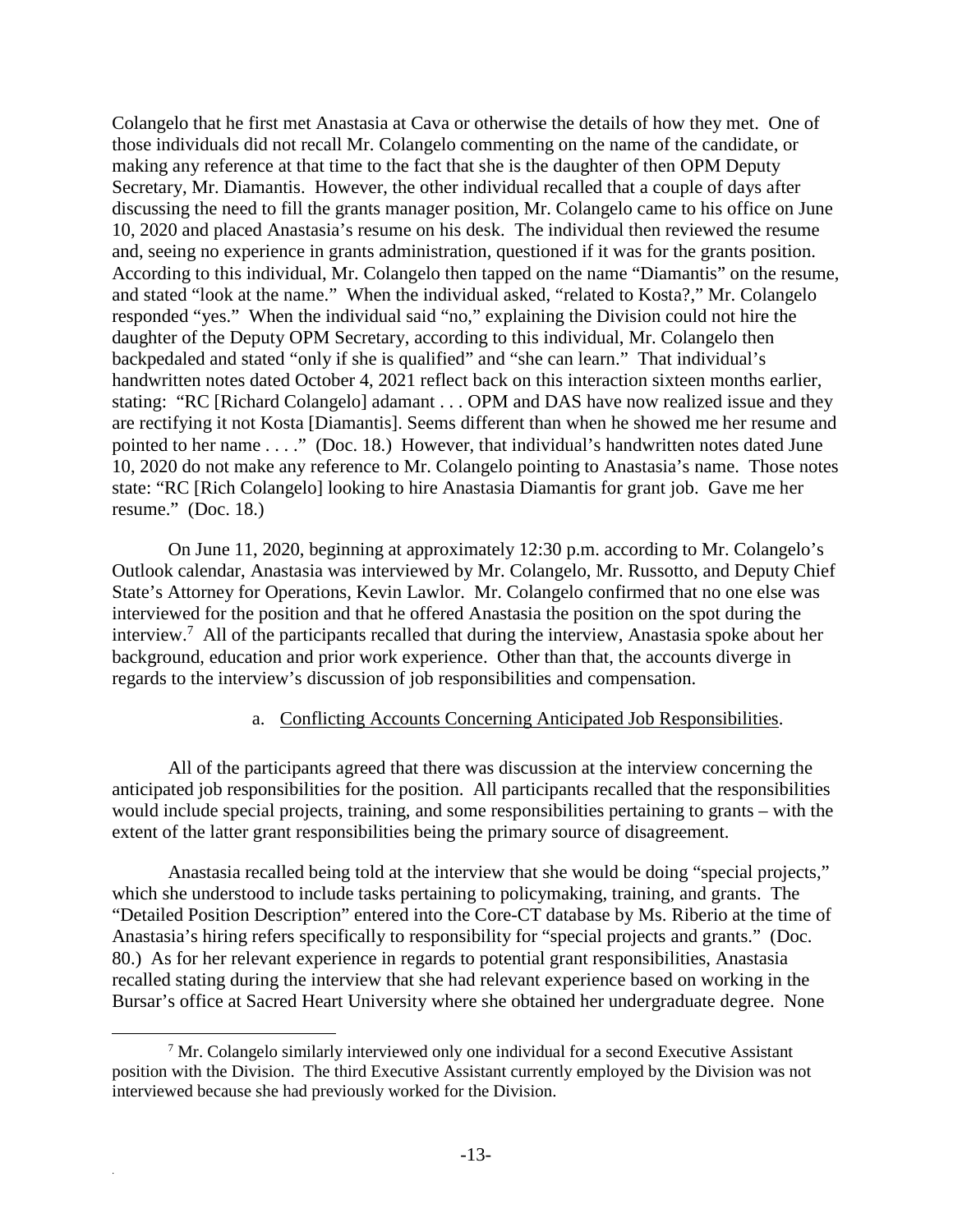of the other participants in her interview recalled any mention of her experience working in the Bursar's office.

According to Mr. Colangelo, he had not determined at the time of Anastasia's hiring in June 2020 whether the Division even needed to replace the recently vacated Grants Manager position. Mr. Colangelo explained that they were interviewing Anastasia to fill an Executive Assistant position. He stated that if they were to ask Anastasia to take on grant responsibilities, there was training she could do for that. Mr. Colangelo stated that Anastasia would be a "jack of all trades" who would assist the Division in many areas.

One individual recalled Mr. Colangelo telling him that Anastasia would be a "perfect fit" for a "jack of all trades" role, which the individual stated was something the Division identified as a need prior to any mention of Anastasia as a potential job candidate. That individual recalled the interview discussion concerning prospective responsibilities for the position focusing on potential support for grant writing, but not grant writing responsibility itself. According to this individual, there was consensus at the interview that Anastasia did not have grant writing experience. However, there was discussion that she could take on certain responsibilities to facilitate grant writing, namely data collection, even if she did not have the experience to fulfill the writing or finance responsibilities entailed with grant writing. According to this individual, Mr. Colangelo assured him that the Executive Assistant position that Anastasia ultimately obtained would not replace the Grants Manager position that had been recently vacated. That classified grants position was ultimately filled in the summer of 2021, approximately one year after Anastasia was hired.

Another individual, however, recalled Mr. Colangelo telling him prior to the interview that Anastasia was "someone for the grants position," referring to the Grant Manager position that was then recently vacated due to the incumbent's retirement. He provided contemporaneous handwritten notes dated June 10, 2020 -- the day prior to Anastasia's interview -- which state "RC [Rich Colangelo] looking to hire Anastasia Diamantis for grant job." (Doc. 18.) That individual's contemporaneous notes from January and June 2021, between six months and one year into Anastasia's tenure with the Division, similarly reflect his understanding that Anastasia was hired to work on grants. For instance, a January 22, 2021 entry states: "Anastasia does nothing RC protects her 'Our fault not her job to do grants . . . ' It was what we hired her for, supposedly." A June 24, 2021 entry states: "[Division official] causing a stir with RC [Richard Colangelo] by expressing concern about Anastasia's role in grants in an email."<sup>8</sup>

<sup>&</sup>lt;sup>8</sup> We also examined e-mail communications in which a Division official raised questions in January 2021 about who was the Division's contact person for grants with responsibility for liaising with OPM grant administrators for various grant programs. Two Division officials expressed a belief that Anastasia was the contact person for grants. In September 2021, a Division official asked Mr. Colangelo by e-mail whether Anastasia's grant responsibilities had been transitioned to someone else, and Mr. Colangelo responded, "Please come and meet with us before sending e-mails." (Doc. 71.) Mr. Colangelo explained that it was his common practice to ask that individuals meet to discuss issues rather than reduce them to writing. Another Division official asked about the specific communications in question confirmed that the request not to put concerns in writing was not unique to discussion of Anastasia, but rather was common practice irrespective of who was involved.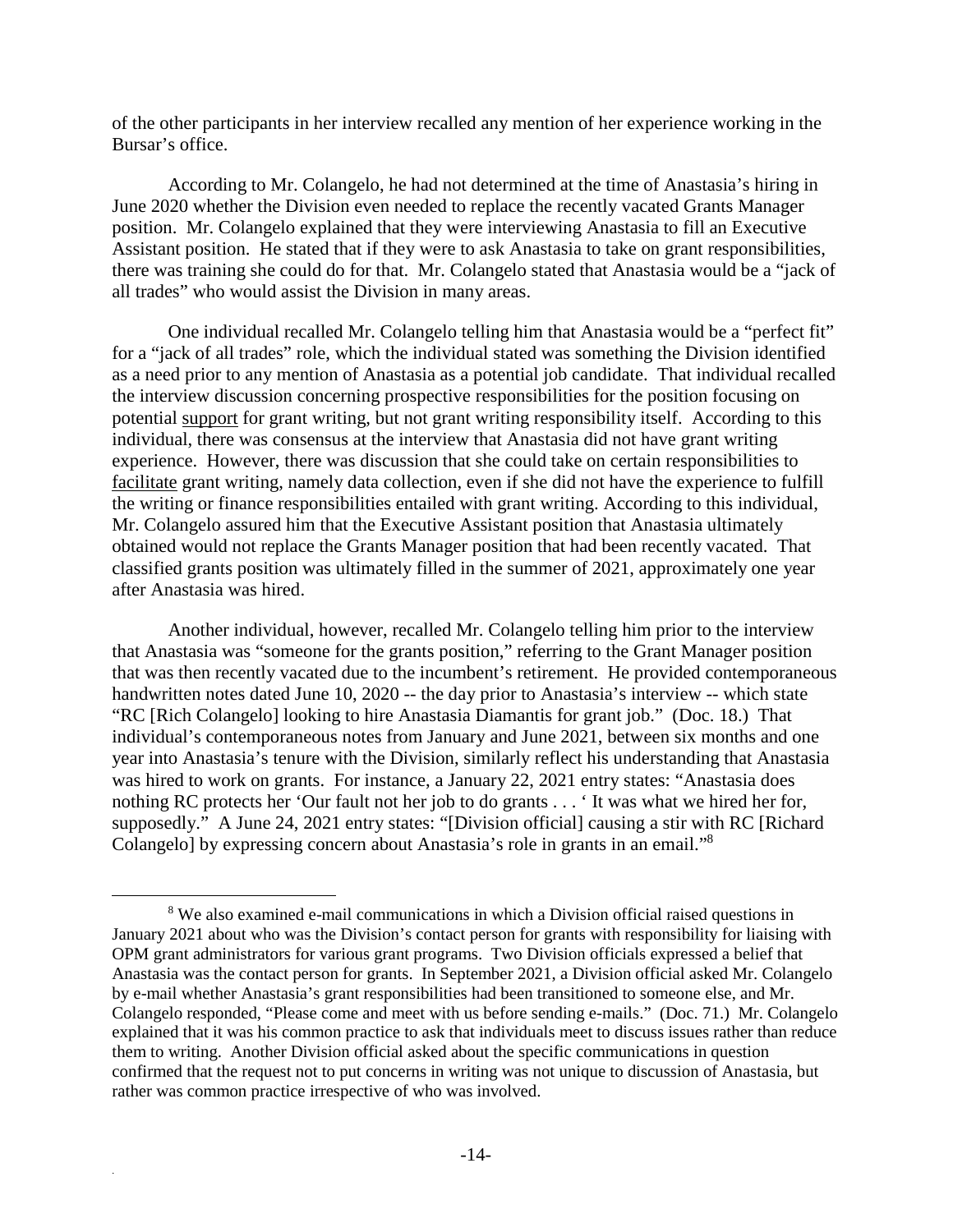The same individual recalled Mr. Colangelo, a year after Anastasia's hiring, making statements about Anastasia's hiring benefiting the Division at OPM. That individual's contemporaneous handwritten notes from June 24, 2021 attribute the following statement to Mr. Colangelo: "'That job has gotten us a lot of stuff!'" In another entry on June 30, 2021 referring to "express[ed] concerns about Anastasia's role in grants," the notes state: "RC [Richard Colangelo] doesn't want [Division official] mkg [making] waves. Can't upset the OPM applecart." (Doc. 18.) Other than this witness's recollection and notes, however, no other witness recalled Mr. Colangelo making statements about Anastasia's hiring benefiting the Division at OPM. Mr. Colangelo denied ever stating that Anastasia's hiring was benefiting the Division with pending Division matters at OPM and stated that was not a motivation for hiring her.

#### b. Conflicting Accounts Concerning Discussion of Compensation.

All three Division officials at the interview, including Mr. Colangelo, recalled that compensation was discussed during or immediately following the interview. Mr. Colangelo recalled that during the interview, he suggested a compensation of \$99,000 per year, which he described as "below" the bottom of the salary range for the Executive Assistant job class. (It was at the bottom of the salary range.) One individual recalled that approximately fifteen minutes into the interview, Mr. Colangelo offered Anastasia the job and asked, "How does \$105,000 sound?" According to that individual, Anastasia responded, "Sounds great." (At the time, Anastasia was earning \$66,447 annually in her position with DDS.) That individual's handwritten notes dated June 11, 2020 contain the notation: "Diamantis interview. Smart but young no exp. w/ grants. Offered the job on the spot. \$105,000!!!" Another individual recalled that compensation was discussed immediately after the interview, but recognized the possibility that it may have been discussed during the interview. That individual's best recollection was that Mr. Colangelo suggested a compensation of \$110,000 for Anastasia. That individual reportedly told Mr. Colangelo that figure was too high and suggested that a salary of around \$95,000 would be more appropriate. Anastasia stated that compensation was not discussed during the interview at all.

#### **G. Anastasia Submits a Job Application and Background Check Paperwork.**

#### a. The Background Check Meeting.

.

At the conclusion of the interview on June 11, 2020, Mr. Colangelo directed Anastasia to the Office of the Chief Inspector, Michael Sullivan, to begin the Division's background check paperwork. Inspector Sullivan's Outlook calendar reflects that the background check meeting started at 1:00 p.m., which means that Anastasia's 12:30 p.m. job interview appears to have lasted at most thirty minutes. The day prior to the interview, on June 10, 2020, Mr. Colangelo had asked Inspector Sullivan to conduct Anastasia's pre-employment background verification. Mr. Colangelo provided Inspector Sullivan with a copy of Anastasia's resume at that time. (On June 10, 2020, Inspector Sullivan e-mailed Mr. Colangelo the standard background questionnaire for prospective new hires.) (Doc. 17.) This was the only Executive Assistant position of the three hired by the Division that went directly from Mr. Colangelo to Inspector Sullivan for the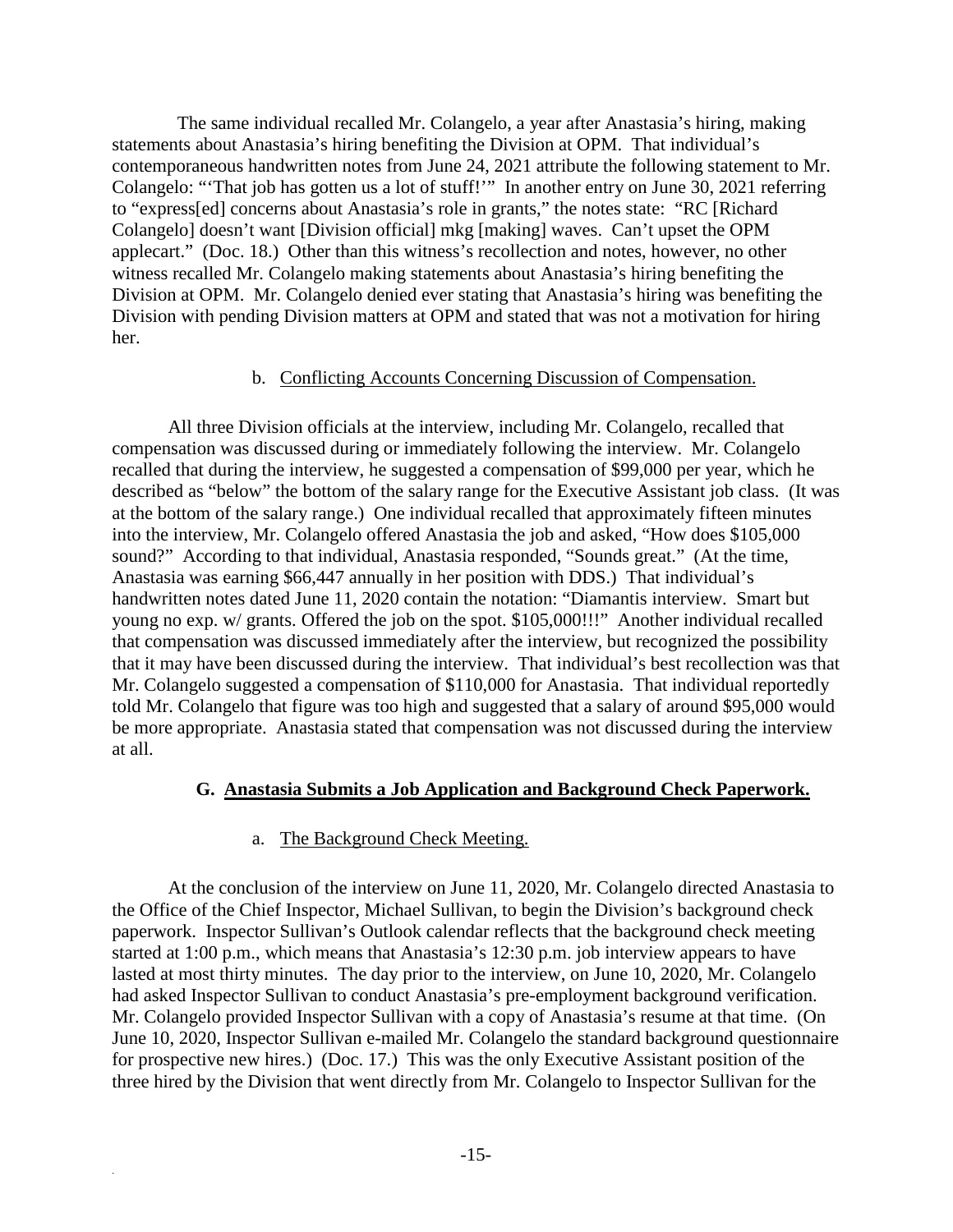background check; the other two went through Human Resources. Otherwise, the process for the background check was characterized as unremarkable and consistent with past practice.

In the June 11, 2020 meeting with Inspector Sullivan, Anastasia filled out and signed some paperwork. On June 11, 2020 at 1:19 p.m., Inspector Sullivan e-mailed Anastasia a copy of the standard background questionnaire for prospective new employees for her to complete and return to him by e-mail. On June 12, 2020, Inspector Sullivan e-mailed Anastasia an employment application to complete, which she returned to him by e-mail later that morning. (Doc. 17.) Although it was described as unusual for the job application to be completed after the job interview, it was not unprecedented. Indeed, our investigation determined that at least one other Executive Assistant hired by the Division similarly completed her job application following her job interview.

#### b. The Background Check Paperwork – Personal References.

In connection with the background check, Anastasia completed and signed the "Division of Criminal Justice Applicant Personal History" questionnaire (the "Employment Questionnaire"). As part of the Employment Questionnaire, Anastasia was required to list three personal references "not related to you and not former employers, who have known you for at least five years" who "may be asked to appraise your character, ability, experience, personality and other qualities." (Doc. 20.) Anastasia named Secretary McCaw as one of her three personal references.

When asked about whether she knew Secretary McCaw for five years as specified in the Employment Questionnaire, Anastasia stated that she did not recall noticing that requirement. Anastasia stated that she first met Secretary McCaw after her father became Deputy OPM Secretary in November 2019 – just seven months prior to her hiring by the Division. Anastasia stated that she asked Secretary McCaw to serve as a reference when she had a pending job application with the Connecticut Department of Education ("DOE"), which she thought might have been when she saw Secretary McCaw at a Cava event.

Secretary McCaw recalled first meeting Anastasia around the time that she appointed Mr. Diamantis as her deputy at a fall pumpkin carving event, likely in October 2019. Secretary McCaw recalled that Anastasia asked her to serve as a reference for a classified position with the Connecticut DOE. Secretary McCaw did not recall or specify when Anastasia asked her to serve as a reference for the DOE position, but she recalled telling Anastasia at that time that she could only serve as reference on a limited basis because she did not know her professionally. While Secretary McCaw stated that she became aware of Anastasia's hiring by the Division in July 2020, she stated that she did not agree to serve as a reference for Anastasia for any positions with the Division because she had no knowledge that Anastasia was being considered for a position with the Division. Secretary McCaw stated that she did not have any knowledge that Anastasia had listed her as a reference for a position with the Division.<sup>9</sup>

<sup>&</sup>lt;sup>9</sup> On June 12, 2020, Inspector Sullivan e-mailed Secretary McCaw at the e-mail address that Anastasia provided in the Employment Questionnaire (an "@aol.com" e-mail address). That e-mail stated that Anastasia had a tentative job offer from the Division and that Anastasia had asked the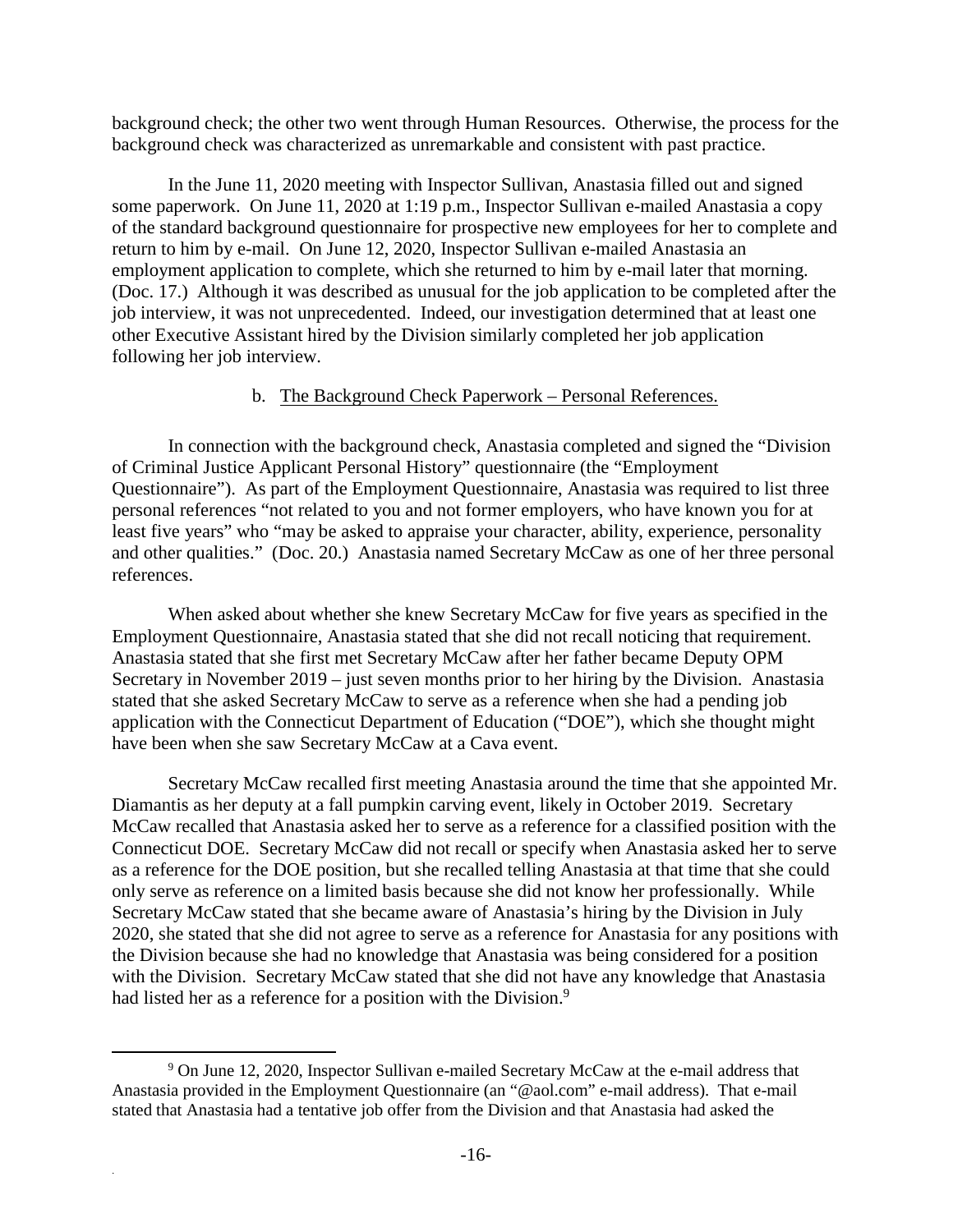Mr. Colangelo stated that he was not aware that Anastasia had listed Secretary McCaw as a personal reference on the Division's background check paperwork. He stated that he did not review that paperwork.

#### c. Background Check Paperwork -- Concurrent Part-Time Employment with Construction Advocacy Professionals.

As part of the Employment Questionnaire, Anastasia was also required to disclose her complete employment record. Anastasia identified "Construction Advocacy Professionals" ("CAP") as a then-current employer, with dates of employment "7/2019 to present" in the position of "part-time assistant Project Manager." (Doc. 20.) CAP was not listed on Anastasia's resume. (Doc. 15.)

Anastasia stated that she told Mr. Colangelo about her position with CAP, but she could not specifically recall whether she told him at her interview or after she began her employment with the Division. Anastasia stated that Mr. Colangelo assured her there was no issue with her concurrent part-time employment with CAP while being employed by the Division, as there are lots of individuals at the Division with other part-time employment. According to Anastasia, the owner of CAP called her out of the blue and offered her the job. She described CAP as a Rhode Island company, but then admitted that she did work on school projects in Connecticut for CAP. Anastasia described that she worked on spreadsheets and did filings for CAP. According to Anastasia, her part-time employment with CAP ended in approximately October 2021 because of news articles questioning the circumstances surrounding her hiring by the Division. According to Anastasia, CAP's owner terminated her employment because she did not want CAP named in unfavorable press articles.

By contrast, Mr. Colangelo stated that Anastasia never told him that she had part-time employment with CAP and that the two of them never discussed her employment with CAP. Instead, Mr. Colangelo stated that he first learned of Anastasia's employment with CAP from the Connecticut State Police in around late July or early August 2021. Mr. Colangelo stated that someone from the Connecticut State Police called to tell him that a former CAP employee was making threats against CAP employees, including Anastasia. Mr. Colangelo did not recall who from the Connecticut State Police contacted him to relay this information. When asked about the nature of the threats, Mr. Colangelo stated that the individual with the Connecticut State Police did not specify and he did not ask for specifics. He recalled that the individual did not tell him about any threats against Mr. Diamantis or that the Connecticut State Police had opened an investigation file. Mr. Colangelo's impression at the time was that the Connecticut State Police were not worried. At the same time, Mr. Colangelo stated that he believed the State Police relayed this information to him because the State Police thought it possible that the former CAP employee might show up at the Chief State's Attorney's Office in Rocky Hill. Despite that belief, Mr. Colangelo did not recall asking for the name of the former CAP employee who allegedly made the threats or taking any action to advise anyone in the Chief State's Attorney's

Secretary to serve as personal reference, and asked the Secretary to complete and send back the attached personal reference form as part of the Division's background check process. (Doc. 19.) Neither Inspector Sullivan nor the Division's Human Resources department received a response from Secretary McCaw.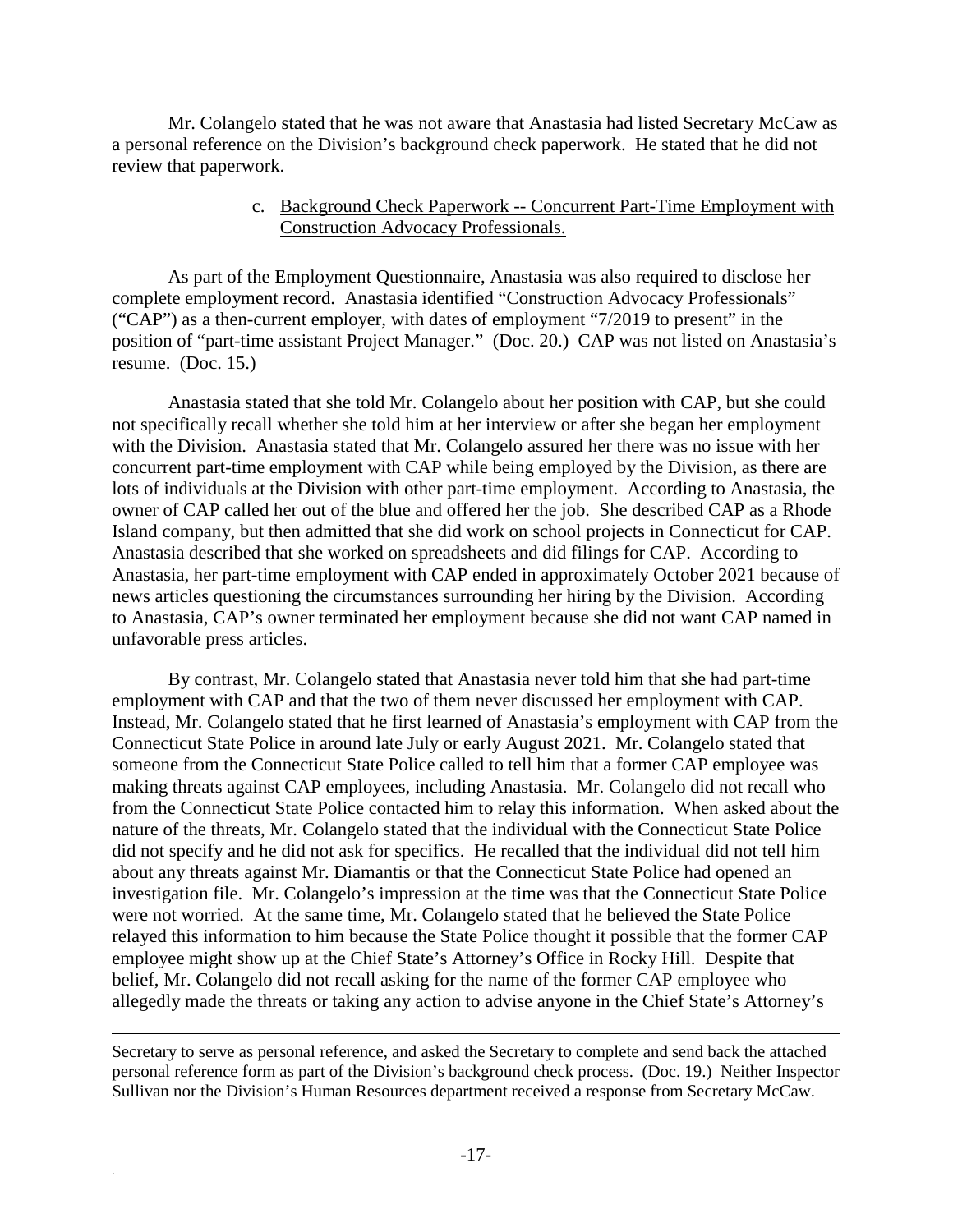Office of that possibility. Mr. Colangelo stated that he did not discuss the threats with Anastasia. When asked if he was aware of allegations by the same former CAP employee that Anastasia was a "ghost employee" at CAP to bribe Mr. Diamantis in his then position as Deputy OPM Secretary, Mr. Colangelo stated he had no knowledge of those allegations at that time. He stated that had he been aware of those allegations at that time, he might have followed up with Anastasia concerning her then concurrent part-time employment with CAP.

Mr. Colangelo stated that once he became aware of Anastasia's concurrent employment with CAP and the Division in around late July or early August 2021, he did not have any concerns about actual or potential conflicts of interest. He explained that many individuals in the Division have part-time employment.

Mr. Colangelo's account concerning how he learned about Anastasia's employment at CAP contradicts information obtained from the Colonel of the Connecticut State Police. First, Colonel Mellekas provided a text message from Mr. Diamantis to him dated July 27, 2021 that states that Mr. Diamantis told Mr. Colangelo about the threats. (Doc. 86.) When asked specifically if Mr. Diamantis told him about the threats (after stating on two separate occasions that he learned this information from the State Police), Mr. Colangelo acknowledged that Mr. Diamantis might also have told him. Second, Colonel Mellekas told us that based on his questioning, no State Police officials involved in the investigation of the former CAP employee threats spoke to Mr. Colangelo about the threats.

Furthermore, it does not appear that the State Police involved in the investigation would have had any basis to contact Mr. Colangelo, for two reasons. First, the State Police investigated threats against Mr. Diamantis (then a state official, which was the basis for State Police jurisdiction over the investigation), not Anastasia or the Chief State's Attorney's Office. Second, Colonel Mellekas expressed doubt that State Police officials involved in the investigation even knew that Anastasia worked in Mr. Colangelo's office. Colonel Mellekas speculated that someone within the Division of State Police could have contacted Mr. Colangelo (who is known to have worked closely with the Division's Major Crimes Unit in his former role as State's Attorney). When viewed in its totality, we find that the information obtained from the Connecticut State Police directly contradicts Mr. Colangelo's statements.

On June 17, 2020, Ms. Riberio e-mailed Anastasia to confirm that her background check was complete and that she was "cleared for hire." Ms. Riberio asked Anastasia for her preferred start date prior to sending an official confirmation letter. (Doc. 22.) On June 18, 2020 at 2:02 p.m., Mr. Colangelo wrote to Ms. Riberio asking, "Did the letter go out to Anastasia yet?" Ms. Riberio responded minutes later, "No, I still have to draft it, but I have confirmed the 7/3/20 date with her. I wanted to confirm all the details first." (Doc. 21). On June 18, 2020 at 2:27 p.m. Ms. Riberio e-mailed Anastasia a confirmation letter confirming her appointment to the position of Executive Assistant for the Office of the Chief State's Attorney, effective July 3, 2020, with an annual salary of \$99,000 and reporting directly to Mr. Colangelo. (Doc. 22.)

#### **H. Questions Arise Concerning OPM's and DAS's Role in Division Hiring.**

On June 24, 2020, Mr. Hermes contacted individuals within DAS to inquire about whether DAS and/or OPM needed to approve the hiring rate for a DCJ Executive Assistant. As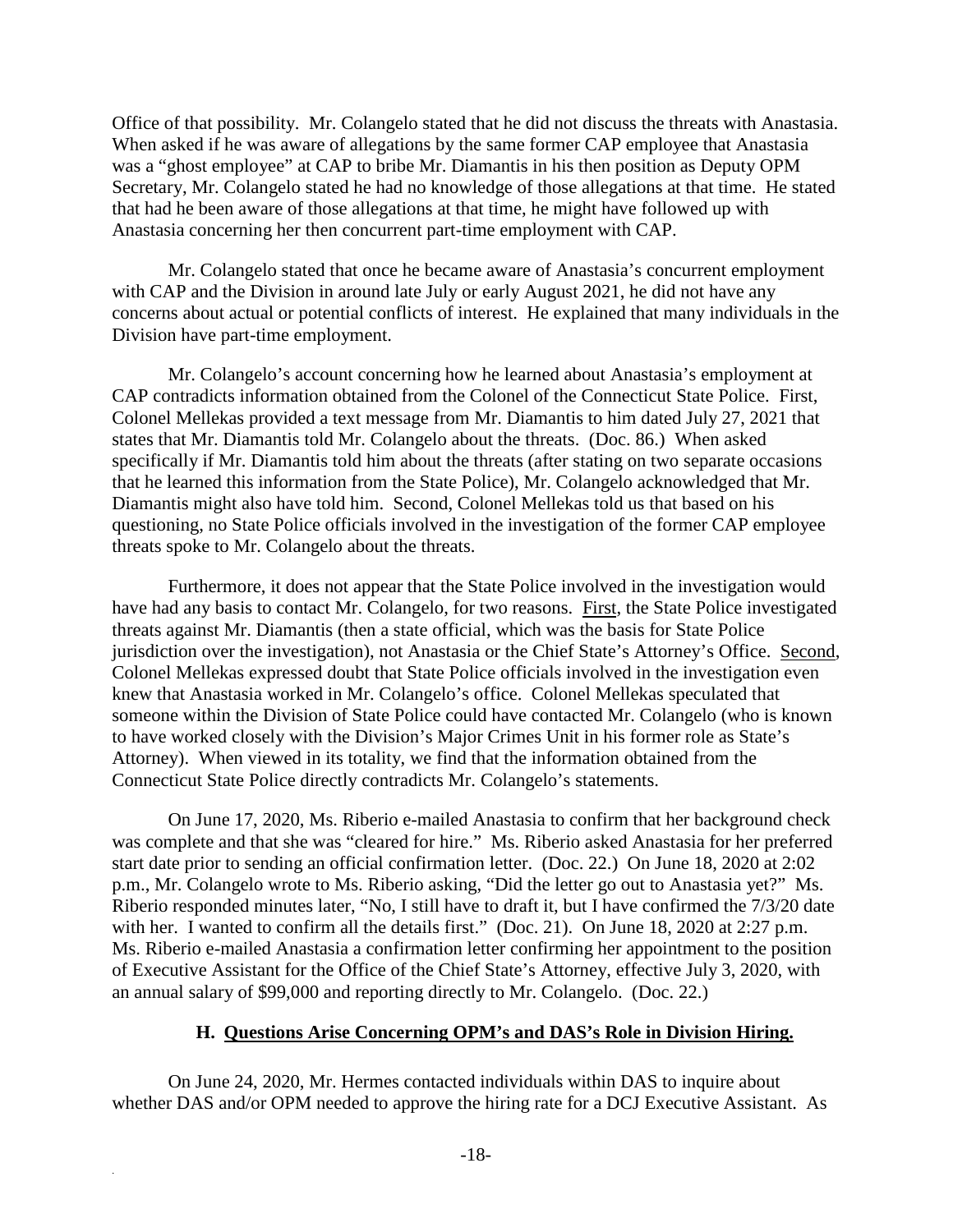background for that inquiry, Mr. Hermes stated in his e-mail correspondence: "[T]o be more specific, the OPM Secretary is thinking she needs to approve this. I believe the question is the result of a conversation between the Chief State's Attorney and the OPM Secretary. I don't think this requires DAS and/or OPM approval (based largely on these hires haven't in the past), but my answer needs to include the authority." (Doc. 26.)

 On July 1, 2020, Ms. Grzyb forwarded Mr. Hermes's inquiry to Ms. Riberio to request her assistance, which Ms. Riberio in turn forwarded to Mr. Colangelo. A few minutes later, Mr. Colangelo forwarded that e-mail communication to Secretary McCaw, copying Mr. Diamantis, stating "this is what I would like to discuss." (Doc. 27.) Fifty-three minutes later at 10:56 a.m. on July 1, 2020, Mr. Diamantis responded to Mr. Colangelo, copying Secretary McCaw, "All set." (Doc. 28.) Seven minutes after receiving that response, Secretary McCaw wrote to Mr. Diamantis directing him to "check with Paul P [Potamianos] on procedure. I want to know if the same procedure was utilized." (Doc. 29.)

Mr. Colangelo explained that he wanted to discuss and confirm his understanding that OPM did not need to approve unclassified appointed Division positions or hiring rates. Although Mr. Colangelo did not recall a discussion about this issue, he acknowledged there must have been some discussion that led to resolution of the issue.

According to Secretary McCaw, Mr. Diamantis came to her on July 1, 2020 to inform her that the Division had hired Anastasia and there was a question about procedure (i.e*.*, whether OPM needed to approve Division appointees). Secretary McCaw stated that she was previously unaware of Anastasia's hiring. In response to that information and inquiry, Secretary McCaw stated that she told Mr. Diamantis to confer with Mr. Potamianos about procedure. Secretary McCaw explained that she wanted to ensure compliance with statute and policy, and that she was "intentional" about that here because the Division had hired Mr. Diamantis's daughter. Secretary McCaw stated that she understood that Mr. Diamantis confirmed with Mr. Potamianos that OPM does not approve Division appointee hires or hiring rates. Secretary McCaw therefore understood that she did not have "jurisdiction" of this issue as OPM Secretary. Although Mr. Potamianos did not specifically recall discussing this issue with Mr. Diamantis in July 2020, he surmised that if he had discussed the issue with Mr. Diamantis, he would have explained that Division appointees do not come to OPM for approval. (On September 30, 2021, Mr. Potamianos provided Secretary McCaw's assistant with constitutional and statutory authority to support that conclusion, nearly fifteen months after Anastasia was hired. (See infra Section  $IV.N.$ ).

A DAS official confirmed that no hiring rate submittal for review was made for any of the three Executive Assistants hired by the Division in 2020. (Core-CT data confirms that the Division approved the hires, not DAS.) This appears consistent with statutory and constitutional authority providing that Division unclassified appointees are exempt from classified service. See Conn. Gen. Stat. § 5-198 (Positions exempt from classified service); CT CONST., ART. XXIII. Division and OPM officials separately confirmed that Division positions do not go to DAS or OPM for approval, so long as the position is within the "position count" for the Division. One official advised that the Division is well below this count due to attrition.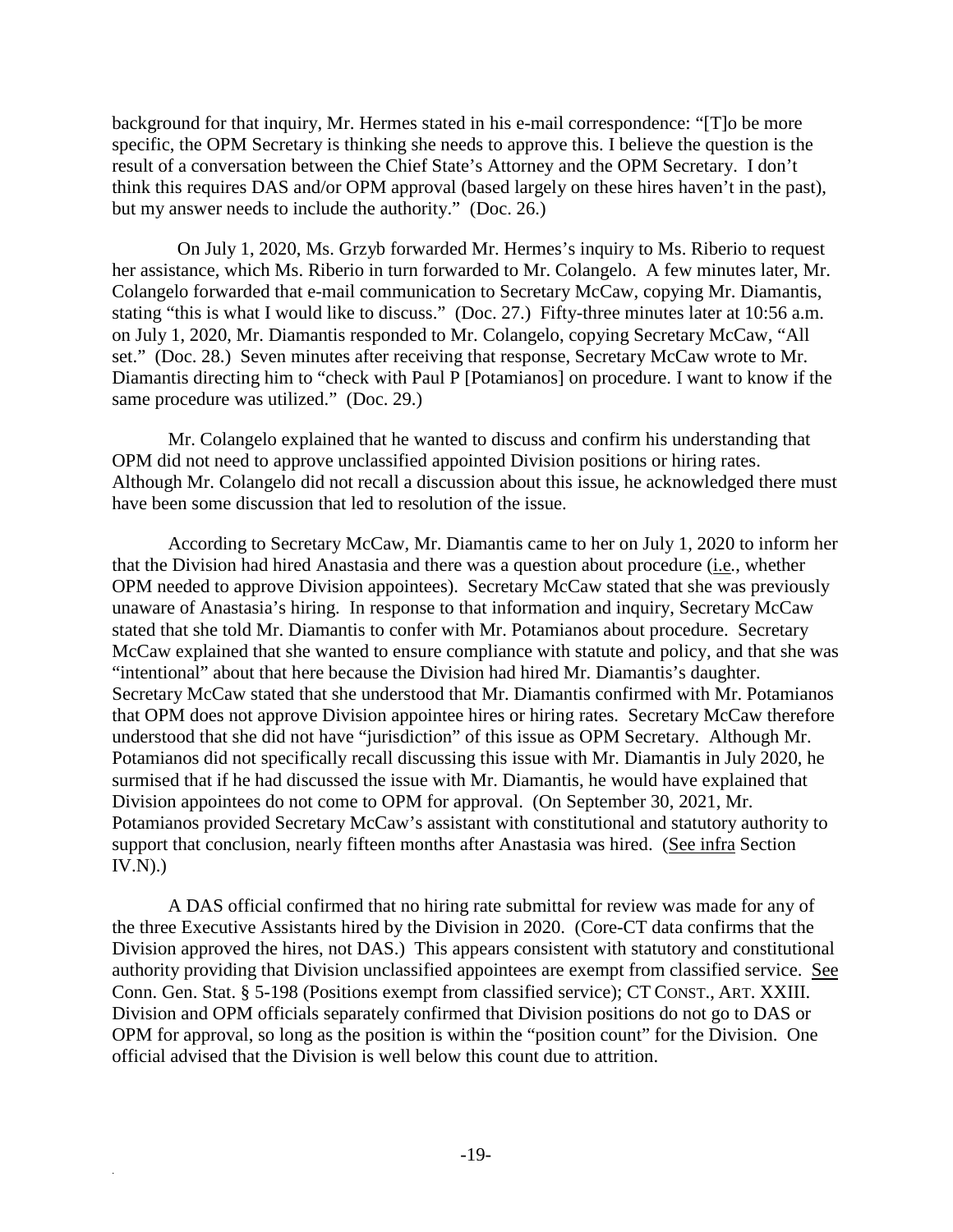#### **I. Following Anastasia's Hiring at the Division, Mr. Colangelo Continues to Press the Division Manager Pay Issue at OPM through Mr. Diamantis.**

Our investigation examined communications between Mr. Colangelo and Mr. Diamantis from approximately May 2020 through October 2021. Time and again, Mr. Colangelo e-mailed Mr. Diamantis individually concerning the pay increase issue, particularly when Mr. Colangelo encountered resistance regarding the issue. Mr. Colangelo specifically sought out Mr. Diamantis's guidance to overcome obstacles he faced with the issue, including asking at one point, "This is not what [Ms. Brown-Brewton] told me, she said she was going to recommend it to you. And its not true, what should I do? Might need to keep them happy so they don't oppose me at reappointment." (Doc. 41.) In turn, Mr. Diamantis kept Mr. Colangelo apprised of the issue and requested information from Mr. Colangelo that could assist with moving the issue forward, including at one point stating, "Want to give you a heads up that DAS is saying they all received the increase in pay with the increase in hours. . . . So if you have any additional information I can use it sooner than later." (Doc. 37.) Mr. Diamantis repeatedly forwarded information received from Mr. Colangelo to Secretary McCaw, including on one occasion under the cover "your eyes only." (See infra at 32; Doc. 68.) In those communications to Secretary McCaw, Mr. Diamantis repeatedly advocated for the Division Manager pay increase with statements echoing Mr. Colangelo's stated belief that the issue was impacting the Division's recruitment efforts for State's Attorney positions. Those statements include:

- "We should resolve it [i.e., the Division Manager pay issue] because he is not getting qualified people" (Doc. 35);
- "My hope is we fix it so folks apply for the job in openings as supers have qualifications." (Doc. 57);
- "I think we should do what we can for quality." (Doc. 43);
- "I would like to do something to get good people in." (Doc. 44.)

During his interviews, Mr. Colangelo insisted that he did not think Mr. Diamantis could help him with the Division pay issue. Mr. Diamantis and Secretary McCaw similarly stated that Mr. Diamantis did not have authority over the issue at OPM. However, those claims are contradicted by the magnitude of communications between Mr. Colangelo, Mr. Diamantis, and Secretary McCaw concerning this issue, the reality that Mr. Diamantis was then the second highest ranking OPM official in the State, and the fact that the issue kept resurfacing at OPM despite repeated denials – the first being just weeks before Mr. Colangelo contacted Mr. Diamantis with job descriptions and then hired Anastasia just days later.

Multiple state officials interviewed in the course of this investigation similarly stated that Mr. Diamantis was adamant about pressing the Division Manager pay issue forward. One state official described Mr. Diamantis as a "pit bull with a pork chop" in regards to the Division Manager pay issue. Another state official observed that Mr. Colangelo had an audience at OPM unlike any other executive branch department head because of Mr. Diamantis, who the state official similarly described as persistent in pressing the Division Manager pay issue forward. None of the state officials interviewed had knowledge of Mr. Diamantis advocating for pay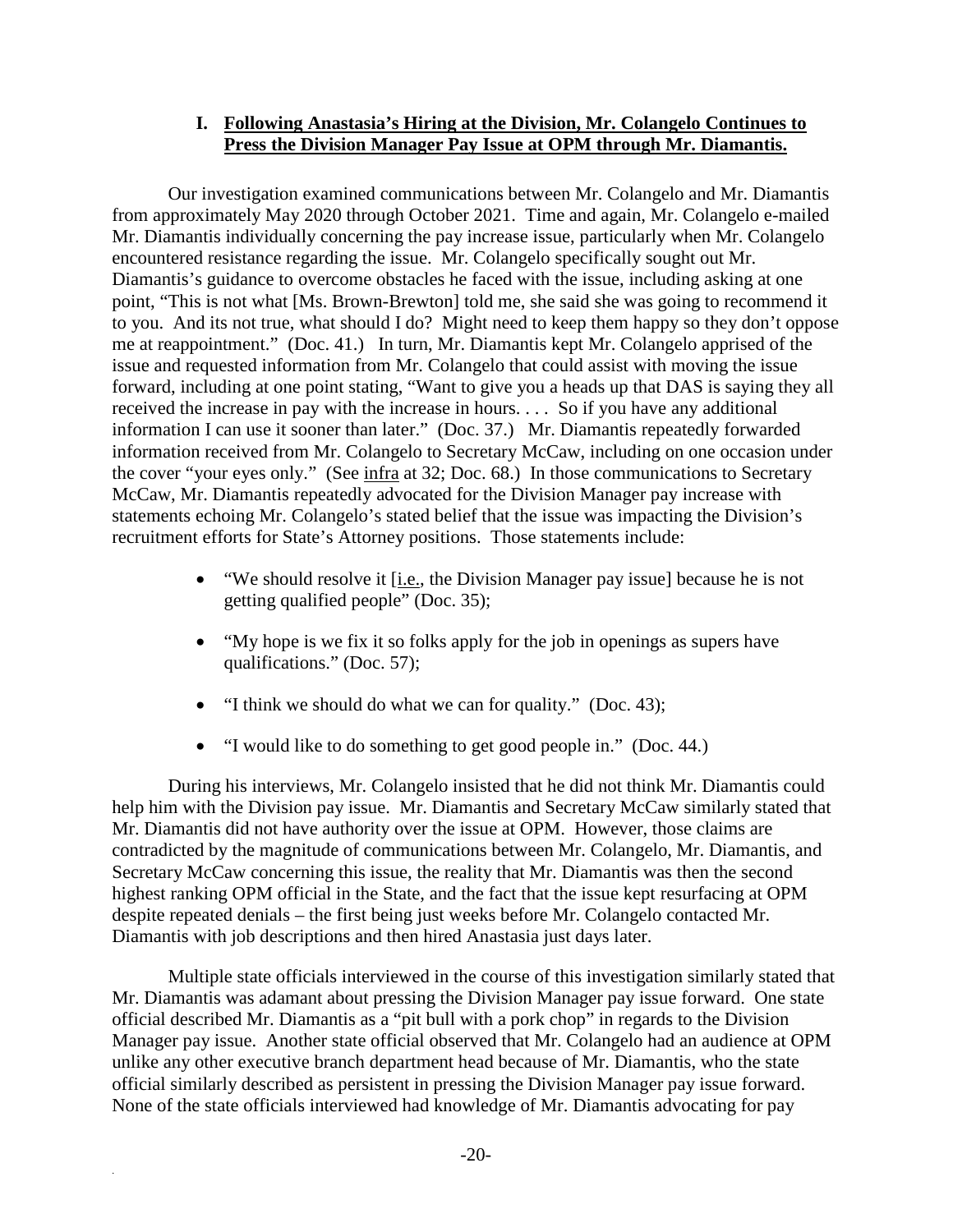increases for any other executive branch exempt managers, despite salary compression being a statewide issue.

The communications that follow evidence Mr. Diamantis's persistence in pressing the pay increase issue on Mr. Colangelo's behalf.

On June 26, 2020, eight days after the letter confirming Anastasia's hiring at the Division effective July 3, 2020, Mr. Colangelo forwarded Mr. Diamantis an e-mail concerning compensation for Division Managers, stating: "This is another reason why we need to get the 40 hours for the group we talked about, thanks for helping to correct the issue that DAS created. I appreciate your help and understanding of this issue." (Doc. 25.) When asked about this document, Mr. Colangelo stated that he forwarded the document for Mr. Diamantis's "file" with regards to Mr. Colangelo's effort to correct the Division Managers pay plan. Mr. Colangelo acknowledged that he understood at the time that OPM would be a decision-maker on any pay increase for Division Managers.

On August 31, 2020, Mr. Colangelo e-mailed Mr. Diamantis a table showing the number of applicants for the State's Attorney position in multiple judicial districts from 2001 through 2020. (Doc. 32.) In that e-mail, Mr. Colangelo stated: "We really need to correct the not moving from 35 to 40 hours for this group. You can see how it has hurt the number of applicants. I look forward to having the opportunity to discuss this with you." (Doc. 32.)

On September 18, 2020, Secretary McCaw e-mailed Ms. Brown-Brewton, copying Mr. Diamantis, stating: "Need the structure of the attorney hierarchy. I am told that the state's attorneys are paid less than their subordinate supervising attorneys. Need you to lay out the issue, background and fiscal impact." (Doc. 33.)

In response, on September 21, 2020, Ms. Brown-Brewton provided Secretary McCaw and Mr. Diamantis a copy of the May 21, 2020 letter on joint OPM Secretary letterhead denying Mr. Colangelo's request for a pay increase, and explained that she was awaiting information from Mr. Colangelo concerning the Division's organizational structure. (Doc. 33.) Ms. Brown-Brewton further explained in that correspondence Mr. Colangelo's position that "although 16 of his staff regularly work 40 plus hours, they have never received the corresponding 14.1% pay increase that others received commencing in 1999 as we gradually moved to 40." (Doc. 34.) In response, Secretary McCaw asked whether "Budget and DAS confirm[ed]" this information and whether there were "other employees that went to 40 hours that did indeed receive the adjustment." (Doc. 34.) Ms. Brown-Brewton responded that "DAS previously indicated they had no records regarding the move to 40 hours, but Rich Colangelo said today that it was done locally by administrative directive, and there was no formal action by DAS." (Doc. 34.) On September 25, 2020, Ms. Brown-Brewton further responded to Secretary McCaw's inquiry with the information she obtained from Budget. She stated, "You recall that Richard Colangelo advised me that sixteen (16) employees, including himself, had gone from 35 to 40 hours back in 2007 or 2008 and had not received the corresponding pay increases. According to CORE records that have been reviewed thus far on those 16 people, there was a corresponding increase in pay when they moved to 40 hours." (Doc. 34.) Mr. Diamantis responded to that e-mail stating, "We should resolve it because he is not getting qualified people." (Doc. 35.) When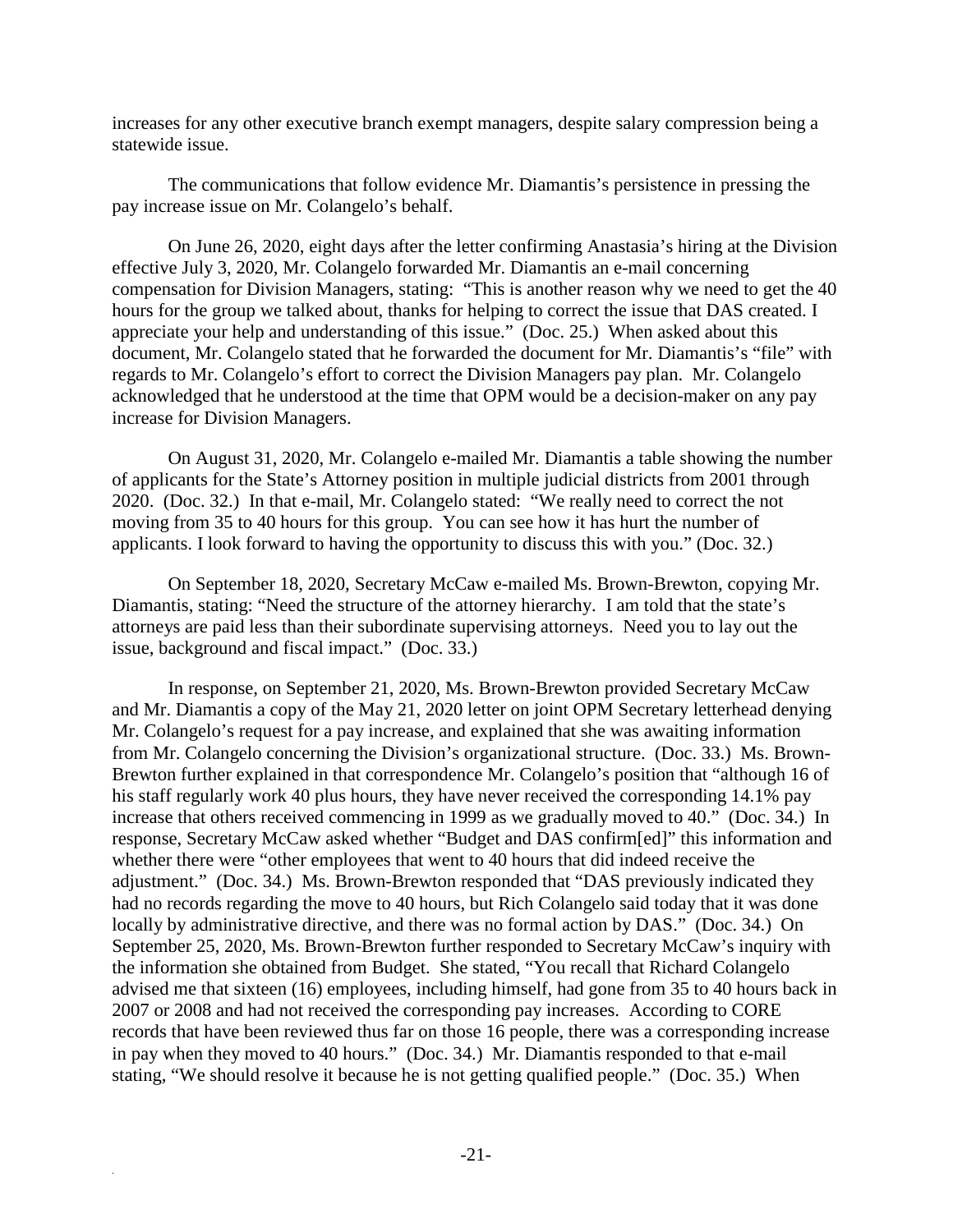asked, Mr. Colangelo clarified that the Division Managers moved from 35 to 40 hours in the 1990s, not in 2007 or 2008 as stated in Ms. Brown-Brewton's e-mail.

On September 25, 2020, Mr. Colangelo provided Ms. Brown-Brewton with employee numbers for several individuals within the Division for purposes of researching compensation history in Core-CT. (Doc. 57.) A few days later, Mr. Colangelo followed up with Ms. Brown-Brewton on status, and she responded "Once I have all the relevant data, I will be able to present it to the Secretary." (Doc. 57.)

On September 30, 2020, Ms. Brown-Brewton provided her analysis to Secretary McCaw and Mr. Diamantis confirming that all sixteen Division Managers received at least a 14% increase when their hours increased from 35 to 40 hours, "but for some it coincided with a promotional increase as well." (Doc. 57.) Within an hour, Mr. Diamantis thanked Ms. Brown-Brewton, stating, "I will defer to the Secretary. My hope is we fix it so folks apply for the job in openings as supers have qualifications." (Doc. 57.)

On October 6, 2020 at 11:56 am, Ms. Brown-Brewton wrote to Mr. Colangelo, stating: "The Secretary asked me to verify that your folks had not received the corresponding increase in pay when moving to 40 hours with Budget or DAS. Based upon the information in CORE-CT, the attached compilation shows that all of them received at least the requisite increase in pay (14%), but for some it coincided with a promotional pay increase as well." (Doc. 36.) Ms. Brown-Brewton provided Mr. Colangelo a compilation of data from Core-CT showing that twelve of the sixteen individuals received a 14.285% pay increase when their hours increased from 35 to 40 hours on June 22, 2007 (the individuals held bargaining unit positions as of that date), and three individuals received increases well in excess of 14% coinciding with a promotional pay increase. The positions into which those three individuals were promoted (on July 7, 2006, July 9, 2004, and October 13, 2006, respectively) were 40-hour per week Division Manager positions as of those dates. (Doc. 36.)

On October 6, 2020 at 12:42 p.m., Ms. Brown-Brewton responded to Mr. Diamantis concerning his hope to "fix" this issue (see Doc. 57), asking "What fix would you like to employ? As I noted previously, they all received the increase in pay with the increase in hours. As you know, the problem with managers not getting the same or similar increases as bargaining unit members is a state-wide issue." (Doc. 57.) At 1:30 p.m., Secretary McCaw responded, "So basically all employees were indeed compensated for the increase from 35 to 40 hours. No further action required from my perspective." (Doc. 38.)

On October 6, 2020 at 1:34 p.m., Mr. Diamantis alerted Mr. Colangelo by e-mail as follows: "Want to give you a heads up that DAS is saying they all received the increase in pay with the increase in hours. As you know, the problem with managers not getting the same or similar increases as bargaining unit members is a state-wide issue. So if you have any additional information I can use it sooner than later." (Doc. 37.) When asked about this document, Mr. Diamantis explained that he wanted Mr. Colangelo to provide information that would enable Secretary McCaw to evaluate the issue because that was his job.

On October 16, 2020, Mr. Colangelo clarified to Ms. Brown-Brewton as follows: "The group I'm talking about is an e-Item through DAS and OPM. Signed off by both. No pay plan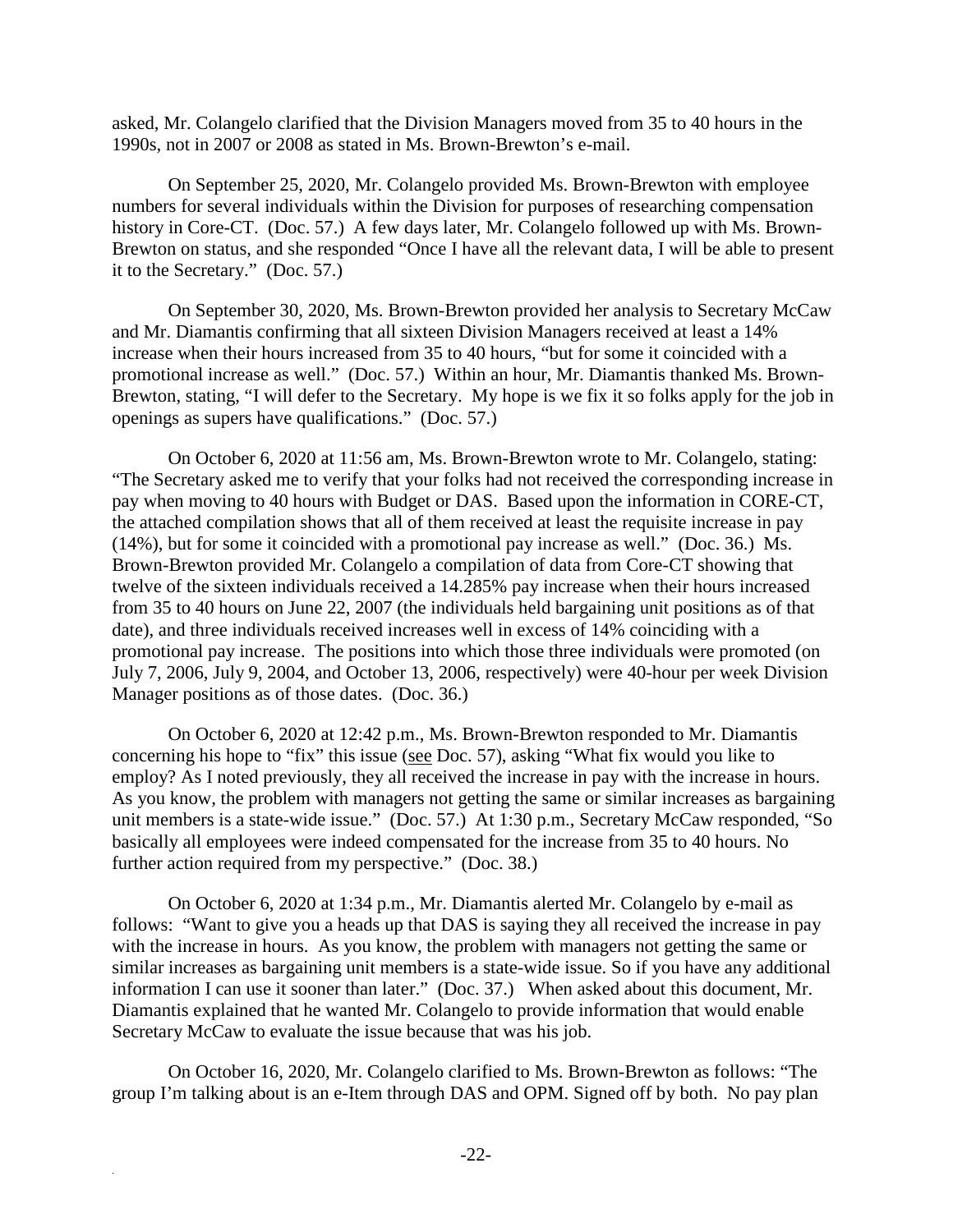there is one salary for State's Attorneys, the Deputy Chief State's Attorneys and the Chief State's Attorney." (Doc. 39.)

On or around November 23, 2020, Ms. Brown-Brewton received a phone call in the evening from Secretary McCaw and Mr. Diamantis about the Division Manager pay increase issue. Ms. Brown-Brewton recalled that Secretary McCaw stated that she could not support the pay increase request because it appeared that the Division Managers had already received the 14% increase in pay upon moving from a 35 to 40 hour work week. When Ms. Brown-Brewton hung up, her understanding was that Secretary McCaw and Mr. Diamantis stayed on the line to continue to discuss the issue.

On November 24, 2020 at 12:19 p.m., Secretary McCaw e-mailed Ms. Brown-Brewton and Mr. Diamantis, stating "Touching base on this item again, how is it fair that employees who were not promoted in their responsibilities get a 14.285% increase for going 35 to 40, and employees that are being promoted, taking on additional duties and going from 35 to 40 hours get the same increase of 14.285%? Any employee that went from 35-40, was promoted concurrently, and only received 14.285% should be re-evaluated for a solution. That appears to be Colangelo, Mahoney, Ferencek, Corradino, Hardy, Preleski, and Griffin." (Doc. 57.) Ms. Brown-Brewton proceeded to request that information from DAS. (Doc. 45.)

That same day, Ms. Brown-Brewton clarified in writing to Secretary McCaw and Mr. Diamantis what she understood Mr. Colangelo to be seeking. Ms. Brown-Brewton wrote: "As I understand Rich Colangelo's claim isn't that he didn't get a pay increase when he was promoted, but that the job class of 'Chief State's Attorney' didn't get increased years before he was promoted into it." (Doc. 40.)

On December 3, 2020, DAS confirmed that each of the seven individuals identified in Secretary McCaw's e-mail of November 24 "received an increase of at least 5.5% following every promotion," with that increase "in addition to the 14.286% increase as a result of the change in standard hours in 2007." (Doc. 45.) Attached to that e-mail was a spreadsheet with Core-CT data for each of the seven individuals.

On December 4, 2020 at 3:02 p.m., Ms. Brown-Brewton provided DAS's analysis of the Core-CT data to Secretary McCaw and Mr. Diamantis. The e-mail explained that "the attached spreadsheet shows that in addition to the 14.286% increase as a result of the standard change in hours in 2007, all of those employees named below (Colangelo, Mahoney, Ferencek, Corradino, Hardy, Preleski, and Griffin) also received an increase of at least 5.5% following every promotion." (Doc. 57.) At 3:23 p.m., Mr. Diamantis copied and pasted that e-mail and attachment into a separate e-mail message to Mr. Colangelo with the subject line "between us." (Doc. 41.) At 3:45 p.m., Mr. Colangelo responded to the "between us" e-mail from Mr. Diamantis, "This is not what she told me, she said she was going to recommend it to you. And its not true, what should I do? Might need to keep them happy so they don't oppose me at reappointment." (Doc. 41.) When asked about his reference to "keep[ing] them happy so they don't oppose me at reappointment," Mr. Colangelo confirmed that he was referring to the State's Attorney's and Deputy State's Attorneys for whom (in addition to himself) he was seeking a pay increase.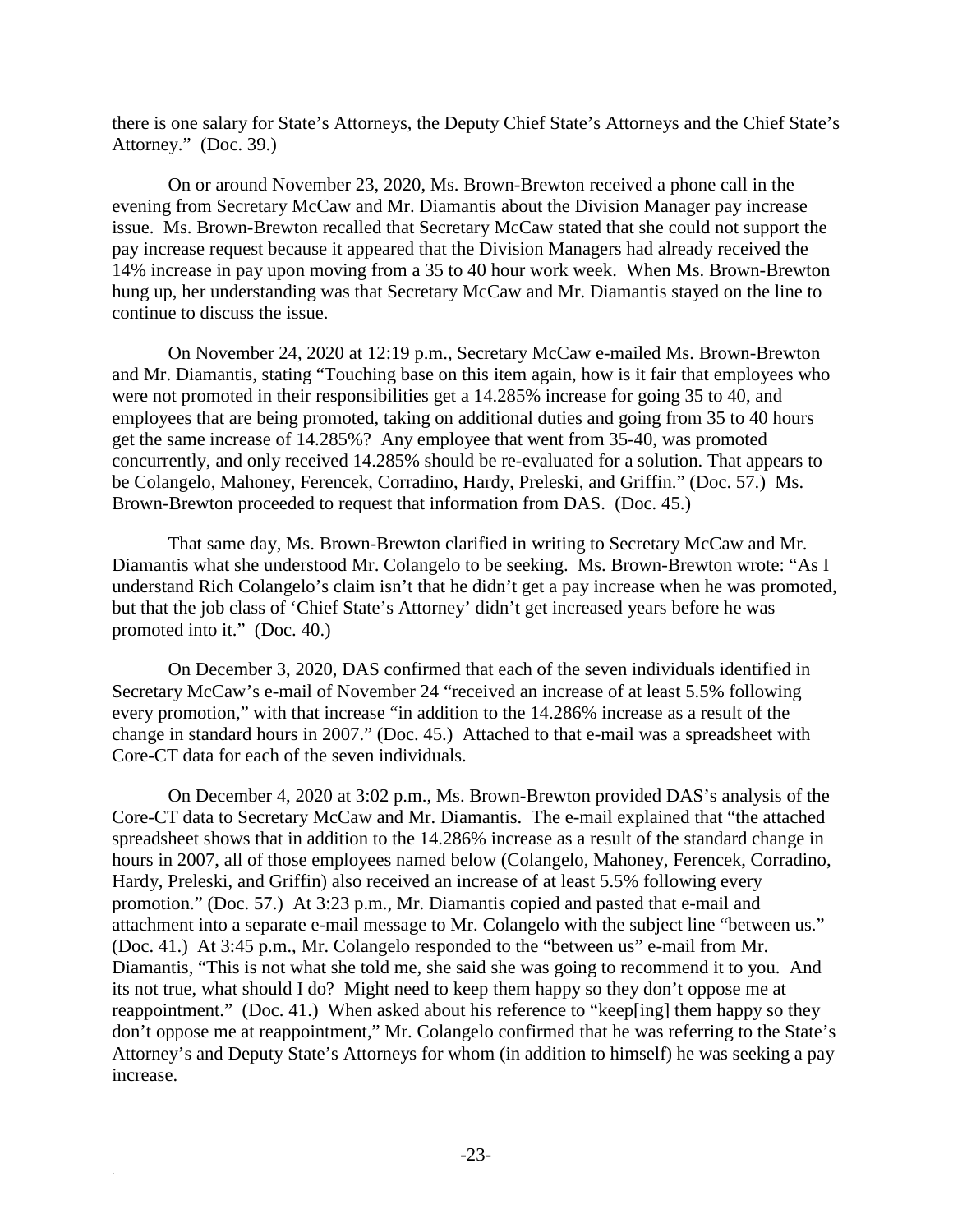On December 4, 2020 at 4:04 p.m., Mr. Colangelo further responded to the "between us" e-mail from Mr. Diamantis stating, "And if you look at Matthew Gedansky and John Russotto and Kevin Kane they never got the 14%." (Doc. 42.) At 5:16 p.m., Mr. Diamantis copied and pasted a portion of that message into a reply to Secretary McCaw and Ms. Brown-Brewton concerning the hours and promotional pay increases, stating, "I cannot see where Matthew Gedansky and John Russotto and Kevin Kane they never got the 14% I think we should do what we can for quality." (Doc. 43.)

On December 5, 2020, following a request from Mr. Diamantis, Ms. Brown-Brewton requested that DAS provide the same analysis (pay increases associated with hours increase and promotional increase) for three additional individuals, stating: "Kosta [Diamantis] is asking for the same information for . . . Matthew Gedansky and John Russotto and Kevin Kane." (Doc. 45.) DAS responded with the requested information on December 18, 2020. (Doc. 45.)

On December 6, 2020, Mr. Diamantis again insisted by e-mail to Ms. Brown-Brewton and Secretary McCaw that "I would like to do something to get good people in." (Doc. 44.)

#### **J. A January 21, 2021 Meeting Results in DAS Drafting and Signing an E-Item for OPM Approval to Increase Division Manager Pay.**

On January 21, 2021, there was a videoconference meeting between DAS officials and the Division to discuss the Division Manager pay increase issue. The participants in the meeting included Mr. Colangelo, Mr. Russotto, Deputy DAS Commissioner Hermes, Ms. Grzyb, and DAS Human Resources Administrator Debra Atkinson. As a result of that meeting, DAS drafted an E-Item authorizing an adjustment to the Criminal Justice Executive pay plan. However, DAS officials could not identify the factual basis for their conclusion that the Criminal Justice Executive pay plan rates "were never adjusted when weekly hours changed from 35 to 40 per week in the mid-to-late-1990s," as stated in DAS's transmittal e-mail to OPM attaching the signed E-Item. (Doc. 47.)

Mr. Colangelo recalled that during the meeting he explained that the Division Manager pay plan, which is denoted the "CJ-EX" pay plan (a single salary for each of the three Division Manager positions), had not increased by 14.285% when the Division Manager positions increased from 35 to 40 hours. Mr. Colangelo recalled providing DAS officials with historical salary information for each of the three Division Manager positions (i.e., Chief State's Attorney, Deputy Chief State's Attorney, and State's Attorney), which he contended demonstrated that the positions never received an increase in compensation corresponding to an increase from 35 to 40 hours. Mr. Colangelo explained that the Division Manager positions increased from 35 to 40 hours in the late 1990s when then Governor Rowland increased the Executive Branch managers to a 40-hour work week. According to Mr. Colangelo, all other Executive Branch manager pay plans were increased 14.285% (which he believed happened over a two-year period, approximately 7% per year), but the CJ-EX pay plan was not. During the meeting, Mr. Colangelo referred to E-Items dating to the mid-1990s concerning the Division Manager pay plan, and stated that none reflected any increase to account for the adjustment to a 40-hour work week. (See Doc. 59; Doc. 84.)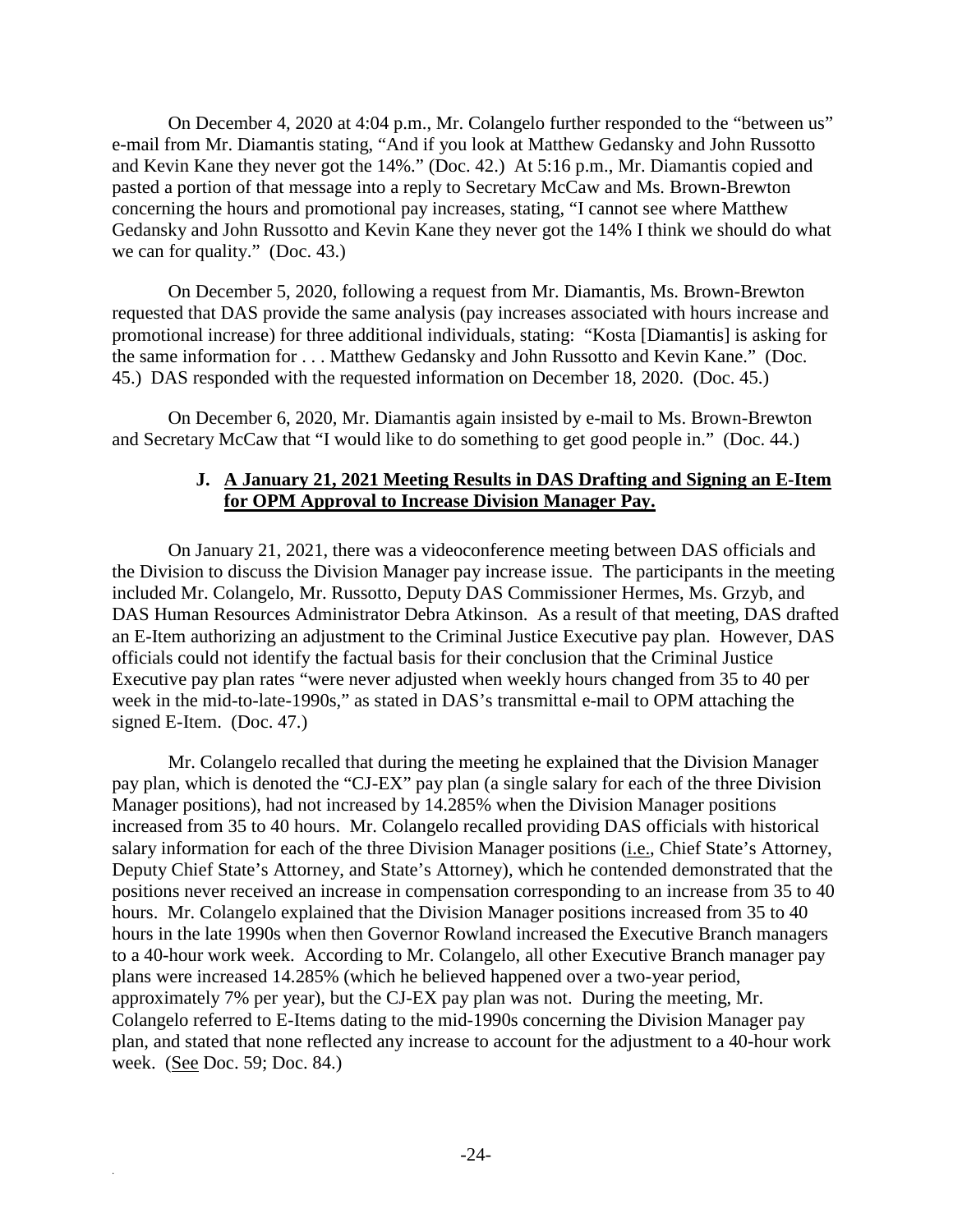During the meeting, DAS officials adopted the Division's analysis of the issue.<sup>10</sup> But when asked, DAS officials could not show one way or another whether the CJ-EX pay plan was increased when Division Manager positions went to 40 hours in the 1990s. It was beyond the scope of this investigation to answer that question. No matter the answer, the fact remains that Mr. Colangelo believed that the pay plan had not been adjusted almost three decades ago and sought to correct that issue through DAS and OPM.

On January 21, 2021 at 12:30 p.m., Ms. Grzyb e-mailed a draft E-Item to Mr. Russotto, stating: "Attached find the draft E-Item authorizing an adjustment to the existing Criminal Justice Executives pay plan. The adjustment reflects the change in weekly hours from 35 to 40 resulting in an increase in compensation of 14.2857%. . . . Please review these materials. If all looks ok, we will submit the item to Nick [Hermes]. After Nick approves, the Item will be sent to OPM for approval." (Doc. 48.) On January 22, 2021, Mr. Russotto responded, confirming that "Rich [Colangelo] and I reviewed all of your materials and everything looks to be in order." (Doc. 48.) Later that day, Ms. Grzyb forwarded the draft E-Item to Mr. Hermes for his review and approval. On Sunday, January 24, 2021, Mr. Hermes responded to Ms. Grzyb, "Looks good to me. To double-check, DCJ is good with this? If so, please go ahead and submit as per normal." (Doc. 48.) On Monday, January 25, 2021 at 7:33 a.m., Ms. Grzyb confirmed to Mr. Hermes that "Yes, both Rich [Colangelo] and John [Russotto] have reviewed and OK'd" the draft E-Item.

On January 25, 2021 at 8:59 a.m., Ms. Grzyb submitted Item 2768-E for approval to OPM by e-mailing the E-Item, signed by DAS Deputy Commissioner Hermes, to Melanie Richard, the secretarial assistant to Secretary McCaw. (Doc. 46.) Ms. Grzyb copied Mr. Colangelo and Mr. Russotto, among others, on her e-mail transmittal of the E-Item to OPM. The transmittal e-mail explained: "This item authorizes an increase of 14.2857% to the Criminal Justice Executive rates (and, as a result, to the current salary of incumbents). This is necessary because the rates for DCJ Chief State's Attorney, DCJ Deputy Chief State's Attorney, and DCJ State's Attorney were never adjusted when weekly hours changed from 35 to 40 per week in the mid-to-late-1990s."<sup>11</sup> (Doc. 46.) At 9:01 a.m., two minutes later, Mr. Colangelo forwarded that transmittal e-mail to Mr. Diamantis, stating "FYI." (Doc. 47.) Below is an image of the onepage E-Item signed by the DAS Deputy Commissioner and submitted to OPM for approval (referred to herein as the "DCJ Pay E-Item"):

 $10$  At the meeting, DAS officials asked whether the correction should be retroactive to 2007 when union prosecutors received a 14.285% increase due to a shift to a 40-hour work week at that time. However, it was agreed that the correction should be effective as of January 1, 2021, as reflected in the E-Item sent to OPM.

<sup>&</sup>lt;sup>11</sup> On January 28, 2021, Ms. Grzyb re-submitted the E-Item to OPM with a minor correction to change the suffix of the job codes from "xxxxCJX" to "xxxxCX" because the Core-CT system is configured to accept 6-digit codes, not 7-digit codes. (Doc. 46.)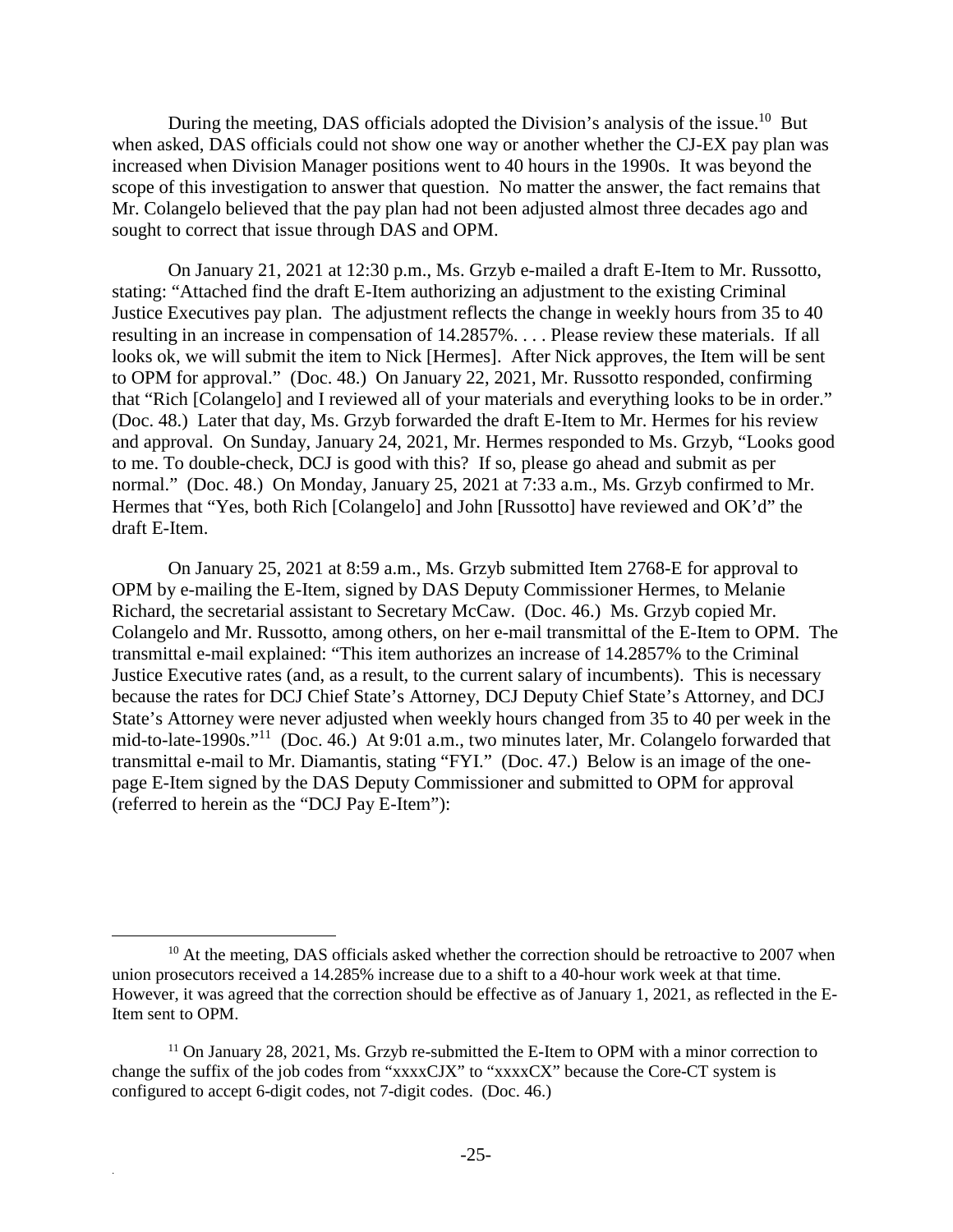#### **ITEM NO. 2768-E**

#### Subject: **Adjustment to Criminal Justice Executive Pay Plan**

**Effective: January 1, 2021** 

In accordance with Sections 4-40 and 5-200(p) and 5-208(a) of the Connecticut General Statutes, Item 2768-E authorizes an adjustment to the Criminal Justice Executive Pay Plan effective January 1, 2021.

Specifically, the Criminal Justice Executive Pay Plan has been adjusted by 14.2857% to reflect the increase in weekly hours from 35 to 40. Effective January 1, 2021 the new Annual and Semi-Monthly rates are as follows:

| Salary Plan | <b>Salary Grade</b> | <b>Annual Salary</b> | <b>Semi-Monthly Rate</b> |
|-------------|---------------------|----------------------|--------------------------|
| <b>CJX</b>  | 01                  | \$203,226            | \$8,467.75               |
| <b>CJX</b>  | 02                  | \$191.067            | \$7,961.13               |
| <b>CJX</b>  | 03                  | \$186,621            | \$7,775,88               |

The following table lists the job classifications and job codes assigned to each of the salary grades in the Criminal Justice Executive Pay Plan.

| Salary Plan                       | <b>Class Code</b> | <b>Salary Grade</b> |
|-----------------------------------|-------------------|---------------------|
| <b>DCJ Chief State's Attorney</b> | 2606CX            |                     |
| DCJ Deputy Chief State's Attorney | 2611CX            | 02                  |
| <b>DCJ State's Attorney</b>       | 2628CX            | 03                  |

All employees currently in these job classifications will be placed in the new job code and salary grade effective January 1, 2021 and compensation will be in accordance with this schedule as of that date.

On February 3, 2021, Mr. Colangelo e-mailed Ms. Grzyb asking, "I was wonder[ing] what the process was for the E item we discussed." (Doc. 49.) Ms. Grzyb responded with the following explanation of the process:

The signed Item is sent from DAS to OPM for approval. OPM reviews and informs us of the decision. In this case, the E-Item was signed by Nick [Hermes] and submitted to OPM for approval on January  $25<sup>th</sup>$ . . . . At this time, OPM must review the Item. Once that review is complete and a decision made, Secretary McCaw's staff will advise with the decision. Typically, that communication comes to me from the Secretary's Executive Assistant via email. I will then pass that information along to you and John. (Doc. 49.)

On February 10, 2021, Mr. Colangelo forwarded that e-mail explanation to Mr. Diamantis, stating "FYI." (Doc. 49.)

#### **K. OPM's Analysis and Denial of the E-Item.**

.

#### a. OPM's Analysis of the E-Item.

As a general matter, OPM analysts are assigned to review any proposals (including E-Items) with a potential budget or fiscal impact, and to draft a financial analysis of the proposal.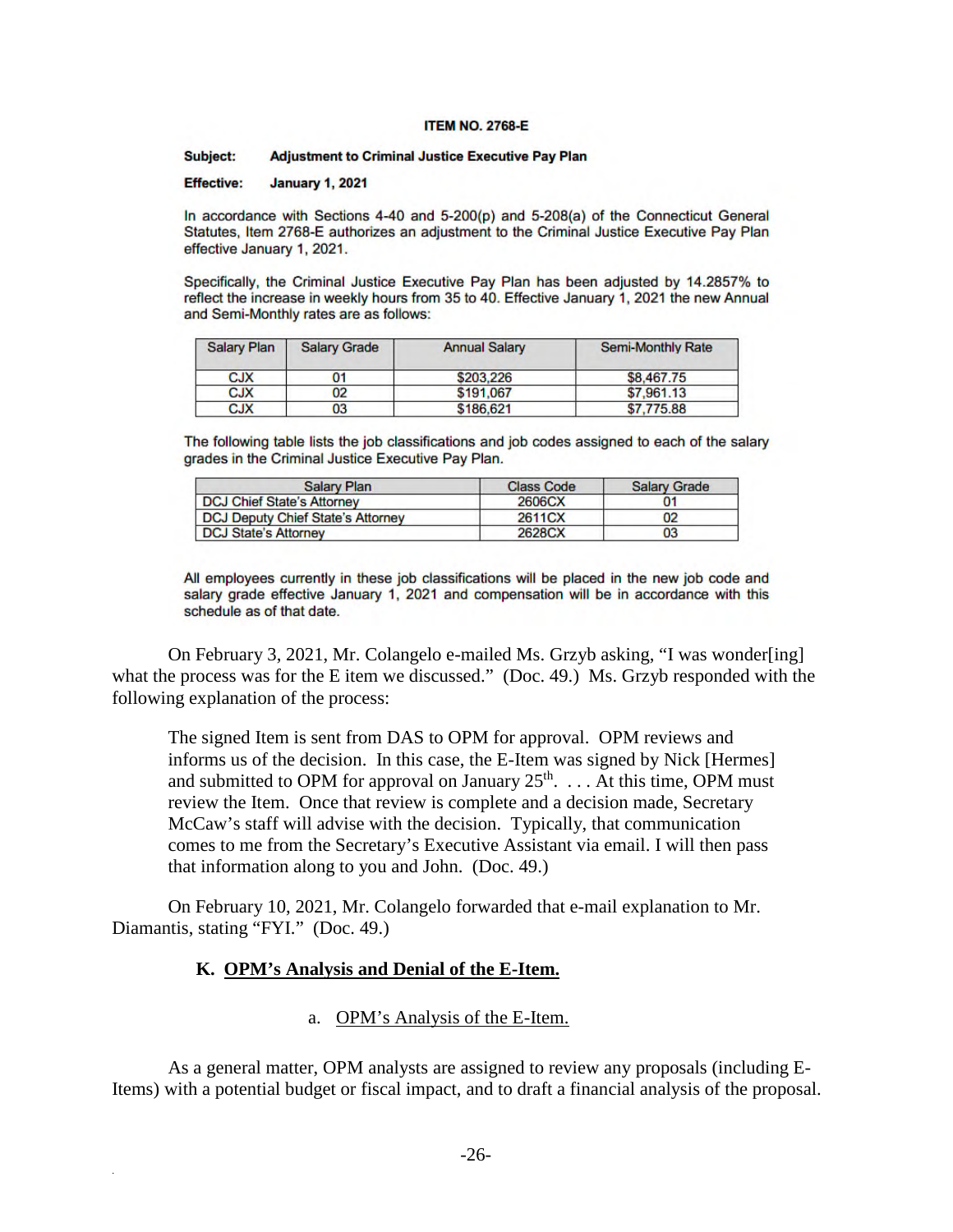The OPM analysts assigned depends on the agency involved. Each OPM analyst is assigned to approximately ten to fifteen state agencies. With regards to E-Items, the OPM analyst receives the E-Item from the OPM Secretary's secretarial assistant, along with a blank Excel template. The OPM analyst inserts within the Excel template his or her analysis of the fiscal and budgetary impact of the E-Item (the "OPM Write-Up"). The OPM Write-Up is then provided to the OPM section director for review, revision, and ultimately recommendation as to whether the E-Item should be approved or disapproved. Here, the DCJ Pay E-Item was assigned to the OPM budget specialist and OPM section director with responsibility for analyzing the budget impact of proposals concerning the Division of Criminal Justice.

On January 28, 2021, Secretary McCaw's secretarial assistant forwarded the E-Item received from DAS to the assigned OPM analysts. (Doc. 55.) On February 17, 2021, the assigned OPM Principal Budget Specialist, John Jaramillo, contacted the Division's Director of Financial Services, Peter Zelez, to inquire about the fiscal impact of the DCJ Pay E-Item, specifically how it would impact the fiscal year 2021 and Biennium budgets. (Doc. 51.) Before responding to Mr. Jaramillo, Mr. Zelez provided a draft response concerning the anticipated budget impact of the E-Item to Mr. Colangelo and Mr. Russotto. (Doc. 51.) Minutes later, Mr. Colangelo forwarded that draft response to Mr. Diamantis. (Doc. 51.) A short time later, the OPM budget specialist received that information from Mr. Zelez. (Doc. 52.) That information flowed into the OPM Write-Up.

On February 17, 2021, Mr. Jaramillo forwarded the E-Item and blank template for the OPM Write-Up to the assigned OPM Section Director, Patti Maroney, stating "This does impact the current incumbents." (Doc. 50.) On February 18, 2021, Mr. Jaramillo sent Ms. Maroney a link to the draft OPM Write-Up, which was saved on OPM's shared network drive. On February 23, 2021, Ms. Maroney responded to Mr. Jaramillo asking for clarification on whether the Division could afford the proposed pay increases in fiscal year 2022. Mr. Jaramillo responded, "they can afford it if holdbacks are released in FY 2021 and they have enough in funding in the biennium to cover these costs instead of filling vacant positions." (Doc. 54.) In that correspondence, Ms. Maroney also noted that she had added to the draft OPM Write-Up. (Doc. 54.)

On February 26, 2021, Ms. Maroney forwarded the E-Item and signed OPM Write-Up to OPM's Executive Budget Officer, Mr. Potamianos, and to Secretary McCaw's secretarial assistant, Ms. Richard. (Doc. 55.) The OPM Write-Up recommended that the E-Item be disapproved. (Doc. 55.) Below is an image of the OPM Write-Up setting forth comments on why the E-Item was recommended to be disapproved: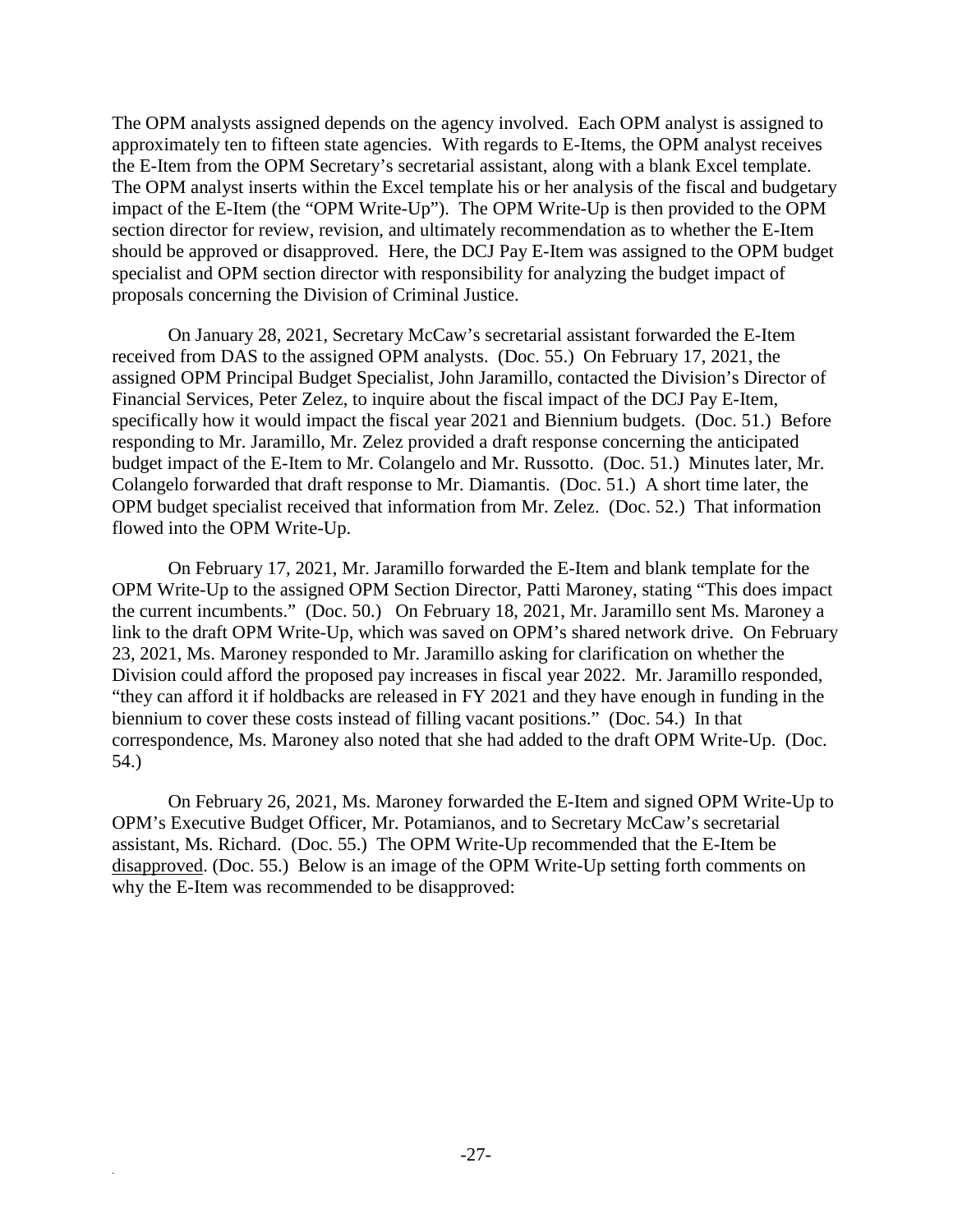#### 5) Comments:

.

Based on the Division of Criminal Justice's January 2021 projections, the agency will only lapse under \$80,000 in Personal Services, which, per the agency, will be used to FAC transfer later in the fiscal year to cover shortfalls in other accounts. The agency has a holdback of \$500,000 and a rescission of \$463,095 in Personal Services. DCJ would not be able to afford these increases without releasing this unallotted funding. Also, there is no funding provided in the Governor's Recommended Biennium Budget specifically for this purpose, although the agency was left with some funding -- rescissions were annualized, holdbacks were not. DCJ can absorb the annualized cost of these increases in FY 2022 should they choose to forego filling vacancies. Wage adjustments included in the recommended budget are based on increases and contracts finalized at the time of budget submission on and as of September 1, 2020 and do not reflect this set of positions or this increase. There is no need to adjust the salary plan for these titles since

these positions have always been 40 hour positions and were compensated as such. The employees who are currently in the positions covered by this request either had their salaries adjusted in 6/22/2007 to reflect the impact of moving from 35 to 40 hours while they were in their previous titles or received increases when promoted that included compensation for the increase in work hours. Therefore their base pay already includes the 14% increase related to the increase in work hours to 40. If the salary range is adjusted, those individuals should not recieve an additional 14% increase since the adjustment was taken care of at the time of their move to 40 hours. Adjusting the salaries at this point would provide double the compensation needed for the 35 to 40 hour adjustment.

An OPM official recalled that Ms. Maroney, now retired, drafted the paragraph that began, "There is no need to adjust the salary plan for these titles since these positions have always been 40 hour positions and were compensated as such." (Doc. 55.) According to that OPM official, the observations set forth in that paragraph were based on information in the Core-CT database. Although we were unable to determine the precise information relied upon, the observations in the second paragraph of the OPM Write-Up appear consistent with the compilation of Core-CT information prepared in October 2020 by Ms. Brown-Brewton (which was provided to Secretary McCaw by December 2020. (Doc. 36; Doc. 57.) That Core-CT information was similarly interpreted at that time as showing that all sixteen Division Managers "either had their salaries adjusted in 6/22/2007 to reflect the impact of moving from 35 to 40 hours while they were in their previous titles or received increases when promoted that included compensation for the increase in work hours." (Doc. 55.) This analysis appears to have been premised on a review of individual compensation history, not compensation history for the three Division Manager positions.

When asked why the OPM Write-Up refers to a "salary range" when the CJ-EX pay plan is one set salary not a range, an OPM official explained that the term was probably used because nearly all salaries that come across OPM analyst desks are ranges, not set salaries. To the extent that the OPM Write-Up refers to "positions" being "40 hour positions [that] were compensated as such," on the one hand, and "employees who are currently in the positions" having already received "compensation for the increase in work hours," on the other hand, an OPM official explained that the terminology "positions" and "employees . . . in the positions" was used interchangeably. In other words, the OPM Write-Up does not appear to address the issue that Mr. Colangelo is believed to have raised to DAS at the January 21, 2021 meeting that resulted in DAS drafting the E-Item, which is whether the single pay rates for the three Division Manager positions were adjusted 14.285% upwards when the positions increased from 35 to 40 hours.

#### b. OPM's Denial of the E-Item and the "E-Item Log."

On February 26, 2021, OPM's Executive Budget Officer forwarded the OPM Write-Up to Secretary McCaw's secretarial assistant, Ms. Richard, stating: "You can give this to Kosta [Diamantis] or Melissa [McCaw]. Please ensure they know our recommendation is that this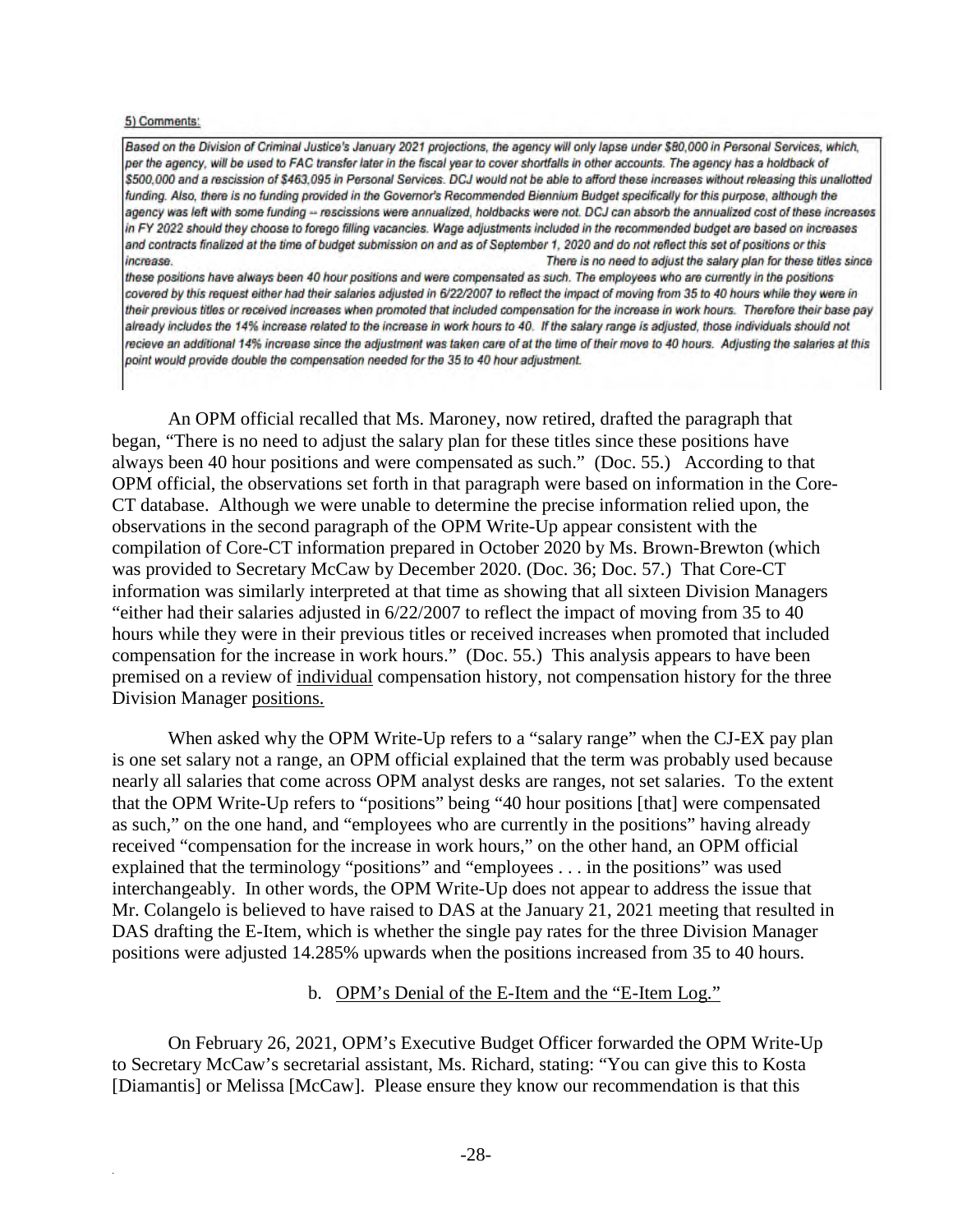NOT be approved." (Doc. 56.) Ms. Richard recalled providing the OPM Write-Up to Secretary McCaw on the fifth floor of OPM's office while Mr. Diamantis was present.

Secretary McCaw stated that she denied the E-Item "around the time" that she was provided a copy of the OPM Write-Up, which as noted was completed on February 26, 2021. However, our investigation was unable to determine the precise timing of when Secretary McCaw received the OPM Write-Up and denied the E-Item.

Secretary McCaw's secretarial assistant maintains an Excel spreadsheet log that is intended to track the status of E-Items that are sent from DAS to OPM for review and decision (referred to herein as the "OPM E-Item Log" or "Log"). The OPM E-Item Log tracks information concerning the status of OPM's review of an E-Item, including when the E-Item is received from DAS and sent to the assigned OPM analyst, when the E-Item is received from the assigned OPM section director, when the E-Item is reviewed by the OPM Executive Budget Officer, when the E-Item is sent back to DAS (either approved, denied, or without signature), and comments concerning the status and review of the E-Item. (Doc. 53.)

With regard to the DCJ Pay E-Item, the Log reflects only that the E-Item was received from DAS on January 28, 2021 (the corrected E-Item, see supra note 11) and that it was sent to the OPM analysts on that same date. Aside from the comments column, no other information is provided, including when the E-Item was sent back to DAS (if ever). The Log's comments column states, "Denied per MM as of 2/22." (Doc. 53.) Ms. Richard recalled making this entry in the Log after the denial was communicated to her verbally by Secretary McCaw. However, the notation's date of "2/22" appears to be a clerical error based on the totality of the evidence. The OPM Write-Up was not finalized until February 26, 2021, at which time it was reviewed by OPM's Executive Budget Officer and forwarded to Ms. Richard with the cover e-mail directing her to provide the OPM Write-Up to Secretary McCaw or to Mr. Diamantis. (Doc. 56.) When asked about the Log date "2/22," Ms. Richard concluded that was a data entry error because the OPM Write-Up was not finalized until February 26, 2021.

According to contemporaneous documents and multiple witness statements, OPM's denial of the DCJ Pay E-Item was not communicated to DAS. For example, internal DAS correspondence on October 4, 2021 states: "I think the status is that the Item is still with OPM. I could not find any correspondence from Mel[anie] Richard] advising the Item was approved or returned without signature (denied). Note: the folder we use for items indicates "not signed" (rather than "approved or "denied") so I'm as sure as I can be that we did not receive any word back from OPM." (Doc. 78.) Mr. Colangelo similarly stated that he was never told that OPM had denied the E-Item. DAS communications to Mr. Colangelo concerning how he should expect to be apprised of the status of OPM's review of the E-Item, namely, that he would be informed by DAS, further suggest that OPM's denial of the E-Item was never communicated to DAS. (See supra at 26 (Doc. 49).)

Secretary McCaw characterized her denial of the E-Item as the second of three denials of the Division Manager pay increase request. According to Secretary McCaw, the first was the denial by letter dated May 21, 2020, which she stated was based on Division Managers receiving the 2019 COLA increase. (See supra Section IV.C.) The second was the denial of the E-Item, which she stated was based on OPM's determination that the sixteen Division Managers all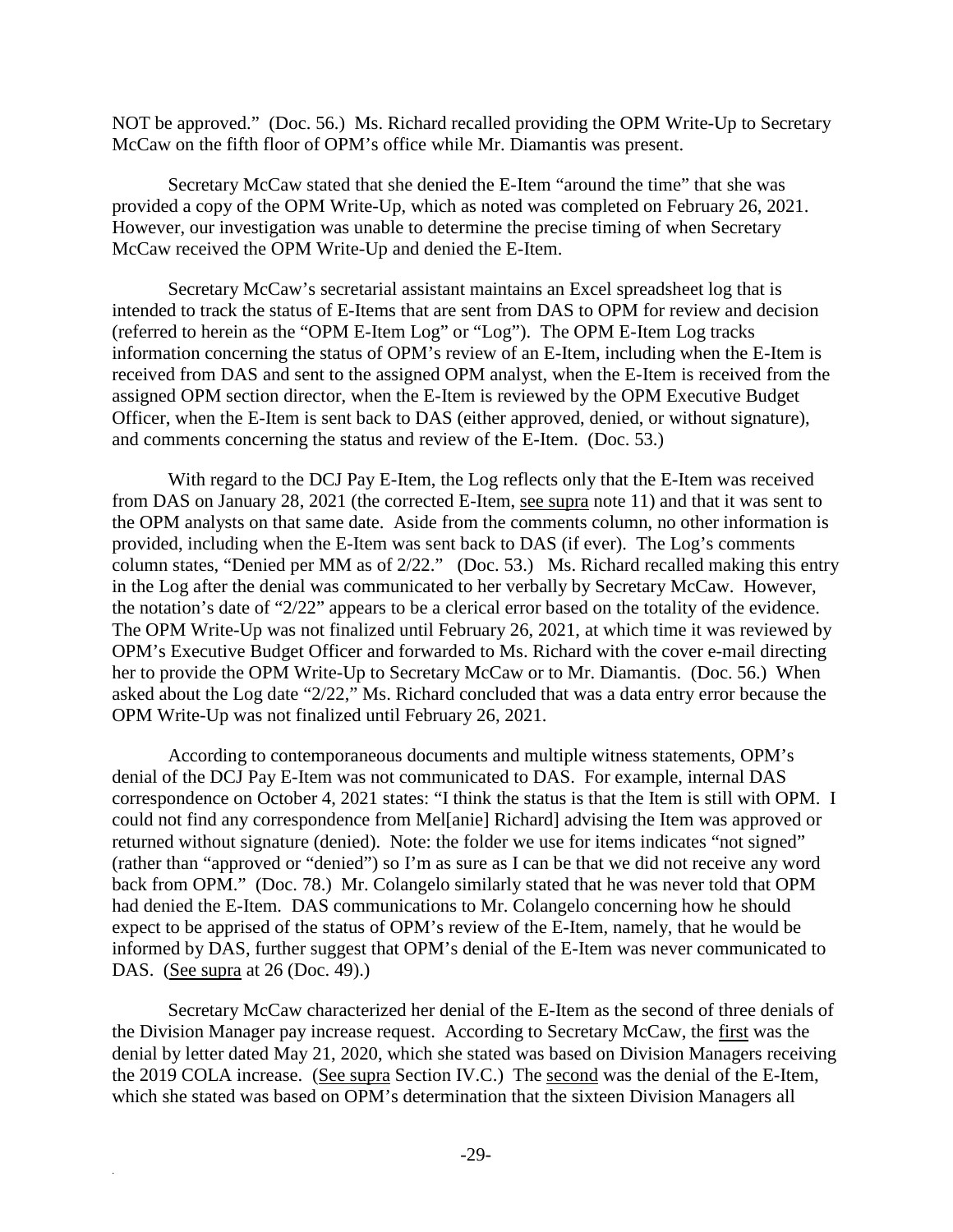received a 14.285% increase upon moving from 35 to 40 hours. As for the third denial, Secretary McCaw stated that she denied the request again in around March 2021. (See infra Section IV.L.) When asked why despite the three separate denials, the pay issue resurfaced at OPM again in September 2021 (see infra Section IV.M), Secretary McCaw stated there was a lag between when she denied the request and when a meeting was scheduled at OPM to explain the denial to Mr. Colangelo. However, Mr. Colangelo stated that he was not aware that OPM had denied the E-Item when he requested the eventual September 2021 meeting at OPM.

#### **L. March 2021 Communications Concerning the Division Manager Pay Issue.**

In March 2021, Secretary McCaw corresponded on multiple occasions with DAS officials concerning the Division Manager pay issue. In view of the timing of this correspondence in close succession to when the E-Item is believed to have been denied, and references within that correspondence to the matter being "on hold pending this last step" (see Doc. 57), it is unclear that OPM officially denied the E-Item prior to March 2021 or, if so, why Secretary McCaw was considering the Division pay issue again just days after she denied the E-Item.

On March 1, 2021, Secretary McCaw replied to the December 2020 e-mail thread with Ms. Brown-Brewton and Mr. Diamantis (dating to September 2020 through December 2020, as described supra at 21-24) concerning the Division Manager pay issue. Secretary McCaw stated: "Can your team complete the Core data for the remaining individuals listed in the Word document? This matter is on hold pending this last step. Thus far the excel data extract shows that the 5-6 employees included indeed received the 14.2%, separate and apart from a promotion. I'd like to see if there was consistent treatment in the case across the board. . . . The data will tell. If my expectations are correct as supported by CORE, request is denied." (Doc. 57.) Ms. Brown-Brewton forwarded that e-mail to Ms. Grzyb at DAS.

On March 5, 2021, Ms. Grzyb responded to Ms. Brown-Brewton with an updated Excel spreadsheet showing the compensation history for the sixteen Division Managers (and former Chief State's Attorney, Mr. Kane), as well as a table showing the salary increases authorized for the CJ-EX pay plan from July 2000 through July 2019. In that e-mail, Ms. Grzyb stated: "I wanted to reiterate that when we spoke to Richard Colangelo and John Russotto, we learned that the recruitment and retention issue they raised is compounded by the fact that, unlike all other pay plans in the Executive Branch that were adjusted following the increase in weekly hours, the CJ-EX pay plan was never increased. This is the crux of the issue and why we submitted the Item to OPM." (Doc. 58.)

On March 24, 2021 at 1:34 p.m., Mr. Colangelo e-mailed Secretary McCaw three documents listing the individuals in the position and corresponding salaries from 1995 through 2021 for the Chief State's Attorney, the Deputy Chief State's Attorney for Administration, and the Stamford/Norwalk State's Attorney (as representative of all of the State's Attorneys). That e-mail states: "These are the positions that were moved from 35 to 40 hours without the corresponding pay increase, and you will see that at no time did anyone in these positions get the pay increase. I look forward to speaking to you further." (Doc. 60.) Later that day at 5:28 p.m., Mr. Colangelo forwarded the e-mail and attachments he had sent to the Secretary to Mr. Diamantis, stating: "Here it is. So you know SA Matt Gedansky and DSCA John Russotto never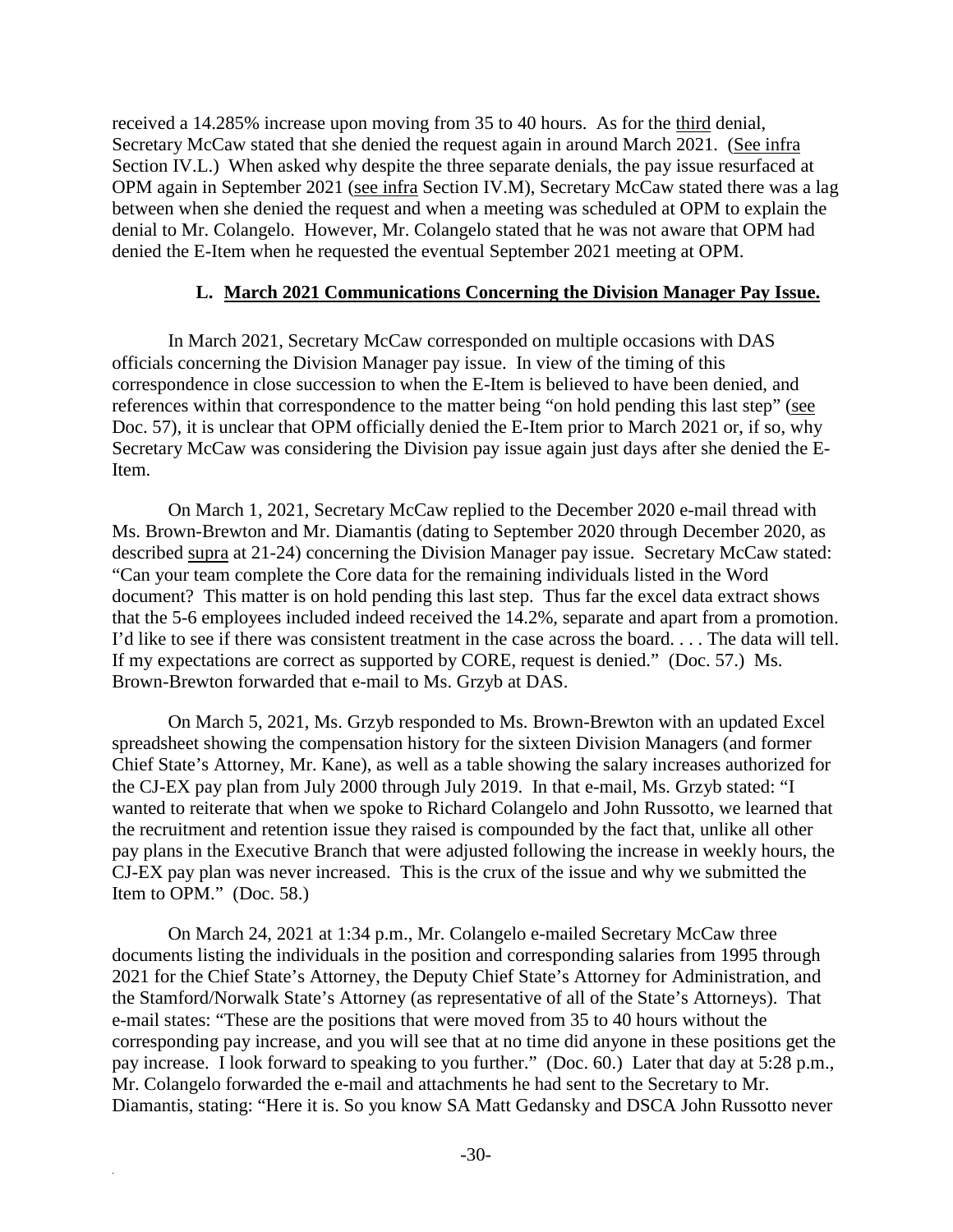got the increase from 35 to 40 hours [and] they were in the position." (Doc. 60.) At 5:49 p.m., Mr. Diamantis forwarded that correspondence with attachments to Secretary McCaw and Ms. Brown-Brewton, stating "FYI." (Doc. 61.)

On March 25, 2021, Ms. Brown-Brewton forwarded DAS's explanation to Secretary McCaw and Mr. Diamantis from March 5, 2021, which stated that the "crux of the issue" was that "the CJ-EX plan was never increased" and that is "why [DAS] submitted the Item to OPM." (Doc. 62.)

There was a period of relative quiet from the end of March through the end of June 2021.

#### **M. Mr. Colangelo Meets with Secretary McCaw and Mr. Diamantis at OPM.**

Following numerous requests beginning in June 2021, Mr. Colangelo ultimately secured a meeting at OPM to discuss the pay issue with Secretary McCaw and Mr. Diamantis on September 30, 2021. During their respective interviews, Secretary McCaw and Mr. Diamantis both stated that the requested action on the CJ-EX pay plan would not benefit Mr. Colangelo personally, but rather only future hires. Those were the only two individuals to make such a claim. Both Mr. Colangelo and Mr. Russotto, who reviewed and approved the E-Item that DAS sent to OPM following the January 2021 meeting in which DAS adopted the Division's analysis of the pay increase issue (see supra Section IV.J), confirmed that the requested action on the CJ-EX pay plan would indeed benefit them personally.

#### a. Numerous Meeting Requests and the Initial FOIA Request to the Division.

On June 28, 2021 at 8:57 a.m., Mr. Colangelo wrote to Secretary McCaw and Mr. Diamantis to request a meeting, stating "Before thing[s] got crazy I wanted to see when you would like me to come over and meet with you both. Please let me know." (Doc. 64.) One minute later at 8:58 a.m., Mr. Diamantis responded, "Will set up." One minute after that at 8:59 a.m., Mr. Colangelo replied "Thank you." (Doc. 64.) When asked her understanding of why Mr. Colangelo wanted to meet, Secretary McCaw stated that Mr. Colangelo wanted to understand "why the request was denied." However, as noted, Mr. Colangelo stated that he was never told that OPM had denied the request. Rather, his understanding was the E-Item was still pending at OPM.

On July 28, 2021, journalist Kevin Rennie made a FOIA request to the Division seeking documents and communications concerning Anastasia's hiring by the Division. (Doc. 66.) That was the first known FOIA request concerning Anastasia's hiring. Mr. Colangelo acknowledged that he was aware of that FOIA request at or about the time it was made. Mr. Colangelo reviewed his files and provided responsive documents to the Executive Assistant State's Attorney tasked with responding to FOIA requests on behalf of the Division.

On August 10, 2021, Mr. Colangelo e-mailed Mr. Diamantis an updated "Compression Analysis" comparing the salaries from fiscal years 2004 through 2022 for Supervisory Assistant State's Attorney and State's Attorney, with the calculated "compression" percentage year over year. (Doc. 67.) Mr. Colangelo stated in that e-mail, "Hello sir. Here it is. Please let me know when we can talk and meet." (Doc. 67.) On August 12, 2021 at 11:14:51 a.m., Mr. Diamantis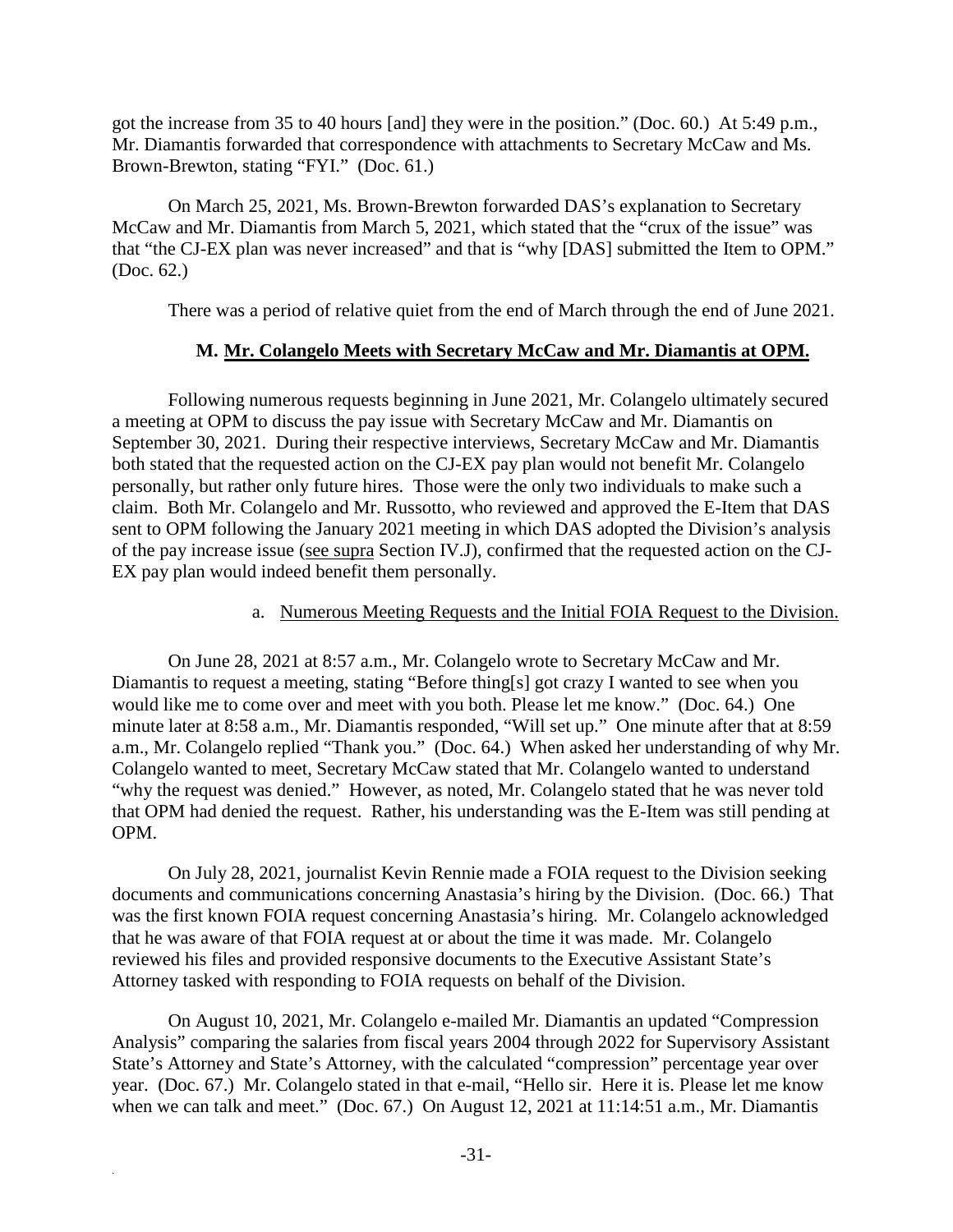responded "Thanks." (Doc. 68.) Just seconds later, at 11:15:10 a.m., Mr. Diamantis forwarded Mr. Colangelo's e-mail (inadvertently omitting the attachment) to Secretary McCaw, stating "your eyes only." (Doc. 68.) On August 16, 2021, Secretary McCaw wrote back "There is no attachment." (Doc. 68.) When asked, Secretary McCaw did not know why Mr. Diamantis sent this information to her under the cover "your eyes only."

On September 8, 2021 at 12:22 p.m., Mr. Colangelo again requested a meeting with Secretary McCaw and Mr. Diamantis by e-mail with copy to each of their assistants, stating "I just realized we never set up a meeting with the Secretary and Deputy Secretary. Please let me know a few days and times that would work for me to come up." (Doc. 69.) One minute later, at 12:23 p.m., Secretary McCaw responded, "Look forward to having you on-site Rich." (Doc. 69.)

It took several attempts to coordinate schedules for the requested meeting. On September 15, 2021, Secretary McCaw's secretarial assistant suggested September 22 for the meeting. (Doc. 70.) Mr. Colangelo responded, "Can she do tomorrow morning. I really need to meet with her." (Doc. 70.) When asked about the urgency surrounding this meeting request, Mr. Colangelo stated the urgency was that he believed there were only two or three qualified candidates for the New London State's Attorney position (which was filled months earlier, in around spring 2021). He denied that the urgency had anything to do with Mr. Rennie's FOIA requests or forthcoming opinion article ultimately published on October 1, 2021. Due to scheduling conflicts, the requested meeting could not be scheduled until September 30, 2021.

#### b. The September 30, 2021 Meeting at OPM.

On September 30, 2021, the long-requested meeting between Mr. Colangelo and the OPM Secretary and Deputy Secretary took place. The meeting was held in-person at OPM and, according to Secretary McCaw's Outlook calendar, was scheduled from 2:30 p.m. until 4:00 p.m. (Doc. 75.) The meeting attendees were Mr. Colangelo, Mr. Diamantis, Secretary McCaw and her Executive Assistant, Justin Antoine. There are conflicting accounts around what happened at the September 30, 2021 meeting.

In preparation for the September 30, 2021 meeting, Secretary McCaw asked Mr. Antoine to prepare a simplified analysis showing that Division Managers received a 14.286% hours increase separate and apart from promotional pay increases. Secretary McCaw provided Mr. Antoine with the Excel spreadsheet from Ms. Brown-Brewton containing compensation history for ten Division Managers. (Doc. 76.) Secretary McCaw did not provide Mr. Antoine with the OPM Write-Up. Mr. Antoine used the Excel spreadsheet to compile an Excel worksheet showing that each individual received a 14.286% increase when their hours increased from 35 to 40, plus an additional percentage increase for any corresponding promotion. (Doc. 85.) This comports with what DAS reported to Secretary McCaw back in March 2021.

Secretary McCaw stated that the September 30, 2021 meeting is the only time she met with Mr. Colangelo to discuss the pay increase issue. In short, Secretary McCaw recalled that Mr. Colangelo explained the difference between a salary increase for the position (i.e., a pay plan correction) as compared to a salary increase for the individuals in the position, and that she flipped the issue back to DAS to "correct their mistake."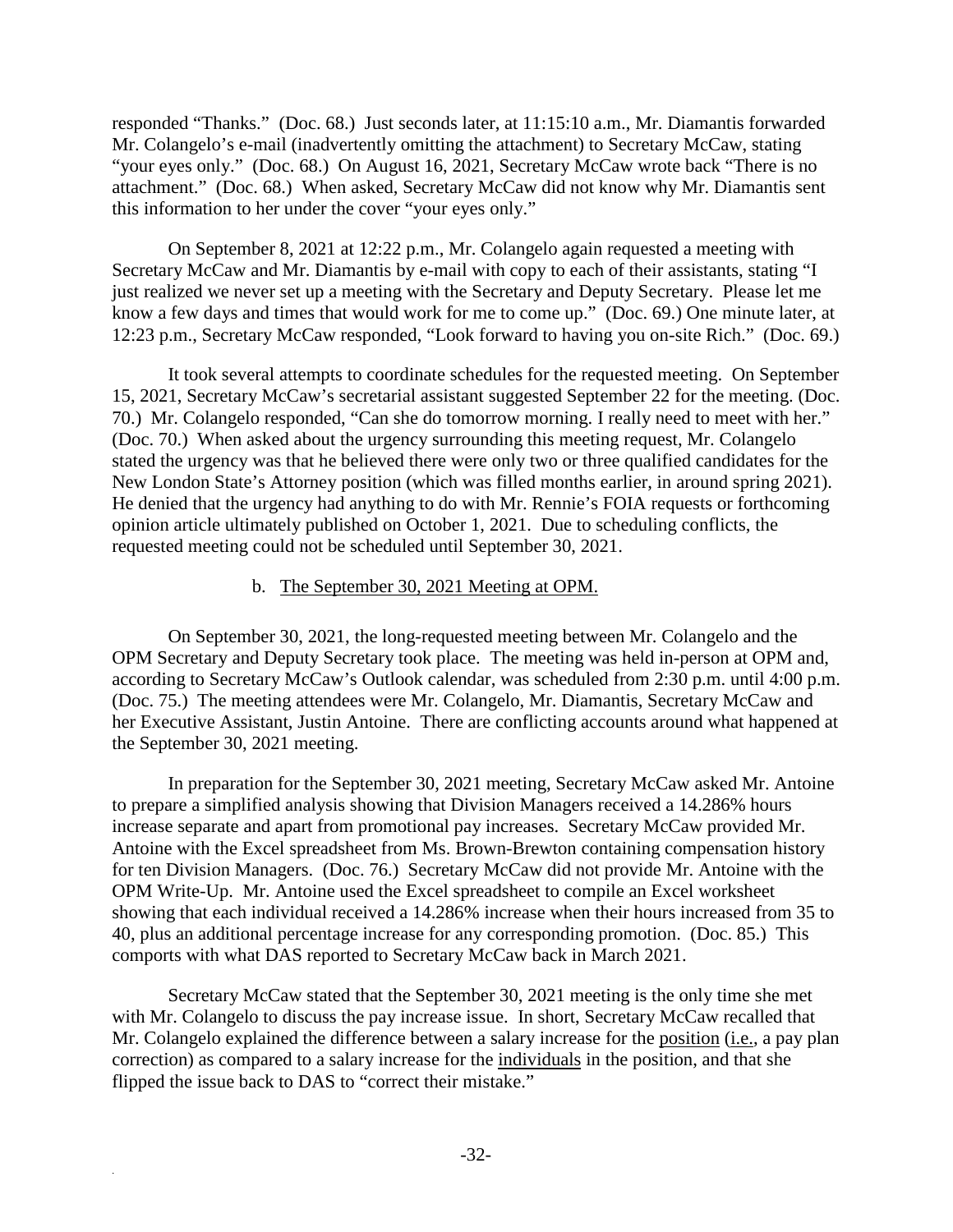According to Secretary McCaw, on the day of the September 30, 2021 meeting at OPM, she sent Mr. Antoine into the meeting with Mr. Colangelo and Mr. Diamantis because she was finishing up a prior meeting and running late. She asked Mr. Antoine to explain the analysis to Mr. Colangelo. Secretary McCaw recounted that when she arrived at the meeting, she asked Mr. Antoine, "Did you show him [Mr. Colangelo] that every person has been adjusted," meaning for hours and promotion. That is when, according to Secretary McCaw, Mr. Colangelo responded, "You're missing my point. I'm not talking about the person, I'm talking about the salary scale." Secretary McCaw stated that she responded, "Oh! You're not trying to correct for employees. You're saying the salary scale was never adjusted." According to Secretary McCaw, she understood at that time that Mr. Colangelo was not seeking a pay increase for himself and the other Division Managers, but rather a salary range increase to benefit only future hires. Secretary McCaw stated that she told Mr. Colangelo that was an issue with DAS and that DAS needed to "address the error and only then will she approve it." Secretary McCaw stated that she directed Mr. Colangelo to speak to Deputy DAS Commissioner Nick Hermes, and that she also directed Mr. Diamantis to relay to Mr. Hermes that "the Chief State's Attorney has clarified the need to correct the pay scale."<sup>12</sup> Secretary McCaw stated that the correction would "result in an accurate pay plan to help with new hires, but it would not affect Rich [Colangelo]." She stated that DAS would have to examine whether the sixteen Division Managers were making less than the new "minimum" for the corrected pay scale in order to determine whether the pay scale correction would impact current employees in addition to future hires.

We asked Secretary McCaw to explain her understanding that a pay plan correction would affect only new hires and not the sixteen incumbents in the Division Manager positions, including Mr. Colangelo, given that there is a single pay rate for those positions (as shown on the E-Item that DAS sent to OPM). Secretary McCaw stated that she was thinking of this as a pay scale, not a single rate pay plan. She stated that pay scales are 95% of what OPM sees when reviewing salary plans. Secretary McCaw stated she did not have the E-Item available at the meeting, which showed a single pay rate for each of the three Division Manager positions. Putting aside the fact that an individual recalled the E-Item being among the materials available at the meeting (which, according to Secretary McCaw, was a meeting to explain the E-Item denial to Mr. Colangelo), Mr. Colangelo specifically recalled explaining to Secretary McCaw that the CJ-EX pay plan is a single rate pay plan, not a salary range.

Nonetheless, Secretary McCaw stated that regardless if it is a pay scale or a pay rate, DAS would have to determine whether the sixteen incumbent Division Managers were making more or less than the corrected rate. When pressed on that point because the sixteen incumbent Division Managers would necessarily be making less than the corrected rate (since the corrected rate would be derived by multiplying the existing rate for the three Division Manager positions by ~1.142857, as described in the E-Item), Secretary McCaw stated that DAS would have to look at that. She stated that compensation schedules are under the jurisdiction of DAS, and she wanted to put the onus back on DAS. Secretary McCaw could not explain why the issue needed to go back to DAS when DAS had already authorized the pay plan correction that Mr. Colangelo

 $12$  Mr. Antoine recalled that Secretary McCaw asked Mr. Colangelo to go back to DAS. He did not recall whether Secretary McCaw asked Mr. Diamantis also to go back to DAS.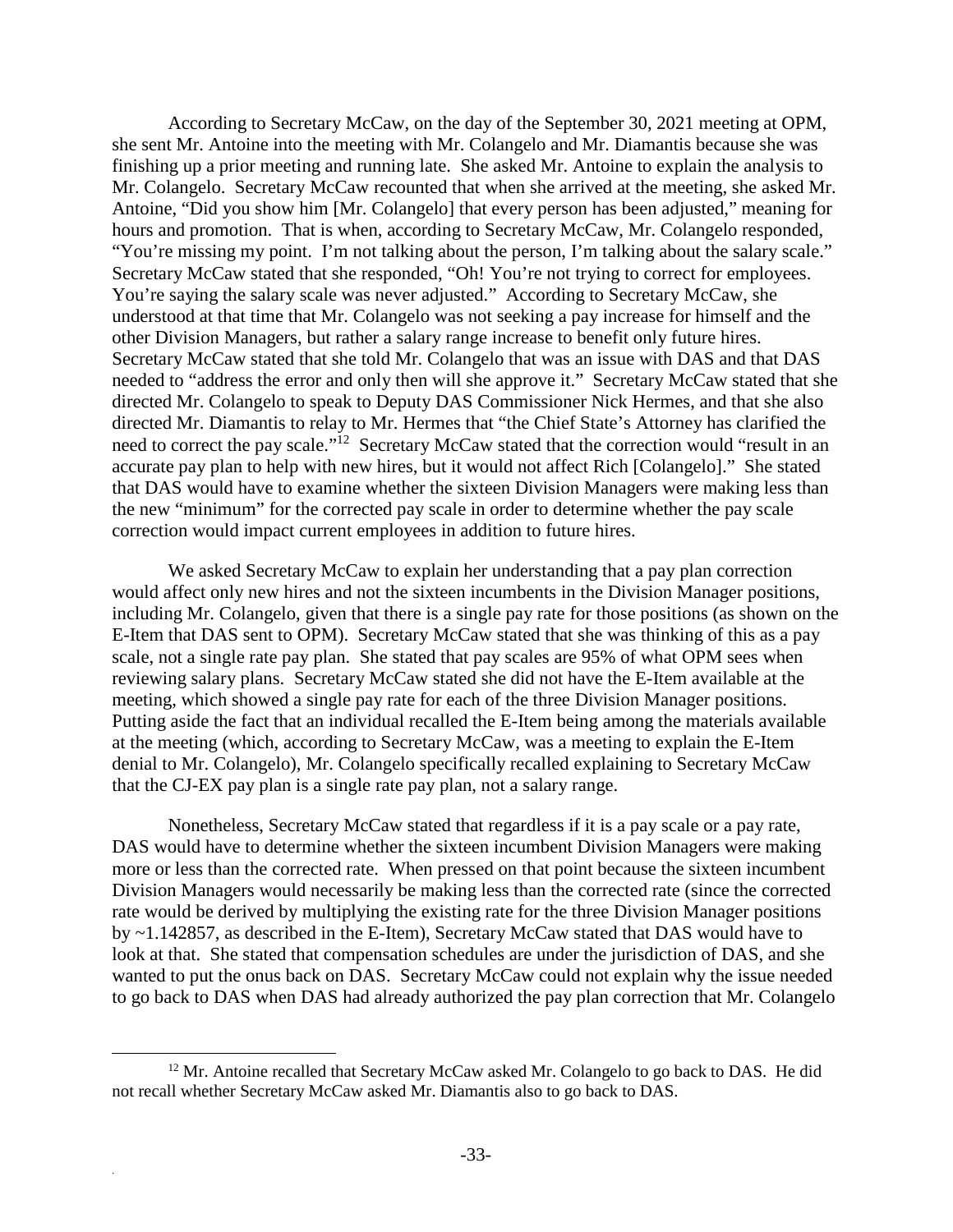was seeking. Secretary McCaw reaffirmed her understanding that the requested pay plan correction would only apply to new hires.

Mr. Diamantis stated that the September 30, 2021 meeting is "when the lightbulb went on" that Mr. Colangelo was not asking for raises for himself and the other State's Attorneys, but rather for "the pay scale to be corrected for future hires." Mr. Diamantis described what Mr. Colangelo was seeking as a "far cry from what was approved by Nick Hermes," referring to the E-Item signed by DAS Deputy Commissioner Hermes on January 25, 2021. Mr. Diamantis stated that what Mr. Colangelo was seeking "would not benefit Rich [Colangelo] and his sixteen," referring to the incumbent Division Managers. According to Mr. Diamantis, Secretary McCaw directed him to call Deputy DAS Commissioner Hermes and "fix the mistake on the E-Item."

When asked to explain the nature of the "mistake" on the E-Item, Mr. Diamantis stated that the E-Item was asking for a pay raise and that was not what Mr. Colangelo was asking for. Rather, Mr. Diamantis explained, Mr. Colangelo wanted "the pay scale elevated for future hires." Mr. Diamantis recalled that during the September 30 meeting, Secretary McCaw stated that she finally understood that the E-Item was wrong and needed corrected. According to Mr. Diamantis, that is when Secretary McCaw directed him to call Mr. Hermes to have DAS "fix their mistake." Mr. Diamantis stated that he called Mr. Hermes directly after the meeting and told him something along the lines of "we figured out the problem" and the Secretary wants DAS Commissioner Geballe to correct the document, referring to the E-Item. Mr. Hermes did not recall a discussion with Mr. Diamantis on September 30, although he did receive a text message from Mr. Diamantis at 3:19 p.m. that day stating, "I'm with the chief states and Melissa if you can call now. . . Call me when you can." (Doc. 74.) He suspected that he returned the call, but did not recall any substantive discussion at that time. Rather, Mr. Hermes recalled a discussion with Mr. Diamantis on October 18, 2021 in response to a text message from Mr. Diamantis that day. (See infra at 37.)

With reference to the E-Item, we asked Mr. Diamantis to explain what was purportedly wrong and needed corrected. Mr. Diamantis explained that the E-Item was wrong because it was asking for pay raises for existing Division Managers, and OPM had data showing that those individuals already received pay raises when they went from 35 to 40 hours. Instead, he explained, the E-Item should have been asking for a pay scale adjustment going forward for future hires.

Both Secretary McCaw and Mr. Diamantis were adamant that their takeaway from the meeting was that the requested action on the CJ-EX pay plan would not benefit Mr. Colangelo or the other fifteen incumbent Division Managers, but rather only future hires. Against that backdrop, Mr. Colangelo's account of the September 30, 2021 meeting differs from those of Secretary McCaw and Mr. Diamantis in two critical respects.

First, Mr. Colangelo denies ever saying that he was seeking a pay plan correction for future hires, not current employees (himself included). Indeed, as another Division official confirmed, a correction for only future hires would not be workable because State's Attorneys, Deputy Chief State's Attorneys and the Chief State's Attorney are paid on a single rate pay plan (as shown in the E-Item). New hires make the same as incumbents, no matter the duration of the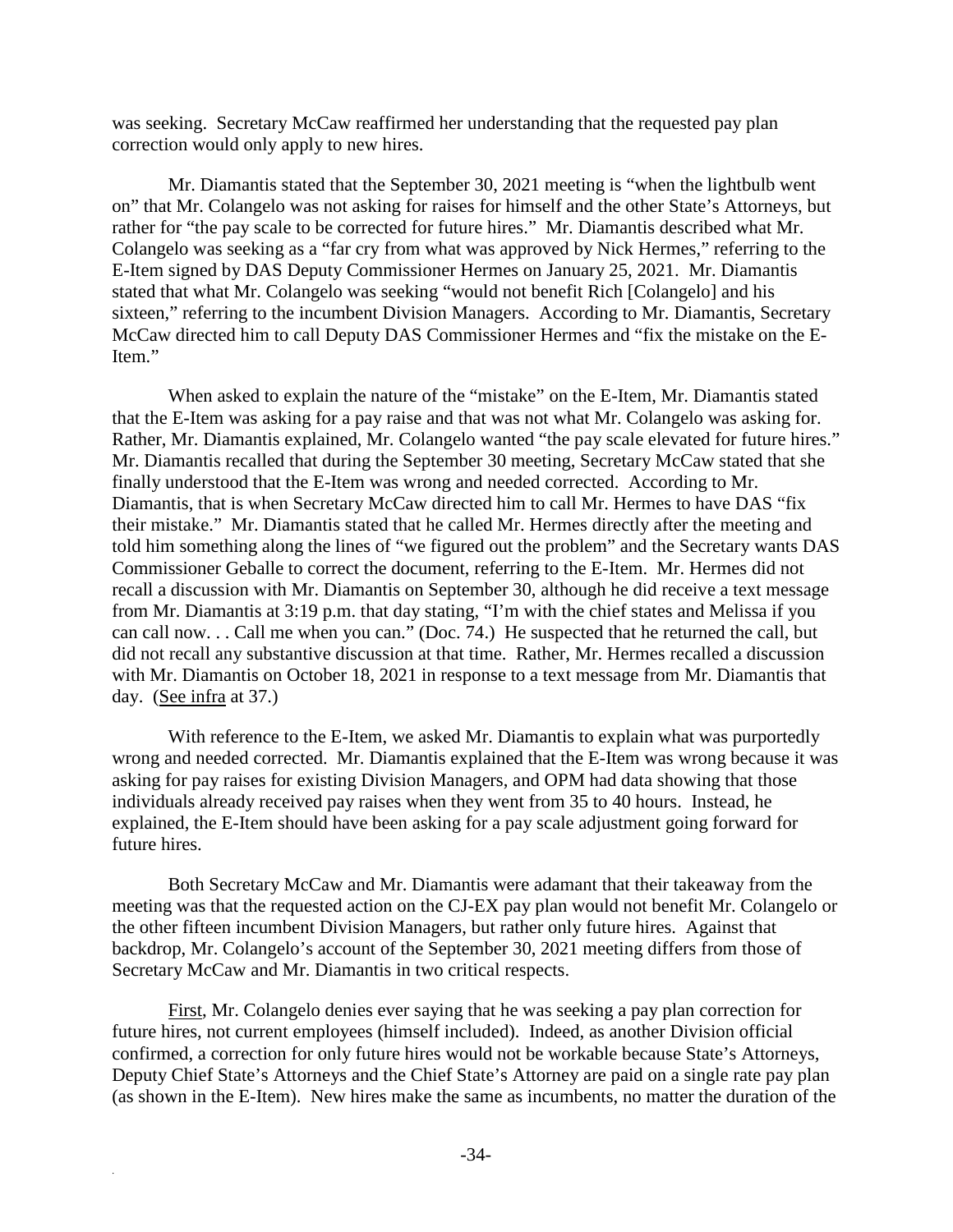incumbent's tenure. That is why the E-Item was clear that the sixteen Division Managers would have their compensation increased as a result of the E-Item. (Mr. Colangelo approved that language when DAS submitted a draft for the Division's review in January 2021.)

Second, Mr. Colangelo stated that he explained to Secretary McCaw that the pay plan for the sixteen Division Managers is a single pay rate, not a salary scale. Specifically, he recalled that Secretary McCaw asked about the attorney hierarchy in the Division. Mr. Colangelo told Secretary McCaw that there is a State's Attorney assigned to each Judicial District who manages the Supervisory Assistant State's Attorneys, Assistant State's Attorneys, and Deputy Assistant State's Attorneys, with the latter three positions being part of a union. Mr. Colangelo recalled explaining to Secretary McCaw that the union positions have a salary scale, specifically a twenty-step salary scale under the union contract. When Secretary McCaw asked Mr. Colangelo about the salary scale for the sixteen Division Managers, Mr. Colangelo responded that there is no salary scale, everyone makes the same amount in each position. He explained to Secretary McCaw that the CJ-EX pay plan at issue is a single rate salary plan. When asked whether he thought Secretary McCaw understood that, Mr. Colangelo said he could not know what was in her mind but his impression was she understood.

As for the outcome of the meeting, Mr. Colangelo recalled Secretary McCaw stating that she understood the issue and she could support this if DAS indicated it was a mistake they made. His impression was that OPM was going to follow up with DAS, but he did not know the next steps to get this over the finish line. When asked if Secretary McCaw directed him to follow up with DAS Deputy Commissioner Hermes, Mr. Colangelo did not recall that and stated he did not leave the meeting thinking he had to do so. Had she asked him to do that, Mr. Colangelo said he would have called Mr. Hermes from the car on the way home (which he did not). Still, Mr. Colangelo said it's possible that Secretary McCaw asked him to follow up with DAS.

When asked what he understood DAS had to "correct" about the E-Item if it already asked for precisely what he was seeking  $(i.e., a pay plan correction to adjust for hours that were$ increased from 35 to 40 in the 1990s without a corresponding pay increase), Mr. Colangelo stated his understanding was that "out of an abundance of caution," Secretary McCaw wanted DAS to "own the mistake" because she did not want it to appear "anything untoward was going on." Specifically, Mr. Colangelo explained that his understanding was that Secretary McCaw did not want "someone thinking there is a conflict with Anastasia working at the Division." According to Mr. Colangelo, Secretary McCaw wanted DAS to write a letter stating that they made a mistake by moving Division Managers from 35 to 40 hours decades ago without a corresponding increase in pay, unlike other executive branch managers. His understanding was that if DAS acknowledged their mistake, Secretary McCaw would "sign it," that is, support the pay increase request.

#### **N. Secretary McCaw Again Inquires about OPM's Role in Approving Division Positions.**

On September 30, 2021, the same date as the meeting at OPM with Mr. Colangelo, Secretary McCaw inquired via telephone to an OPM official concerning OPM's role in approving Division positions. The official informed Secretary McCaw via telephone that Division positions do not come to OPM through the Core-CT workflow, unlike other executive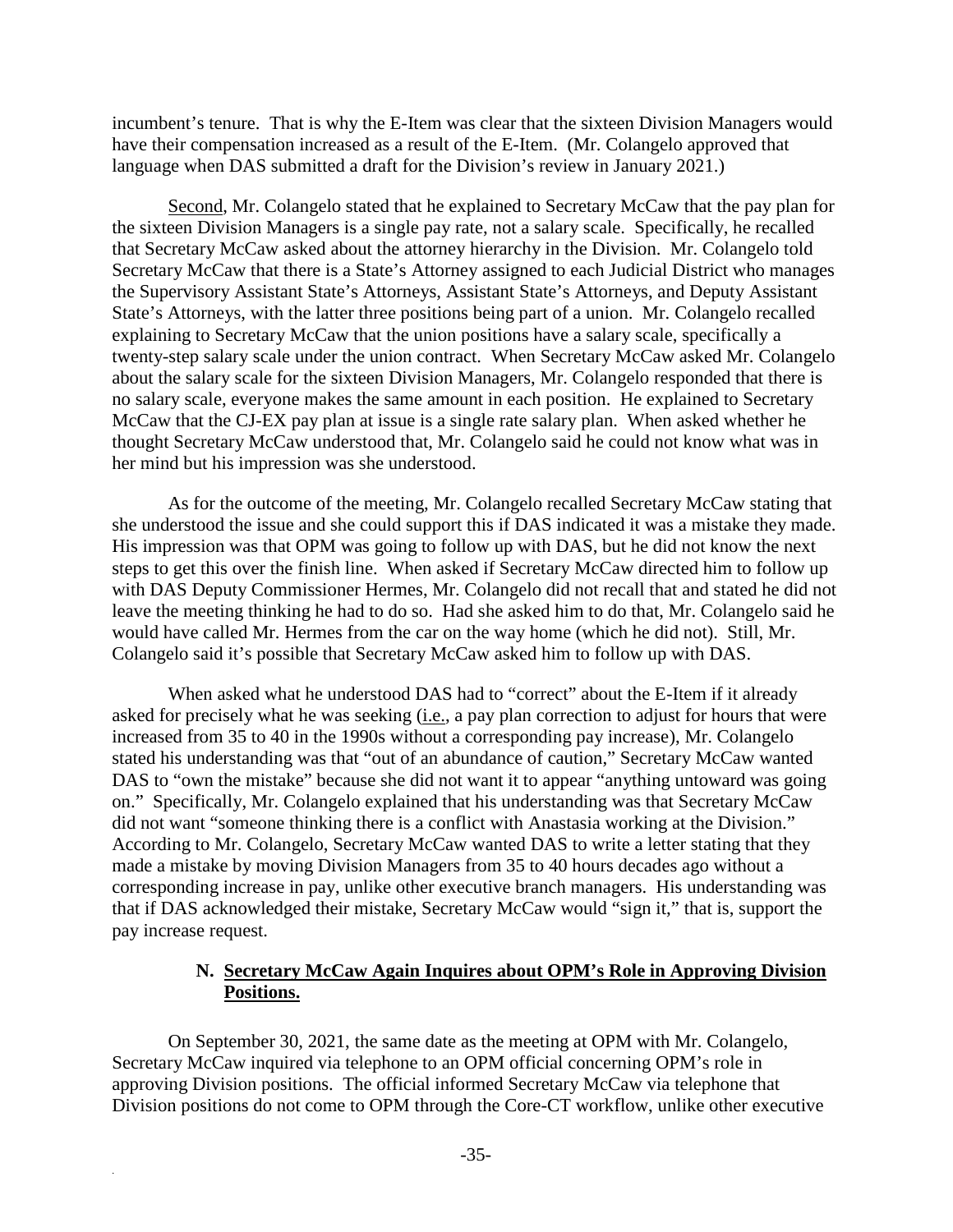branch agency position requests (excluding higher education). At 2:49 p.m. on September 30, 2021, the official e-mailed the statutory and constitutional cites believed to support that determination to Secretary McCaw's secretarial assistant, Ms. Richard. (Doc. 73.)

Secretary McCaw's inquiry on September 30, 2021 concerning OPM's role in approving Division positions was nearly fifteen months after Anastasia was hired by the Division.

By the time of the September 30, 2021 meeting at OPM with Mr. Colangelo, Mr. Rennie had e-mailed the Division's Director of Communications, Alaine Griffin, for comment concerning his forthcoming article that was ultimately published on October 1, 2021.<sup>13</sup> Specifically, on Wednesday, September 29, 2021, Mr. Rennie contacted Ms. Griffin to inform her that he had reviewed the documents provided by the Division in response to his FOIA request concerning Anastasia's hiring and to pose a number of questions for comment prior to his publication deadline. (Doc. 72.) On September 30, 2021 at 9:46 a.m. (prior to the September 30, 2021 meeting later that afternoon at OPM), Ms. Griffin responded with a comment that was ultimately published in the October 1, 2021 article. The comment referred to Connecticut General Statutes § 5-198(10) and stated: "The Division of Criminal Justice is currently utilizing three of the four permissible executive assistant positions. Following an in-person inquiry about potential openings at the Division, Ms. Diamantis was encouraged to submit her resume and upon further review, it was determined that her education and experience aligned with the current needs of the agency." (Doc. 72.) Mr. Colangelo did not specifically recall his role in crafting this comment, but he acknowledged that he would have reviewed and approved it before it was released. Mr. Colangelo acknowledged it was fair to say that he knew about Mr. Rennie's FOIA request and the subject of his forthcoming opinion article (published October 1, 2021) by the time of the September 30, 2021 meeting with Secretary McCaw and Mr. Diamantis at OPM.

Secretary McCaw denied having any knowledge at the time of the September 30, 2021 meeting that Mr. Rennie had made a FOIA request to the Chief State's Attorney's Office concerning Anastasia's hiring or that Mr. Rennie's October 1, 2021 article was forthcoming. Mr. Colangelo also denied discussing the FOIA request or Mr. Rennie's forthcoming article at the September 30 meeting, stating that the two were entirely unrelated.

#### **O. Communications Following Publication of the October 1, 2021 Article.**

#### a. Mr. Colangelo's Discussions with Division Leadership.

Following publication of the October 1, 2021 article in the *Hartford Courant*, Mr. Colangelo consulted with Division leadership regarding the status of the requested pay plan correction. Although recollections around what Mr. Colangelo stated during those discussions differ, Mr. Colangelo expressed such confidence that OPM would approve the request that both of his deputies recommended withdrawing the request on account of appearances of impropriety following publication of the October 1, 2021 article.

<sup>&</sup>lt;sup>13</sup> On September 30, 2021 at 4:35 p.m., Mr. Rennie e-mailed Anastasia with a request for comment on the forthcoming October 1, 2021 article. At 5:12 p.m., Anastasia forwarded that communications to Mr. Colangelo and Ms. Griffin. (Doc. 77.)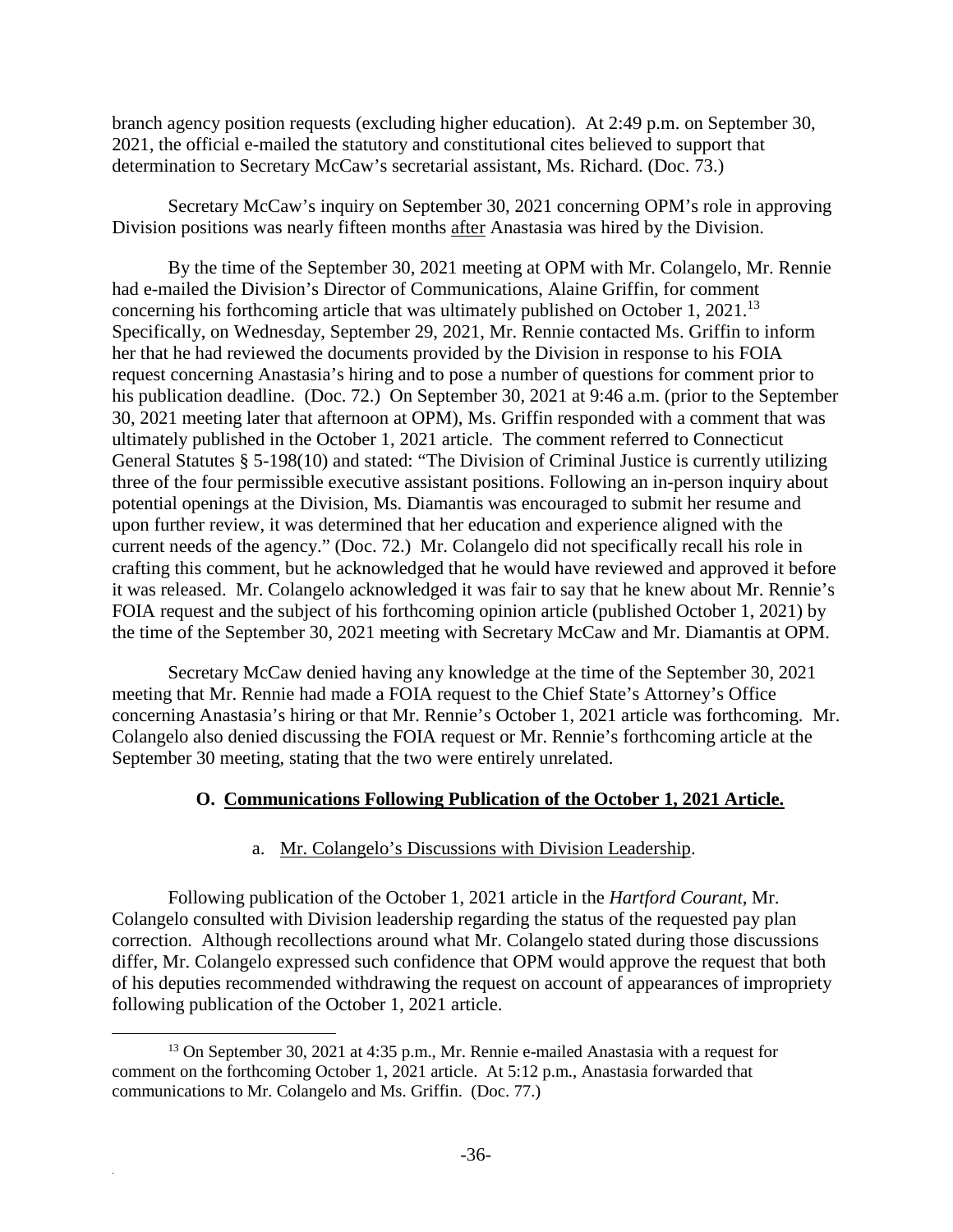One of Mr. Colangelo's deputies recalled Mr. Colangelo stating after the October 1, 2021 article was published that the pay increase was a "done deal," specifically, that it had been approved by OPM, DAS and the Office of the Governor. That individual's contemporaneous handwritten notes dated October 4, 2021 refer to a meeting with Mr. Colangelo and others to discuss the October 1 article. The notes state that "[We] both point out optics of a quid pro quo w/ Kosta. RC [Richard Colangelo] adamant Kosta has nothing to do w/ it. This is an injustice b/c OPM + [and] DAS have now realized the issue and they are rectifying it not Kosta." (Doc. 18.) Mr. Colangelo denied stating that the pay increase request was a "done deal," adding that nothing is certain until it happens.

Mr. Colangelo's other deputy recalled Mr. Colangelo calling him over the weekend following publication of the October 1 article. According to that individual, Mr. Colangelo reported receiving a phone call from Secretary McCaw after the September 30 meeting. The individual recalled Mr. Colangelo stating that Secretary McCaw told Mr. Colangelo by phone that his presentation was exemplary and a model for other agencies to demonstrate salary compression issues. The individual's impression from Mr. Colangelo's account of his phone call with Secretary McCaw was that things were proceeding favorably with the pay increase request. The individual recalled that perception heightening his concern around the appearance of impropriety if the pay increase request were to be approved on the heels of the October 1 article questioning the circumstances surrounding Anastasia's hiring by the Division. The same individual recalled that during a subsequent meeting at the Chief State's Attorney's Office to discuss the October 1 article (likely on October 4, 2021 as per the handwritten notes described above), Mr. Colangelo stated that "things are starting to move on the pay increase." That individual recalled that Mr. Colangelo was optimistic, but did not state that a decision had been made or that the increase was a "done deal."

#### b. Mr. Diamantis Directs Deputy DAS Commissioner Hermes to Complete "the Paperwork" for the Division Manager Pay Increase.

On October 18, 2021, Mr. Diamantis texted Deputy DAS Commissioner Hermes that he "need[s] time for me you and the secretary to connect and get rid of another matter." They set up a phone call for 3:30 pm. (Doc. 79.) Mr. Hermes recalled that in the course of that phone call, which did not include Secretary McCaw, Mr. Diamantis reported that he and Secretary McCaw wanted to move forward with the Division Manager pay increase. Mr. Diamantis asked Mr. Hermes to send over "the paperwork," but did not specify any changes that needed to be made to the E-Item. Mr. Hermes did not recall Mr. Diamantis making any request to involve DAS Commissioner Geballe (despite Mr. Diamantis's statement that Secretary McCaw directed him to involve Commissioner Geballe in resolution of this matter). Mr. Hermes recalled Mr. Diamantis stating that Secretary McCaw has done her research and she is satisfied this is the right thing to do and OPM is comfortable moving forward.

By the time of the October 18, 2021 phone call, there were concerns around this issue due to the October 1, 2021 article. Accordingly, Mr. Hermes did not take further action as directed by Mr. Diamantis.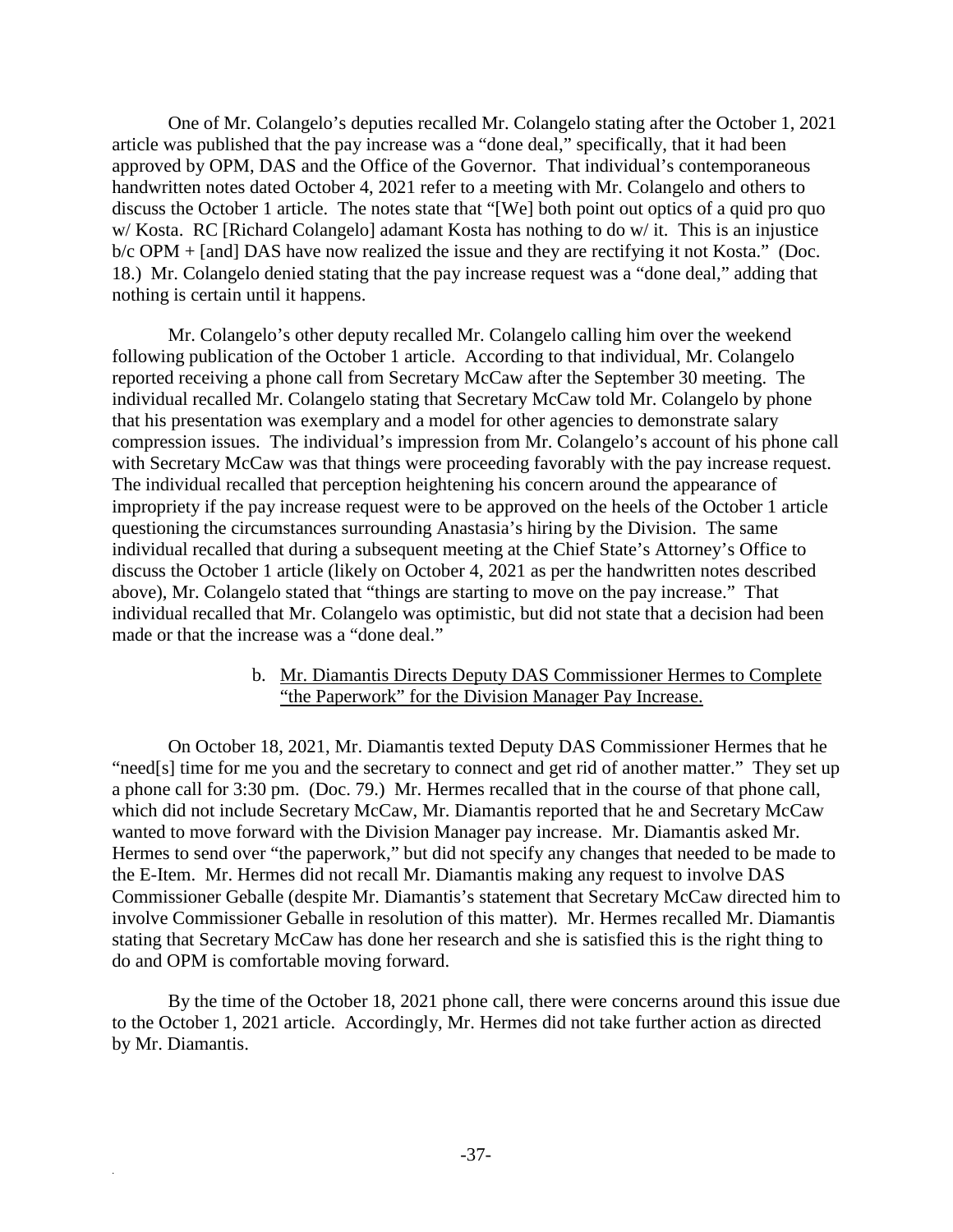#### c. Secretary McCaw Informs an OPM Official that the E-Item Will be "Resubmitted."

An OPM official recalled receiving a phone call from Secretary McCaw in which she stated that the E-Item would be "resubmitted." Secretary McCaw requested information from the official about how the requested salary adjustment in the E-Item would compare to public defender compensation. The OPM official recalled the Secretary stating that he should be prepared to receive the "resubmitted" E-Item. The OPM official stated that he did not know what the Secretary meant by "resubmitted."

The OPM official was unable to say with certainly when he received that phone call from Secretary McCaw, but thought it was soon after the OPM Write-Up was finalized in around February 2021. Although our investigation was unable to determine when Secretary McCaw made this phone call, the multiple accounts around references to the E-Item being "resubmitted" by DAS to OPM following the September 30, 2021 meeting between Secretary McCaw, Mr. Diamantis, and Mr. Colangelo suggest that the OPM official received this phone call at some time following the September 30, 2021 meeting, not in February 2021. No other witness made reference to an E-Item being "resubmitted" in February 2021, or at any time other than following the September 30, 2021 meeting at OPM.

#### **P. Other Relevant Facts.**

.

#### a. Mr. Diamantis Pressured a DAS Official to Hire Anastasia in 2018.

A DAS official reported that in the fall of 2018, Mr. Diamantis (then working with DAS as director of OSCGR) pressured him to hire Anastasia for a DAS human resources position. The DAS official recounted an incident in the men's restroom at DAS's office at 450 Columbus Boulevard when Mr. Diamantis said in his ear, "When are you going to hire my daughter?" The DAS official described Mr. Diamantis's persistence and repeated inquiries over a period of a few months about hiring Anastasia at DAS. The DAS official provided a contemporaneous text message reflecting his decision not to hire Anastasia for various reasons, including "it probably wouldn't be a good idea to have her work up here. It's way too close (to Dad)." (Doc. 1.) The official described that after the Division hired Anastasia in 2020, Mr. Diamantis made several comments to him along the lines of, "you couldn't get it done, but she's got a better job anyways." Mr. Diamantis denied pressuring any DAS or other state official to hire Anastasia.

#### b. Concerns Regarding Possible Conflict of Interest.

Mr. Colangelo denied any improper motive for hiring Anastasia. During the course of the investigation, multiple Division officials confirmed expressing concerns to Mr. Colangelo in June 2020 that the Division's hiring of Anastasia created at least an appearance of a conflict, if not an actual conflict, given the Division's routine pending matters with OPM where Anastasia's father was then Deputy Secretary. When Division officials voiced those concerns prior to Anastasia's hiring, Mr. Colangelo was steadfast in denying that he had any improper motive for hiring Anastasia. Mr. Colangelo hired Anastasia despite Division officials cautioning him against doing so.